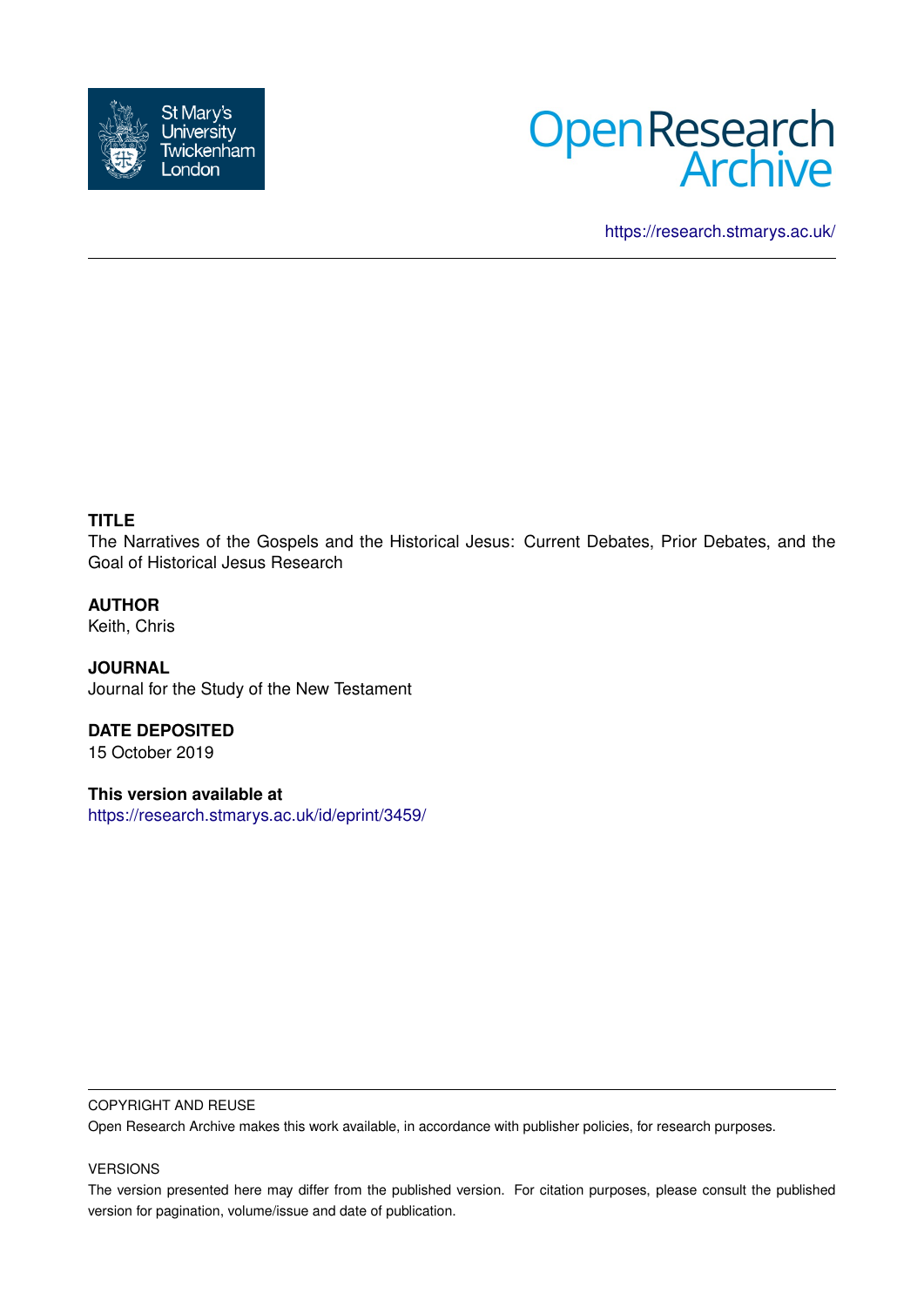# **The Narratives of the Gospels and the Historical Jesus: Current Debates, Prior Debates, and the Goal of Historical Jesus Research**

Chris Keith St Mary's University, Twickenham<sup>1</sup>

## **ABSTRACT:**

The article argues that current debates over method in historical Jesus studies reveal two competing 'models' for how to use the gospel tradition in order to approach the historical Jesus. These models differ over their treatments of the narrative frameworks of the Gospels and, concomitantly, their views of the development of the Jesus tradition. A first model, inspired by form criticism and still advocated today, attempts to attain a historical Jesus 'behind' the interpretations of early Christians. A second model, inspired by advances in historiography and memory theory, posits an unattainable historical Jesus on the basis of the interpretations of the early Christians, and as part of a larger process of accounting for how and why early Christians came to view Jesus in the ways that they did. Advocating the latter approach to the historical Jesus and responding to previous criticism, this essay argues further that these two models are methodologically and epistemologically incompatible. It therefore challenges the suggestion that one can affirm the goals of the second model while maintaining the methods of the first model.

## **KEYWORDS:**

Historical Jesus; memory approach; criteria approach; post-Bultmannians; narrative and historiography

> In recent years we have become aware that *all* reporting is inevitably influenced in one way or another. But this only means that the problem has been more precisely posed, rather than solved (Hahn 1969: 10; emphasis original).

This essay will argue that several recent debates in contemporary Jesus studies have at their

base a rather simple disagreement over whether the interpretations of Jesus in the Gospels

Corresponding author: Chris Keith, St Mary's University, Waldegrave Road, Twickenham, TW1 4SX, UK

Email: chris.keith@stmarys.ac.uk

 $1$  This essay was originally presented to the Memory, Narrative, and Christology Seminar of Studiorum Novi Testamenti Societas in 2015. I thank the organizers, Samuel Byrskog, Stephen Hultgren, and Jens Schröter, for their invitation and the seminar for its helpful feedback. I also thank Tobias Hägerland for his comments on an earlier draft and for his collegiality in general.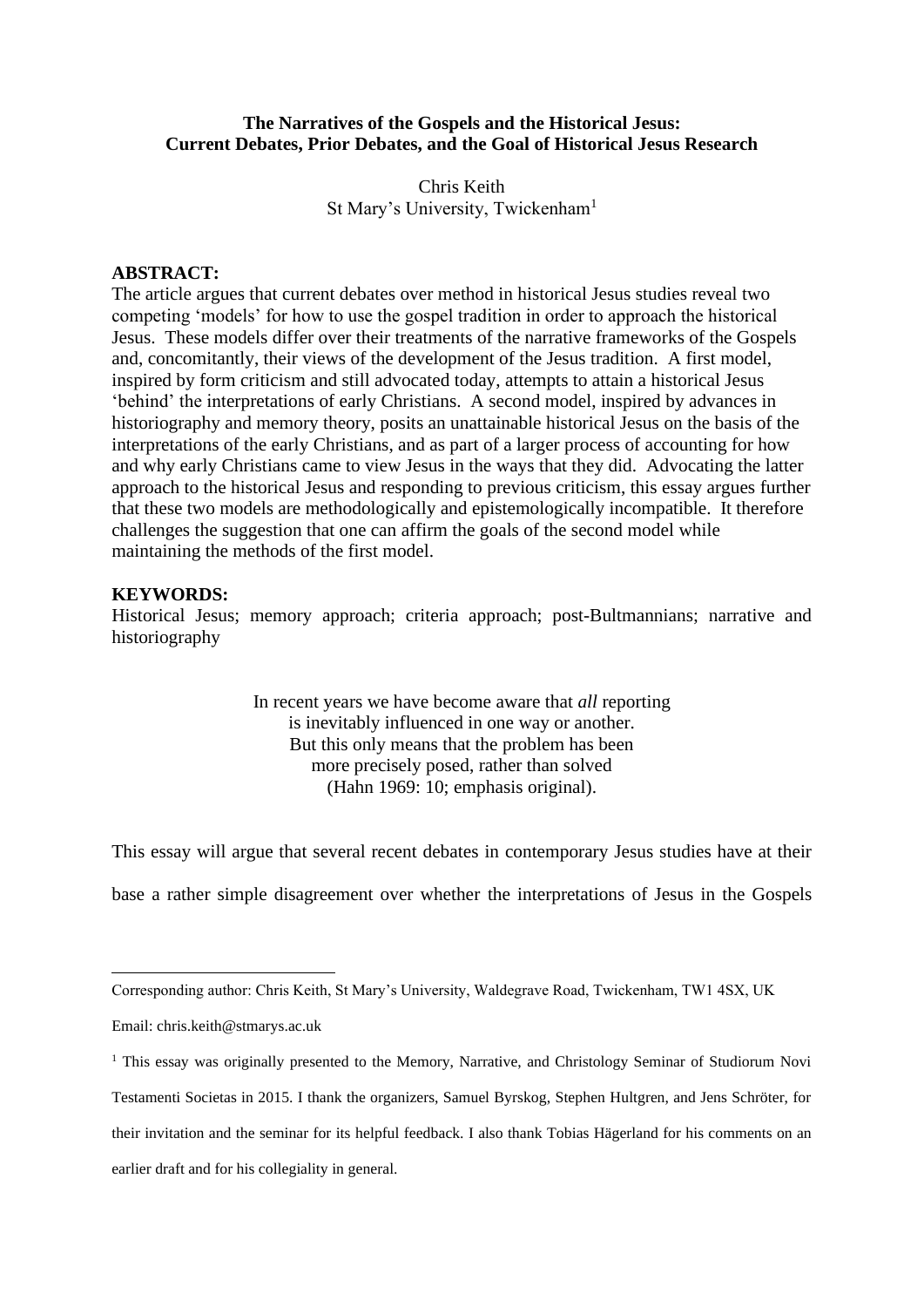enable or inhibit a quest for the historical Jesus.<sup>2</sup> This disagreement is, however, only seemingly simple. It masks complex and interrelated methodological and epistemological issues concerning (1) the nature and development of the Jesus tradition and (2) the task of the historian employing that tradition in order to approach the historical Jesus.

Differing opinions on these matters yield two general 'models' for historical Jesus research, which, as we will see, are not unique to contemporary Jesus studies. At the conceptual center of the first model is a past reality that is assumed to be attainable. Under this model, the historian attempts to get 'behind' early Christian interpretations of Jesus. At the conceptual center of the second model are the narratives of the Gospels, which are understood to be receptions—in all varieties of accuracy and inaccuracy—of a past reality that is assumed to be unattainable. Under this model, the historian may posit the historical Jesus as a by-product of attempts to explain why early Christians came to interpret Jesus in the manners that they did. I will argue that only the second model is methodologically defensible.

There are, of course, similarities between these two general models for historical Jesus research. What follows, however, will give detailed attention to the significant <sup>2</sup> Nomenclature for the 'historical Jesus' is notoriously difficult. For the sake of convenience, I will use 'historical Jesus' in the general sense reflected in the phrase 'historical Jesus research', which takes as its primary focus the man who lived and taught in Galilee and Judea in the first century CE. Among many others proposing similar distinctions, Schröter (2014: 9) is correct that any portrayal of the 'historical Jesus' is always a product of the modern historian and not, therefore, able to be equated with the 'earthly Jesus' who, as a figure of the past, is no longer directly accessible to historians. Despite affirming Schröter, I here use 'historical Jesus' in the more general sense for two reasons. First, some contemporary scholars continue to affirm, in either explicit statement or methodology, the scholar's ability to reach an unmediated Jesus. For the sake of engaging such work, it is necessary to allow the phrase 'historical Jesus' a wide set of referents. Secondly, Günther Bornkamm and Ferdinand Hahn use 'historical Jesus' (*historische Jesus*) and 'earthly Jesus' (*irdische Jesus*) in a different manner from Schröter, and one that is important for my argument.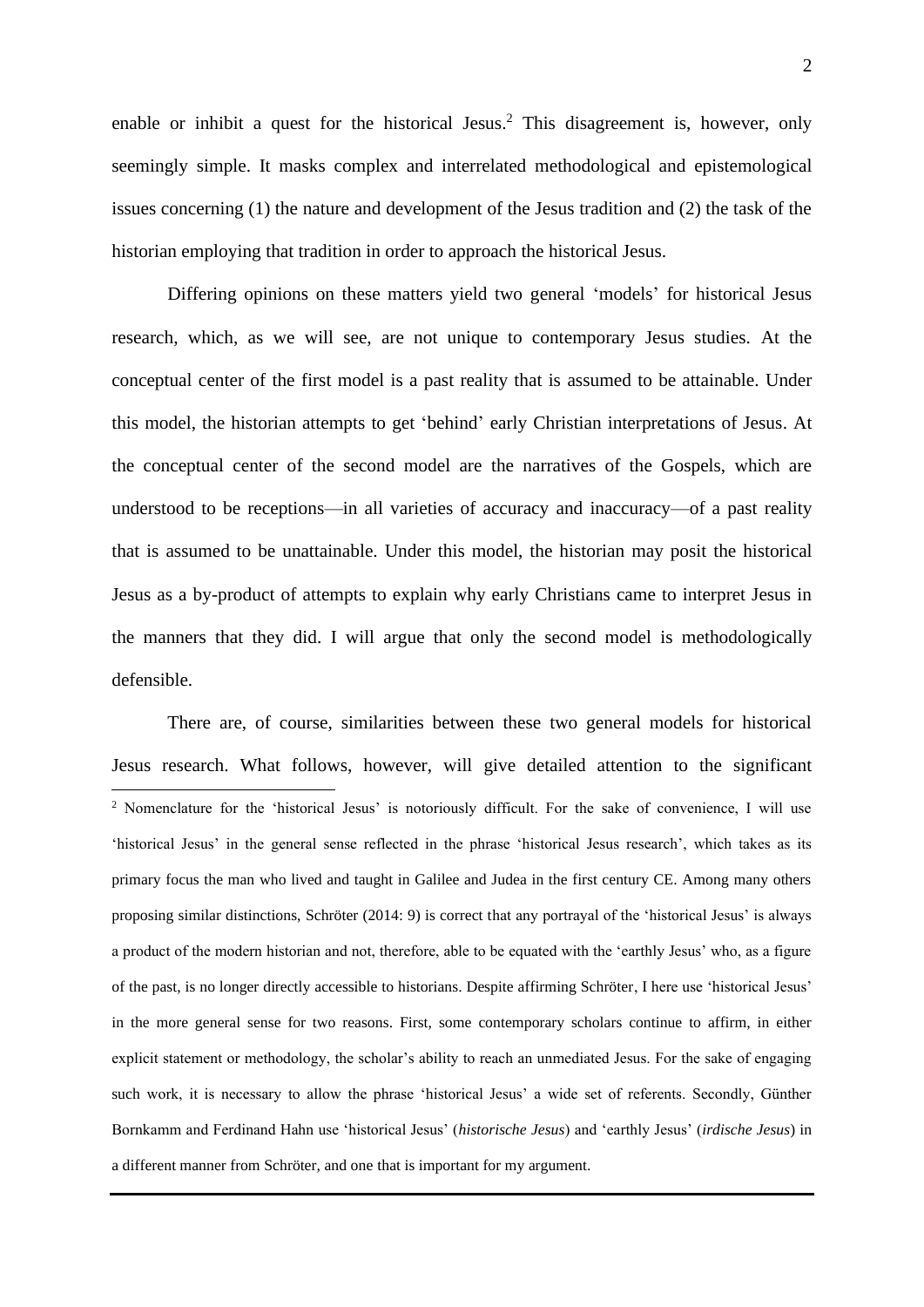difference between these two models of historical Jesus research when it comes specifically to their employment (or not) of the kerygmatic narratives of the Gospels. I will argue that this difference of approach to the historical Jesus stems ultimately from, and is thus inseparable from, their respective understandings of the nature of the Jesus tradition itself and its transmission.<sup>3</sup> A related further goal of this essay is to offer greater clarity about the proper contribution of social memory theory to historical Jesus research by responding to some criticisms of my and others' previous work.

After first providing an overview of pertinent issues in two contemporary debates, I will consider the work of Ernst Käsemann, Günther Bornkamm, and Ferdinand Hahn in the 1950s and 1960s. Their treatments of the kerygmatic narratives of the Gospels, which became foundational for subsequent Jesus scholars, provide important perspectives from which to view the two rival models for the quest for the historical Jesus today. The key issue in all of this discussion is, as stated earlier, whether historians consider the early Christian interpretations as necessary aids in *hypothesizing* a historical Jesus or as hindrances for *getting to* a historical Jesus.

# *1. Debates in the 2010s*

Two recent debates in Jesus studies are relevant to the present discussion. The first debate concerns the legitimacy of criteria of authenticity as a historiographical method. The second debate concerns the relationship between social memory theory and tradition criticism as it relates to historical Jesus research.

<sup>&</sup>lt;sup>3</sup> Cf. David du Toit (2001: 123), who noted a 'complete lack of consensus on one of the most fundamental questions of the whole enterprise [of historical Jesus research], namely on the question of the process of transmission of Jesus traditions'. This observation is just as applicable in 2016.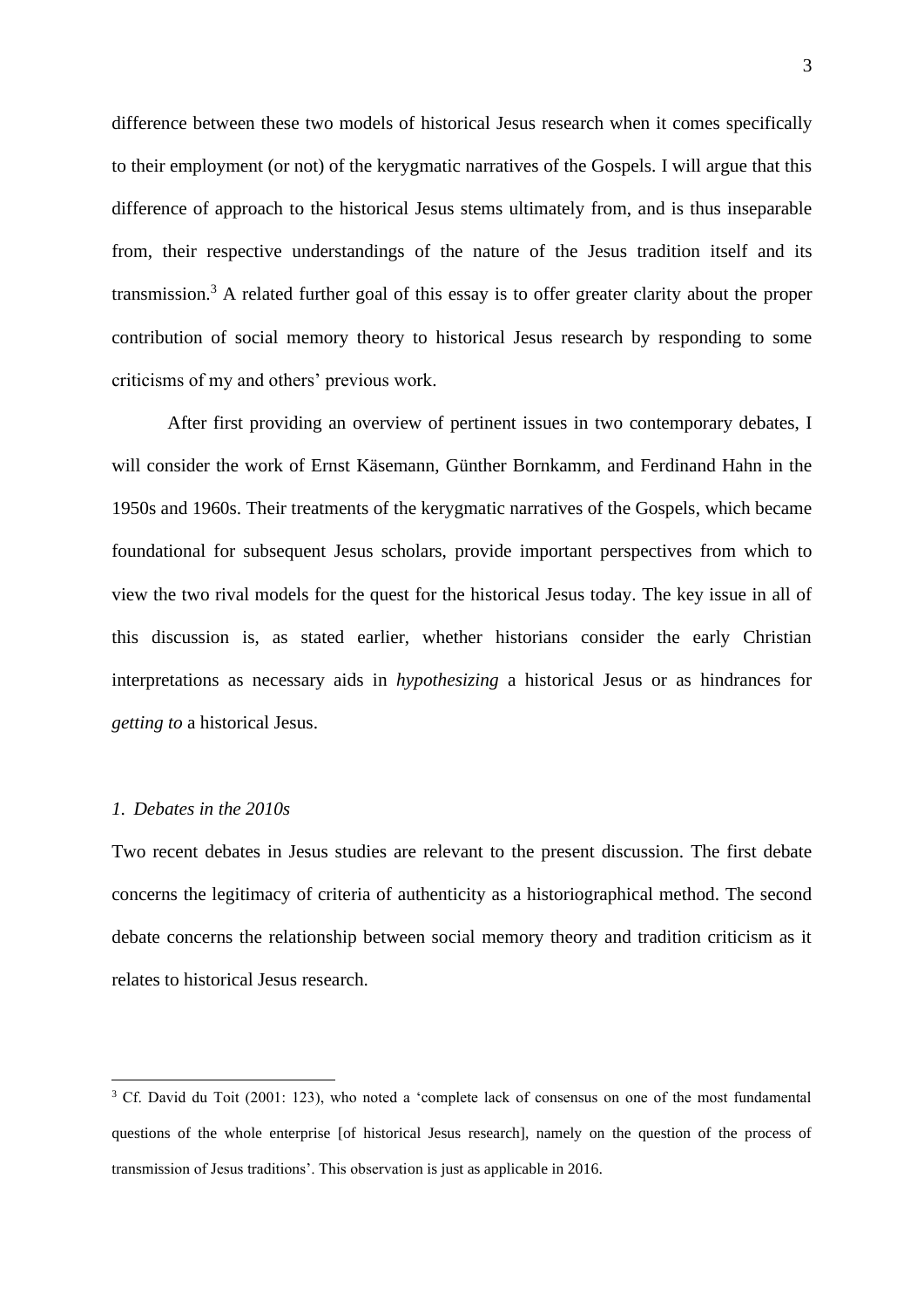### *1.1 The Demise of Authenticity and Its Critics*

Debate over the usefulness of the criteria of authenticity has now raged for at least forty years, dating to Morna Hooker's arguments with Norman Perrin and R. H. Fuller in the 1970s (see especially Perrin 1967: 39–49; 1970: 70–74; Hooker 1970: 480–87; 1972: 570–81; 1975: 28–44; Fuller 1982: 42–48). Criticisms of the criteria reached a crescendo in 2012 with the publication of *Jesus, Criteria, and the Demise of Authenticity,* which Anthony Le Donne and I edited. Although unified in the belief that the criteria of authenticity as traditionally used were no longer a viable historiographical method for Jesus scholars, the contributors expressed a variety of opinions, sometimes conflicting, about precisely why they do not work and whether the proper response is to abandon them or rehabilitate them.

My contribution to that volume (Keith 2012) argued that attempts to rehabilitate the criteria of authenticity by N. T. Wright (1996), Gerd Theissen and Dagmar Winter (2002), and Anthony Le Donne (2009; 2011a) had not faced fully the implications of the fact that the concept of 'authentic' and 'inauthentic' Jesus tradition is built upon form criticism's understanding of the Jesus tradition.<sup>4</sup> When criteria of authenticity came together as a formal methodology in historical Jesus studies among post-Bultmannian scholars (see further below), those scholars imported form-critical categories for the tradition and identified 'authentic' tradition as uninterpreted history from Jesus' life and 'inauthentic' tradition as anything that cohered with early Christian interpretive categories in the Gospels (or, in the case of dissimilarity, also Second Temple Jewish interpretive categories; Keith 2011a: 35 n.33). Among other methodologies, social memory theory, which stems from the work of Maurice Halbwachs in the 1920s (English translations 1980; 1992), asserts that all reflection on the past, whether at the level of the individual or the group, is an indissoluble mix of the

<sup>4</sup> On the dependence of the post-Bultmannians on form criticism's definition of the gospel tradition, see similarly du Toit 2001: 100, 122–3, of which I was unfortunately unaware in previous research.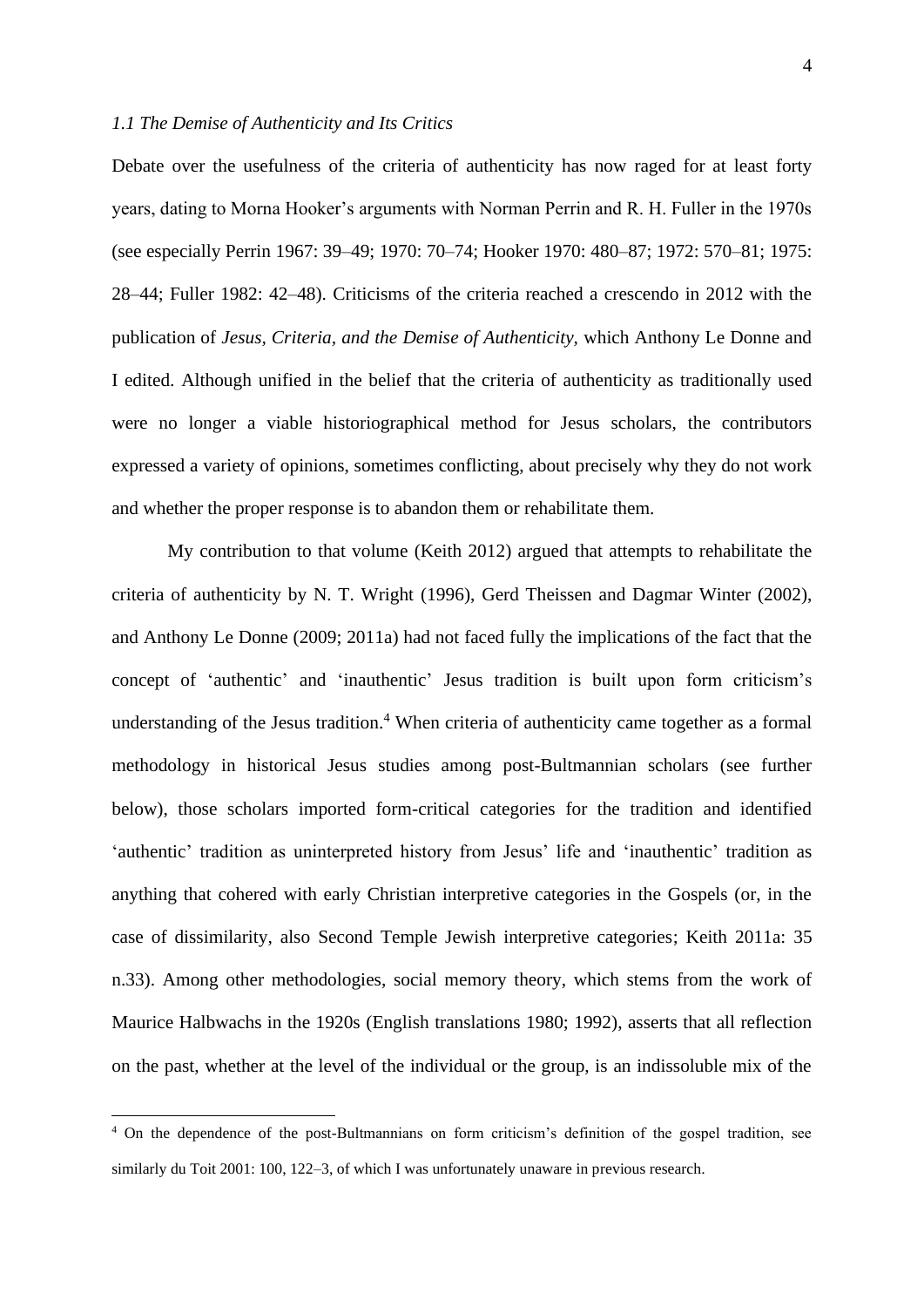past and present insofar as the past is always interpreted via the frameworks of the present.<sup>5</sup> Thus, dividing any commemorative artifact or expression into constituent parts, some of which reflect solely the past and some of which reflect solely the present, is tendentious since memory (whether historically accurate or inaccurate) simply is not formed, retained, or expressed in those manners.<sup>6</sup> From a variety of perspectives, Wright, Theissen, Winter, and Le Donne had each offered astute historiographical advances that seemed to preclude an affirmation of the form-critical model, but nevertheless retained the criteria of authenticity. I concluded, therefore, that future Jesus studies must attend to the nature of the Jesus tradition 'before deciding how it is to be used in historical reconstruction' and that 'criteria *of authenticity*' is a problematic concept (Keith 2011a: 47; emphasis original). As should be clear, then, my argument was not and is not against 'criteria' in a general sense of methodological principles—for I am not advocating a methodological free-for-all—but specifically against the concept of 'authenticity' and the tradition model for the Jesus tradition that generates it.

Some responses to *Jesus, Criteria, and the Demise of Authenticity* have been very positive (Bond 2014; Simpson 2014; Crossley 2015: 35 n.1). As with any book that challenges a reigning paradigm, however, there have been expected critical reactions.<sup>7</sup> Tobias

<sup>&</sup>lt;sup>5</sup> One must note that, in this context, 'the past' does not refer directly to 'the actual past' or 'what really happened'.

<sup>6</sup> Halbwachs 1992: 38: 'There is no point in seeking where [memories] are preserved in my brain or in some nook of my mind to which I alone have access: for they are recalled to me externally, and the groups of which I am a part at any time give me the means to reconstruct them'. Halbwachs thus conceptualizes his approach to memory ('collective memory') in contrast to cognitive approaches to memory that study it as a physiological phenomenon (1992: 40 n.3).

<sup>7</sup> In addition to those addressed below, see Evans 2013 and van Eck 2015. As brief responses, Evans has misunderstood the contributors' skepticism about the criteria of authenticity specifically as skepticism about the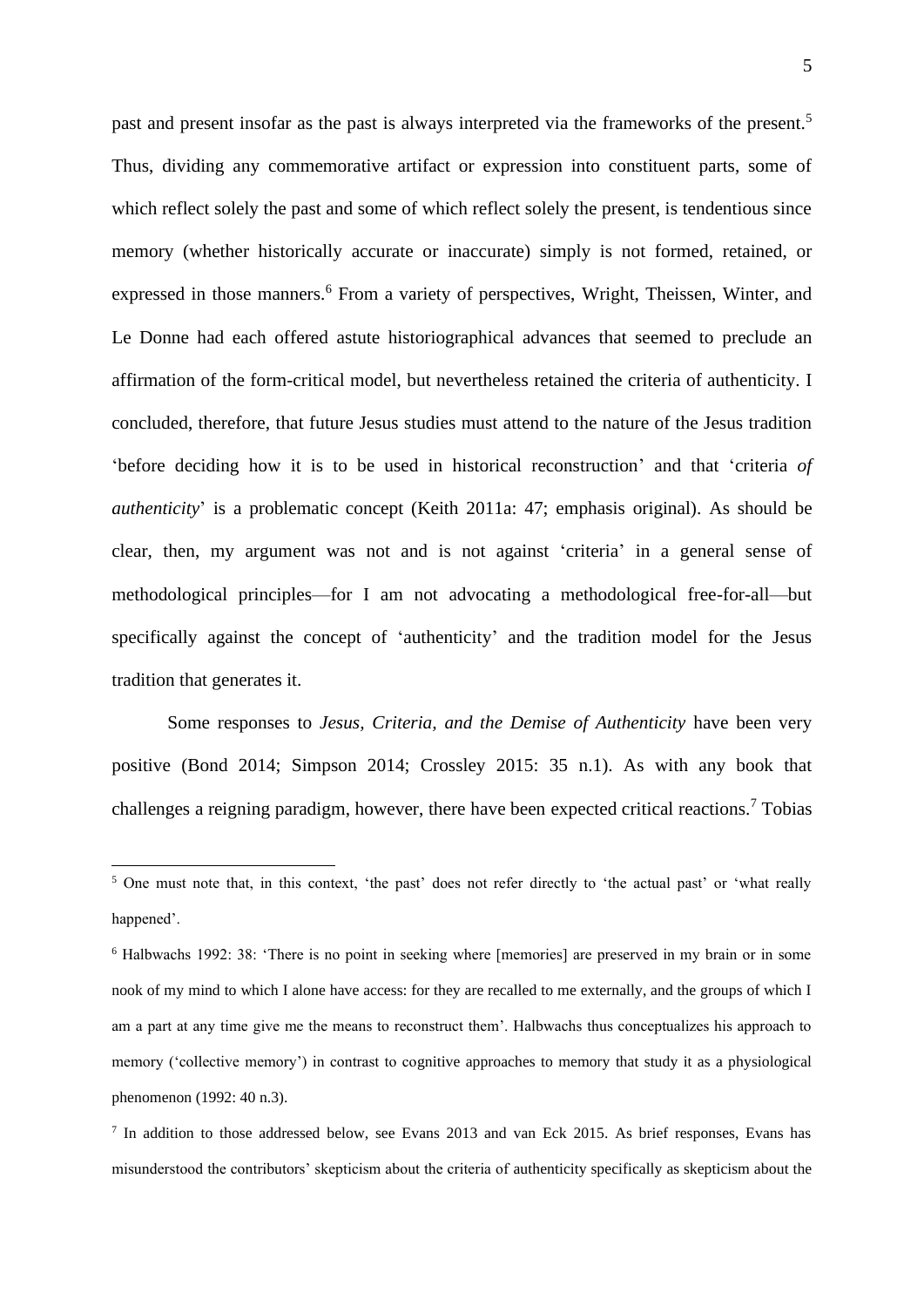Hägerland's recent article (2015), upon which I focus here, is an important critical response that argues for the continued legitimacy of the criteria approach. Hägerland concedes that my essay and other essays in *Jesus, Criteria, and the Demise of Authenticity* demonstrate that 'authenticity' is a problematic concept that needs further attention (2015: 62–63; cf. 65). He spends much of the first part of his discussion, though, summarizing and criticizing my claim that the criteria approach grew out of form criticism (2015: 49–53). Some of Hägerland's description of my position is correct but in some important places he has either misrepresented my claims or portrayed me as less nuanced than I have been. These instances have a bearing on the legitimacy of both my claims and his responses.

In general, Hägerland fails to give sufficient attention to the fact that my arguments have addressed quite specifically the model of 'authenticity' that accompanied the rise of the criteria approach as a formal methodology in Jesus studies in the 1950s and 1960s, not all of form criticism or the full history of every single criterion of authenticity. Thus, he endeavors to disprove my claim about the form-critical origins of the criteria approach by demonstrating that 'individual authenticity criteria' pre-date form criticism (2015: 51). He thus claims, 'Keith never attends to the methodological discussions in historical Jesus research prior to the emergence of form criticism', and cites the works of Strauss and Schmiedel, as well as

quest for the historical Jesus generally. None of the contributors believes the quest to be impossible or unproductive, however, and the equating of the quest for the historical Jesus with the criteria of authenticity is precisely what most of the essays are trying to overcome. Van Eck's claim that I have argued that 'memory studies' are 'the way forward in establishing the historicity of the Gospel traditions' (2015: 1) attributes to me an argument that I have nowhere made and do not affirm. I have argued precisely the opposite, that social memory theory itself does not prove historical accuracy or inaccuracy (Keith 2012: 204–5). I also cannot understand how he concludes that I am a historical positivist simply for arguing in favor of social memory theory's usage or for arguing that there were only ever interpretations of Jesus from the beginning (van Eck 2015: 3 n.7). It is difficult to affirm that van Eck has understood what he is criticizing.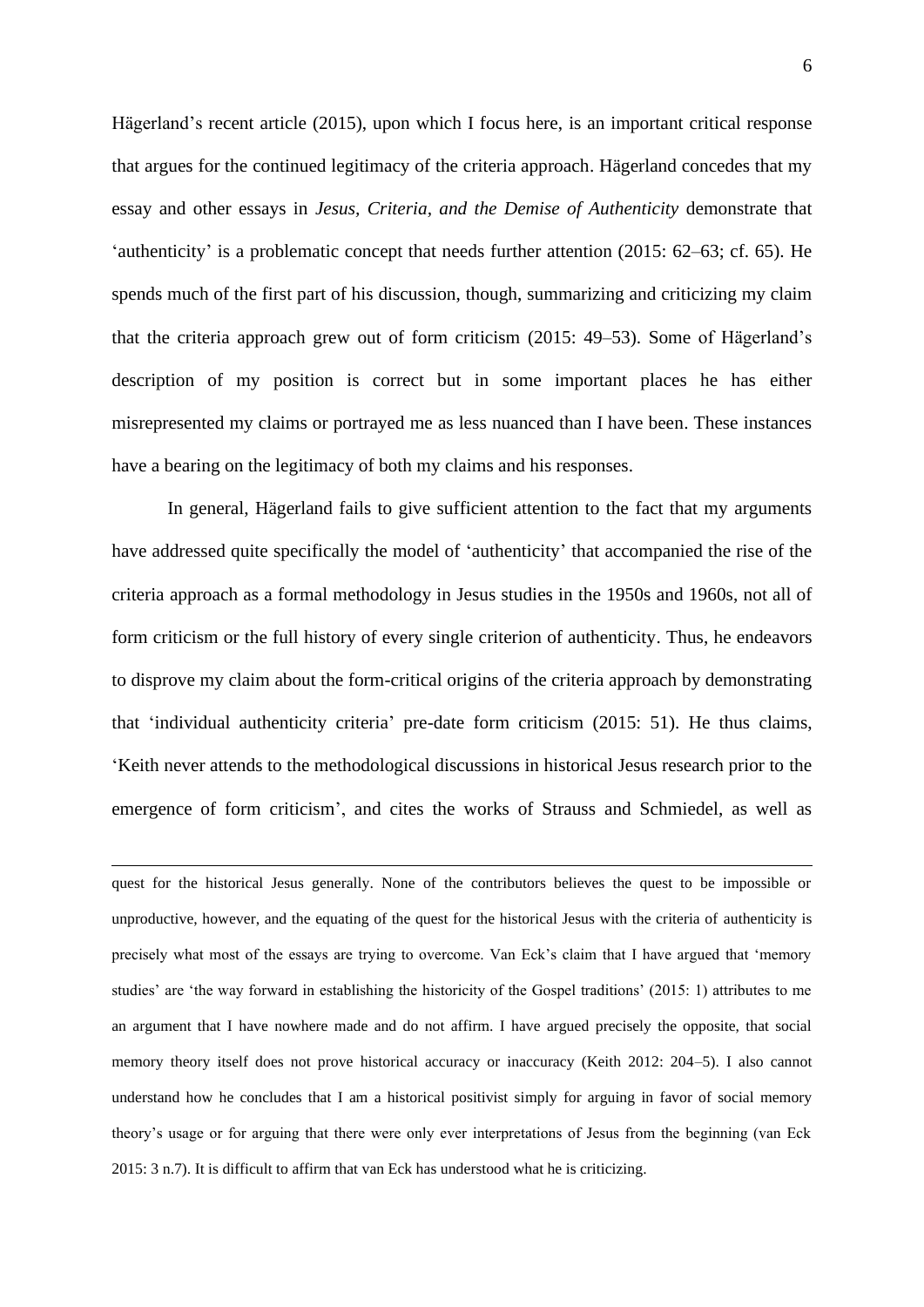Theissen and Winter's history of the criterion of dissimilarity (2015: 51). I, however, not only cite Strauss's and Schmiedel's discussions of authenticity in my work (Keith 2011a: 9, 28 [Strauss]; 2012: 34 n.38 [Schmiedel]), but also point to Theissen and Winter's demonstration of the age of the criterion of dissimilarity and Le Donne's demonstration of the age of the criterion of coherence (Keith 2012: 28, 30 n.21; 2014 73 n.12), having co-edited a book in which Winter and Le Donne make these points (Keith and Le Donne 2012). Furthermore, *contra* Hägerland, I have never argued that every individual criterion of authenticity grew directly from form criticism. Rather, I argued that the 'criteria approach' grew from form criticism, by which I meant the coalescence of various criteria into a formal methodology in Jesus studies to the extent that scholars of various subsequent periods presented the criteria of authenticity as simply the means by which one conducts historical Jesus research. 8 I have consistently signalled this focus upon the convergence of the criteria into a formal methodology by referring to the 'criteria approach' or the 'enterprise of criteria of authenticity' (Keith 2011a: 30), their 'formative development as a methodology in historical Jesus research' (2011a: 30), and 'the criteria approach as a formal methodology' (2014: 74). I even explicitly state at one point that my argument 'offers a macro-level criticism of the criteria approach rather than addressing individual criteria of authenticity' (2012: 26). I also likewise note that, 'despite the fact that the sustained development of the criteria approach occurred in the period of the New Quest . . . , the appeal to criteria of authenticity is not beholden to any particular quest' (2012: 28). Thus, although Hägerland is entirely correct that some individual criteria emerged earlier than form criticism, I have never claimed otherwise. Another reviewer correctly noted that my argument was not about the criteria's individual

<sup>8</sup> As a sample of such later presentations, see Perrin 1967: 39–49; Perrin 1970: 70–72; Meier 1991: 167–95; Becker 1998: 13–15; Ehrman 1999: 89–96; Schnelle 2009: 68–72; Keener 2009: 155–59; Hägerland 2012: 17–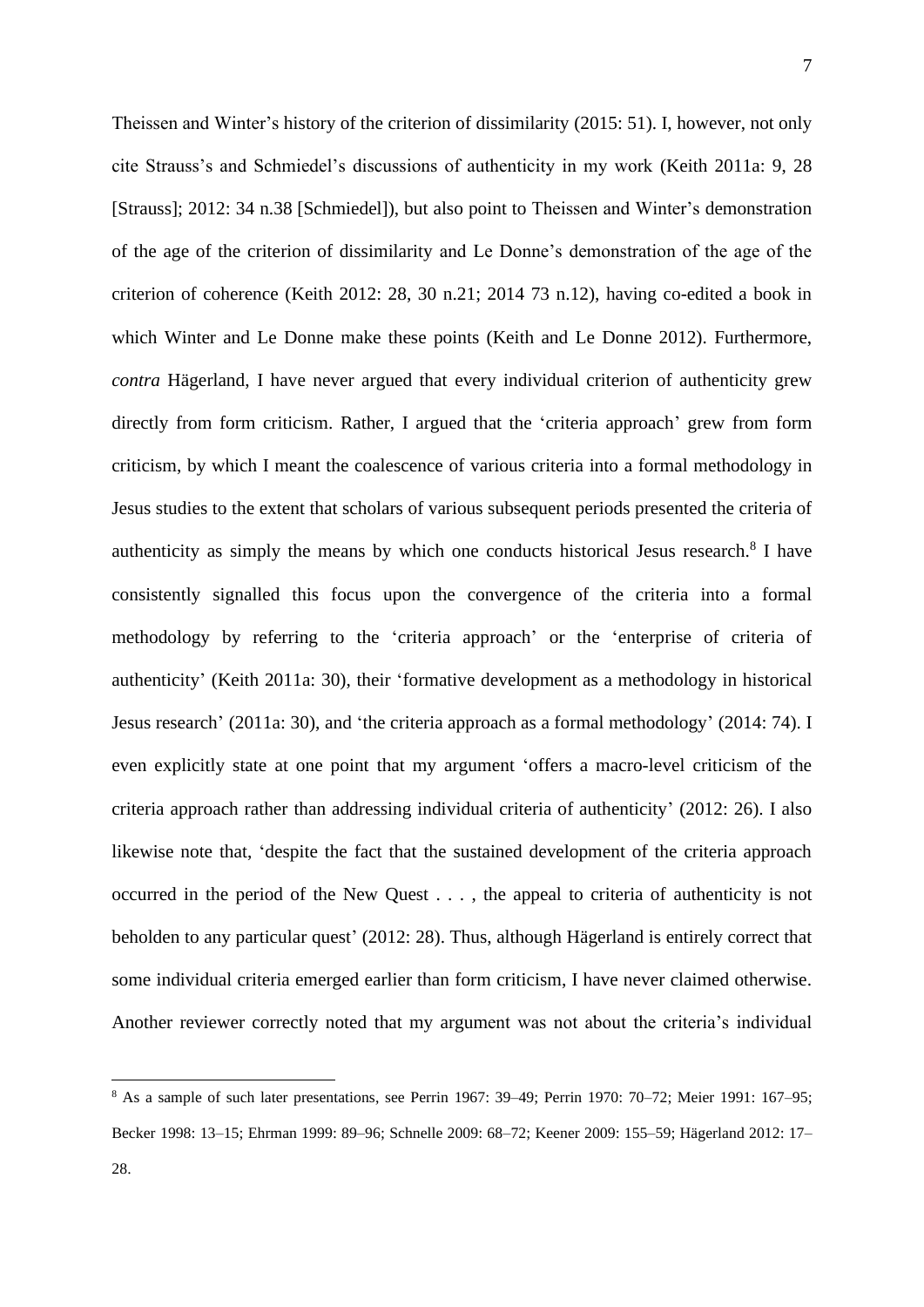genetic origins, but 'the later adoption of the criteria by the New Quest historians' (Simpson 2014: 378).

A related misrepresentation of my claim occurs when Hägerland states, 'The fact that mere association with form criticism seems to be enough to invalidate the use of authenticity criteria' (2015: 51). This description is an exaggeration of my argument, presumably intended to portray me as having carelessly thrown out the baby with the bathwater.<sup>9</sup> My argument, however, is more nuanced than simply asserting guilt-by-association and, again, has never concerned every facet of form criticism, but particularly its model for the transmission of the Jesus tradition. (I have also pointed out form criticism's lasting contributions to New Testament scholarship and social memory theory's affirmation of those contributions.<sup>10</sup>)

As to the criteria approach's indebtedness to form criticism for that tradition model, *contra* Hägerland, I do not consider this issue to be debatable. Hägerland acknowledges the accuracy of two of my arguments in this regard: (1) Bultmann's advocacy of a form of the criterion of dissimilarity and (2) the fact that form criticism's assumptions about the Jesus tradition and the criteria approach's assumptions about the Jesus tradition 'mirror' each other (2015: 51). He has, however, overlooked a third argument of mine concerning the indebtedness of the criteria approach's architects to form criticism—their outright admission of the fact.<sup>11</sup> Käsemann stated explicitly that he developed his search for 'the genuineness of the individual unit of material' on the basis of 'the work of the Form-Critics' (1964: 34).<sup>12</sup>

<sup>9</sup> Cf. Hägerland 2015: 65: 'If one can avoid going to the extreme of doing away with the wisdom of our scholarly forbears along with their follies. . .'.

<sup>10</sup> See especially Keith 2015: 523–5, but also earlier Keith 2011a: 61–62, 69; 2012: 37. Similarly Kirk and Thatcher 2005: 32.

<sup>11</sup> Van Eck makes the same mistake in claiming curiously, and erroneously, that 'the 'criteria approach' does not make use of *Formgeschichte*' (2015: 4).

 $12$  I have slightly modified the first translation from that of the translator. For German, see Käsemann 1970: 203.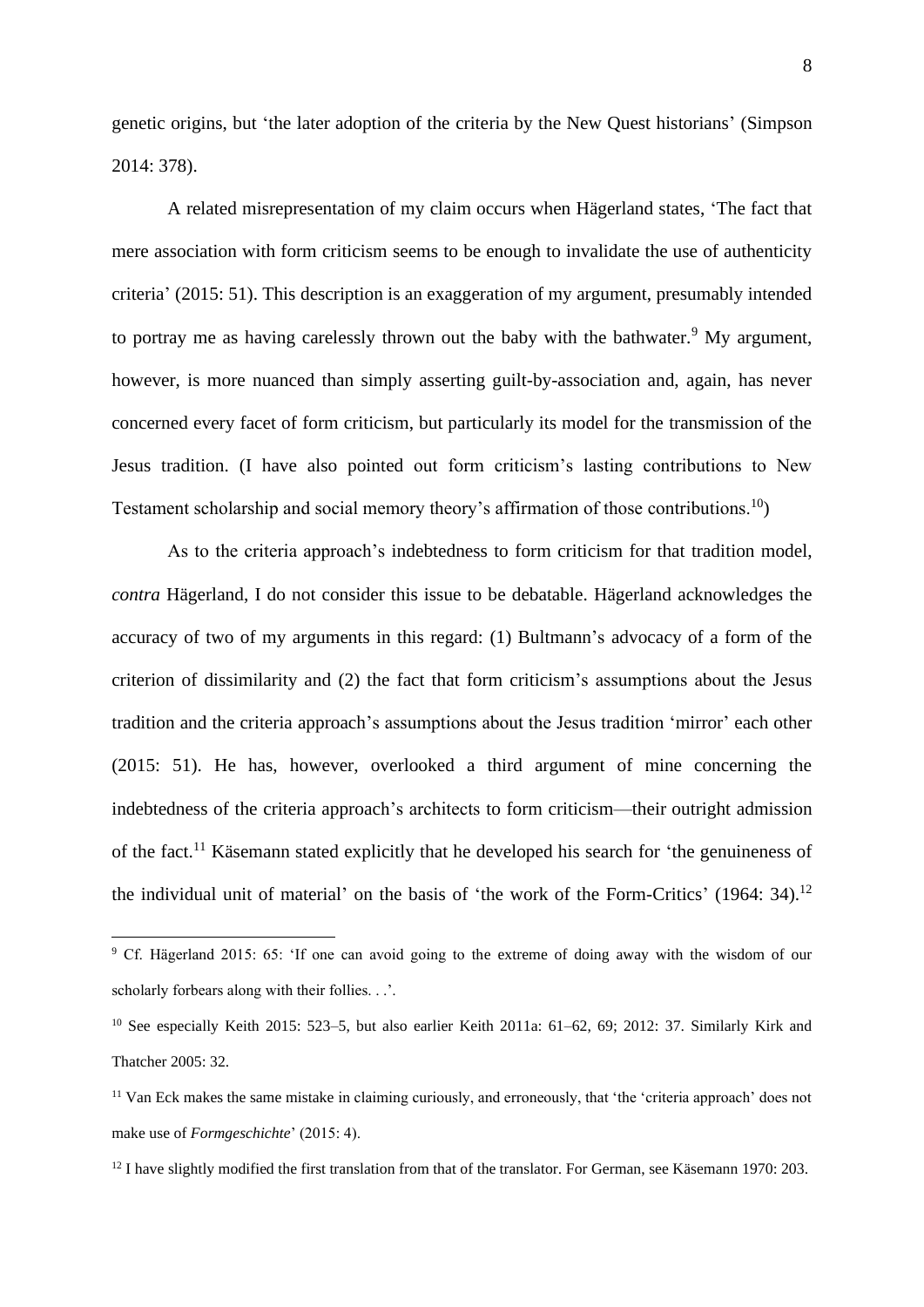Bornkamm, too, stated explicitly that it was on the basis of 'form criticism' that 'the critical exegete and the historian is therefore obliged, in questions concerning the history of tradition, to speak often of 'authentic' and 'inauthentic' words of Jesus and thus to distinguish words of the historical Jesus from 'creations by the Church'' (1960: 20; see also 218). Fuller claimed that he developed his version of the criterion of dissimilarity directly from Bultmann (1982: 42). Perrin claimed that he and Fuller both 'worked in full knowledge of the impact of form criticism' and that this was their starting point: 'We must follow in the path of R. Bultmann in his *History of the Synoptic Tradition* or J. Jeremias in his *Parables of Jesus*. . . . When we have reached that form of the material ['the primary stratum'] we must then devise criteria by means of which we can test its authenticity' (1970: 70–71). Hahn claimed that his investigation of the pre-Easter Jesus assumed the 'fairly dependable results from the work of form and tradition criticism' among others, and that his method 'no doubt . . . builds on the results that they produce' (1983: 47).

In this light, although I am appreciative of Hägerland's engagement with my work, he has not only misrepresented several of my key claims but avoided addressing fully what is for me the central concern. This central concern is not the entire edifice of form criticism but specifically the manner in which it defines the written Gospels as the culmination of a transmission process whereby the Jesus tradition circulated as de-contextualized individual units of tradition, and the concomitant view that one can therefore attain a pre-literary stage of the tradition by isolating those units from their narrative contexts. This transmission theory provided the methodological grounding for the idea that scholars could access an uninterpreted 'authentic' historical Jesus 'behind' the kerygma of the early Church, as we can see in the comments above and will see further below. For now, I note that this is why it will not suffice for Hägerland to concede that 'authenticity' can no longer 'mean anything like a state of non-remembered, non-interpreted hard facts of the past' but continue to argue that, if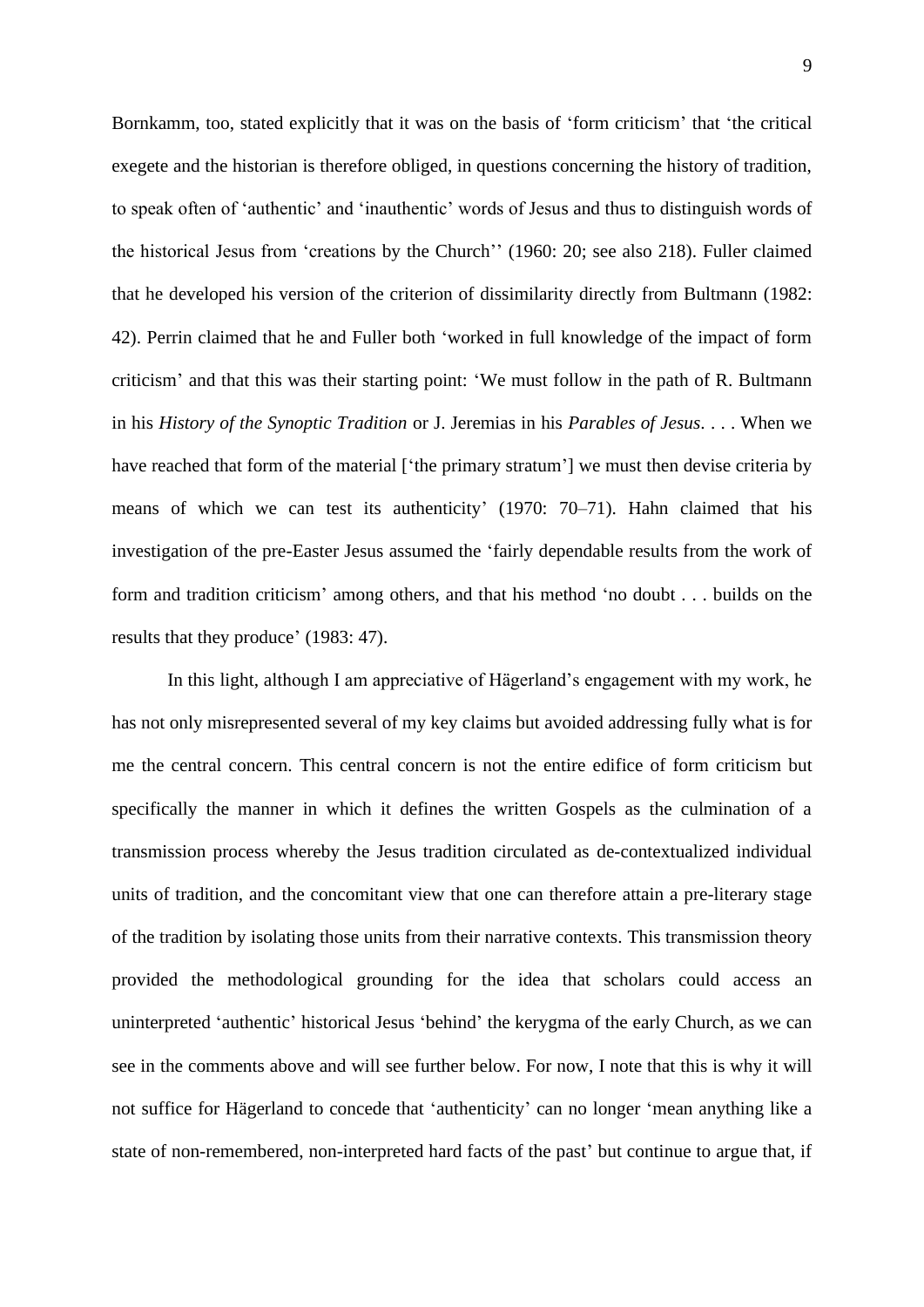'the concept of authenticity is handled with caution', the criteria approach is still useful to historical Jesus researchers (2015: 62, 65, respectively). A similar issue emerges with Häfner's claim that the criteria are not designed 'vergangene Wirklichkeit wiederherzustellen' but only as 'eine methodische Kontrolle'  $(2007: 124-25)$ ,<sup>13</sup> Webb's claim that 'judgments of authenticity or historicity are matters of greater or lesser probability' (2009: 73), and Evans's statement that the criteria of authenticity continue to be useful if 'properly applied' in a search for probability rather than authenticity  $(2013: 366)$ .<sup>14</sup> Such softening claims for the criteria approach do not align with the logic by which the criteria work to recover the historical Jesus and thus pass too easily over a fundamental theoretical and epistemological difference over how Jesus scholars can approach the historical Jesus and how they use the Gospels to do so. Before returning to that issue, I consider briefly a second debate in current historical Jesus studies.

# *1.2 Social Memory Theory, Tradition, and the Historical Jesus*

In 2012, Paul Foster published an article in which he argued that social memory theory, orality studies, and the Gospel of John all constitute 'dead-ends' in historical Jesus research (191–227). In 2014, Porter and Ong published a response (143–64), and, in the same issue, Foster offered a rebuttal (2014: 165–83). Although the debate over social memory theory and Jesus research is much wider than this interchange, and the interchange itself contains many aspects worthy of comment, I here focus on Foster, Porter, and Ong's differing opinions on

<sup>&</sup>lt;sup>13</sup> For a similar softening of the criteria's function, see Söding 2011: 88.

<sup>&</sup>lt;sup>14</sup> Similarly, Hägerland 2015: 65 concludes by suggesting that researchers need simply to be 'careful' in their usage of the criteria of authenticity. Are the suggestions here really that in the previous hundred or so years of Jesus research no one was 'careful' enough to apply the criteria 'properly'?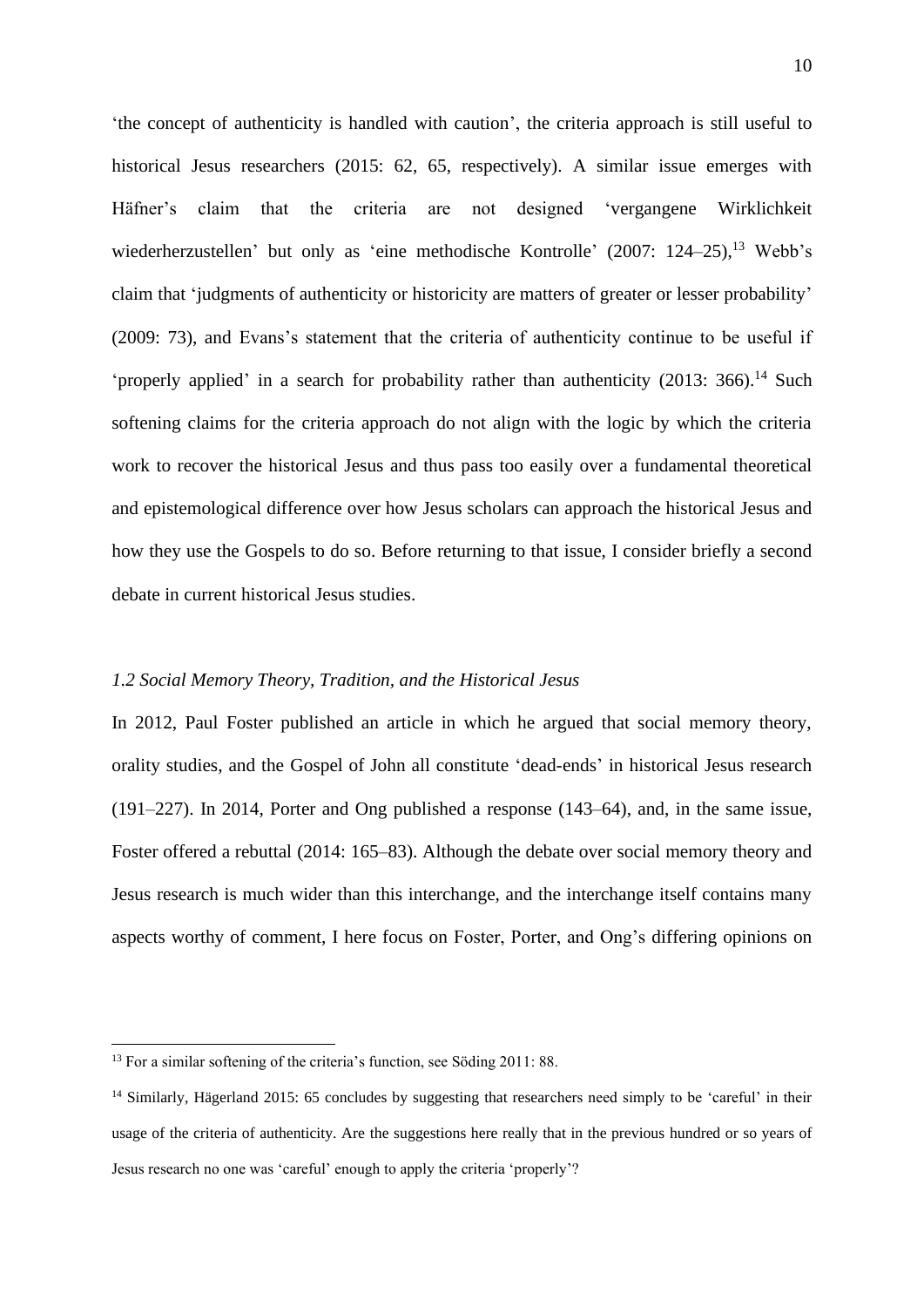the relationship between social memory theory, tradition criticism, and historical Jesus research.

### *1.2.1 The Foster, Porter, Ong Debate*

In Foster's original essay, he defends form criticism against charges from some scholars employing memory theories. He argues that social memory theory's total contribution involves understanding the transmission of tradition, not the tradition's connection to the historical Jesus, and is thus restricted to what form criticism has already contributed:

Where social memory theory may provide insights into the Jesus tradition is by analysing how such memories were received, and by reflecting upon what their pastoral or pedagogical function might have been in the early believing communities—but surely this is quite similar to tracing the *Sitz im* 

*Leben* of a tradition—and that is hardly a new perspective (2012: 202).

Foster lauds the form critics' efforts to apply their theories to 'individual pericopae to test the[ir] formation and historical genealogy' (198) and maintains that, in contrast to social memory theory, form and redaction criticism are 'still the most appropriate tools for historical Jesus research' (227).<sup>15</sup> Therefore, for Foster, social memory theory's relationship to historical Jesus research is questionable because social memory theory is limited to answering questions about the transmission of the tradition.

Porter and Ong's assessment of Foster's treatment of social memory theory is quite strong, offering eight specific criticisms. Most important for present purposes is their fourth criticism. They claim, 'There is a serious question about how social-memory theory is

<sup>&</sup>lt;sup>15</sup> Foster is correct that redaction criticism continues to be a useful tool in historical Jesus studies. Unfortunately, he overlooks the similarities between this method and social memory theory. Le Donne makes precisely this point in a study with which Foster does not engage (Le Donne 2009: 83).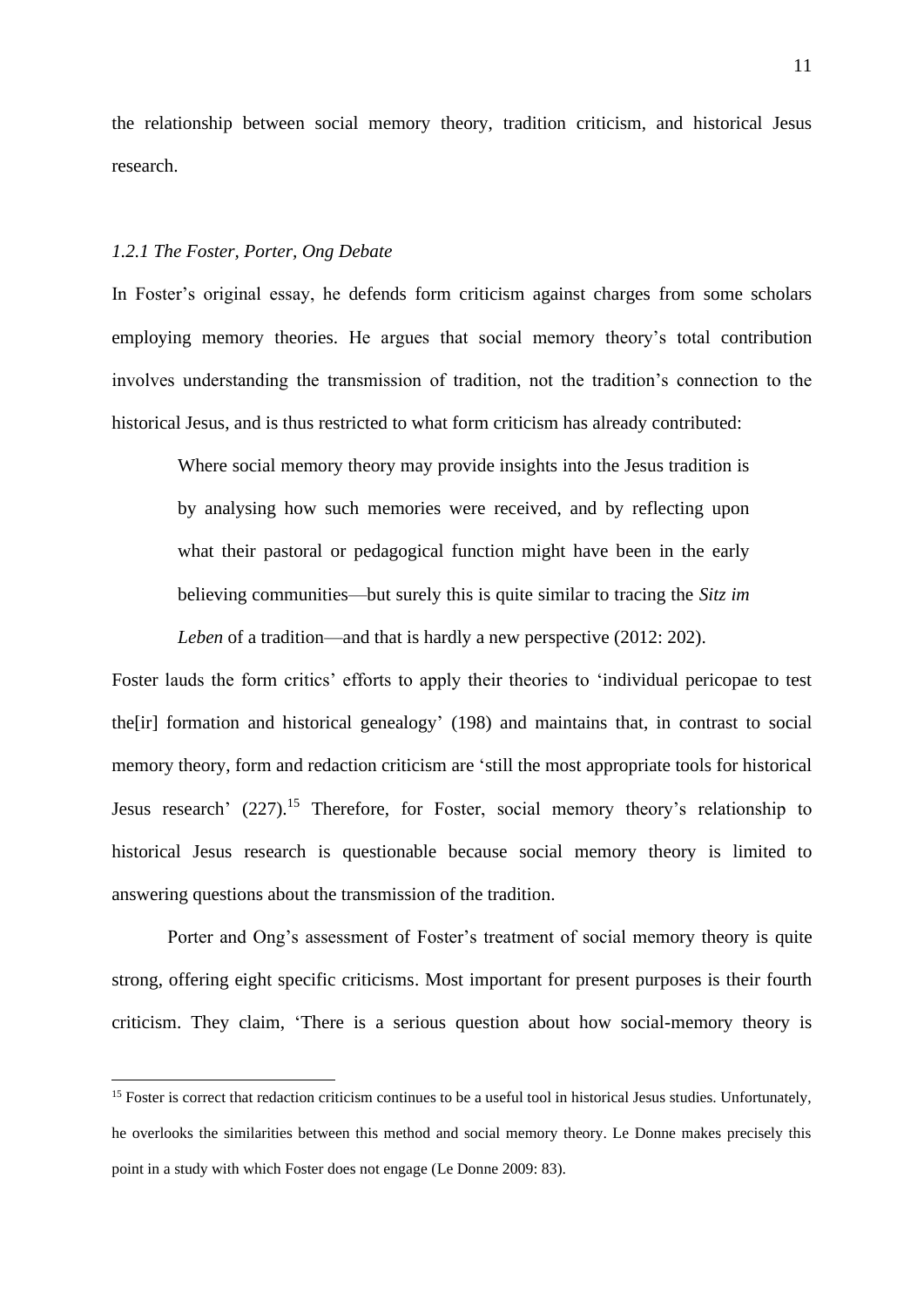relevant to the question of the transmission of tradition—which question is what is actually relevant to historical Jesus research' (2014: 151). For them, this problem stems from the fact that social memory theory offers a 'synchronic view' and is 'concerned primarily with the preservation of memory' (2014: 151). In contrast, 'transmission of the Jesus and Gospel traditions is necessarily concerned with a diachronic account . . . of transmission from one to another down a historical chain of receipt and delivery' (2014: 151). They also claim that 'most social memory theory' has been developed in reference to literate cultures, not illiterate/oral cultures like early Christianity (2014: 151). Elsewhere, Porter has independently stated these points again (2014: 15). Therefore, for Porter and Ong, social memory theory's relationship to historical Jesus research is questionable because social memory theory is not clearly related to the transmission of tradition at all.

In Foster's response to Porter and Ong, he reiterates, contrary to their opinion: 'Memory studies are of value especially in terms of tracing the transmission and mutation of Jesus traditions. . . . [but] such research, important as it is, is not historical Jesus research, at least as it has typically been understood' (2014: 169). Foster then seeks to buttress this latter claim by providing an overview of scholarly descriptions of the field. With the exception of Allison's 2010 *Constructing Jesus*, all the studies he cites are from the 1980s and 1990s, the earliest of which (Sanders's *Jesus and Judaism*) was published in 1985 and the most recent of which (Theissen and Merz's *The Historical Jesus*) was published in 1998 (Foster 2014: 169– 72). He especially privileges Meier's 'unpapal conclave' as a 'fairly standard' definition for historical Jesus research (2014: 170; see Meier 1991: 1–2). Foster thus defines the goals of the field as 'analysing which traditions can be demonstrably linked to the ministry of Jesus of Nazareth with a high degree of probability' (2014: 170, 171, respectively). Although this suggestion is fairly uncontroversial, two initial and related points can be made. First, not insignificant is the fact that the definition for historical Jesus research that Foster takes as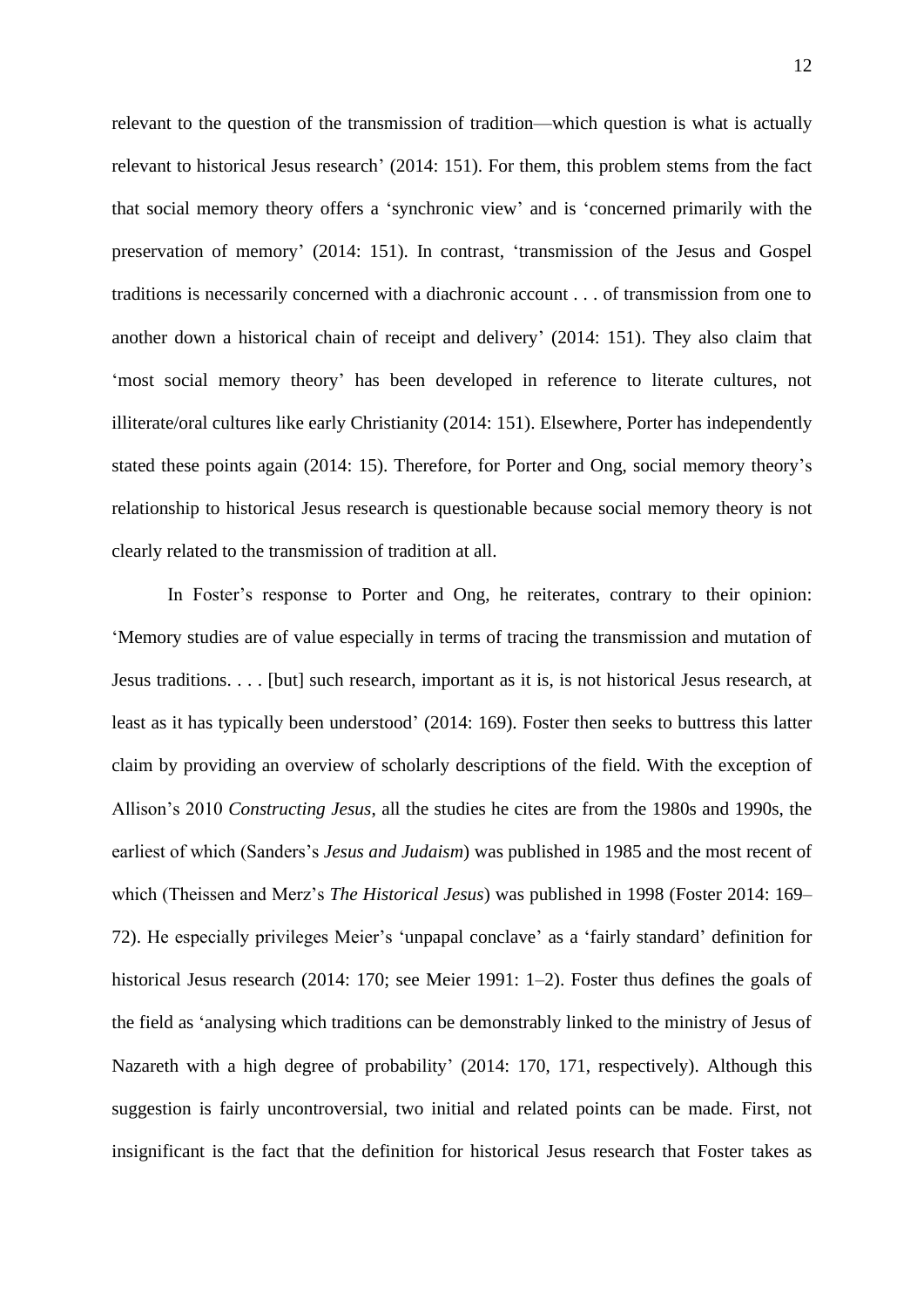'standard' (Meier's) is now almost twenty-five years old. Second, in keeping with Foster's earlier continued advocacy for form criticism as the most useful tool in historical Jesus research, his definition focuses upon individual traditions. This emphasis also emerges elsewhere in his work. For example, he praises Blomberg for focusing 'on the claims of historicity *for each pericope*' (2012: 224; emphasis added) and faults social memory theory for not enabling '*specific traditions* to be traced back to the Jesus of history' (2012: 198; emphasis added)

Foster claims that there is no such thing as a 'pristine version of the past that can be accessed by the application of more rigorous and objective methods' (2014: 172). Nevertheless, he argues against affirming 'the entire postmodern agenda' and 'post-modern historiographical approach[es]' (2014: 172). He instead argues for taking what he calls a 'modernist' approach, by which he means that one can 'argue for the reality of an historical event or fact' (2014: 172). Since social memory theory, as he understands it, does not enable this, it is not 'solid' historical Jesus studies or, for him, historical Jesus studies at all (2014: 172).

# *1.2.1 Assessment*

A number of observations and clarifications are necessary. First, the field of Jesus studies obviously attests a degree of disagreement concerning the proper goal of historical Jesus studies, the transmission of the Jesus tradition, and the role of social memory theory as it relates to both matters. Foster maintains that social memory theory is highly relevant for understanding the transmission of the Jesus tradition (but not relevant for historical Jesus research). In contrast, Porter and Ong maintain that social memory theory is not relevant for the transmission of the Jesus tradition.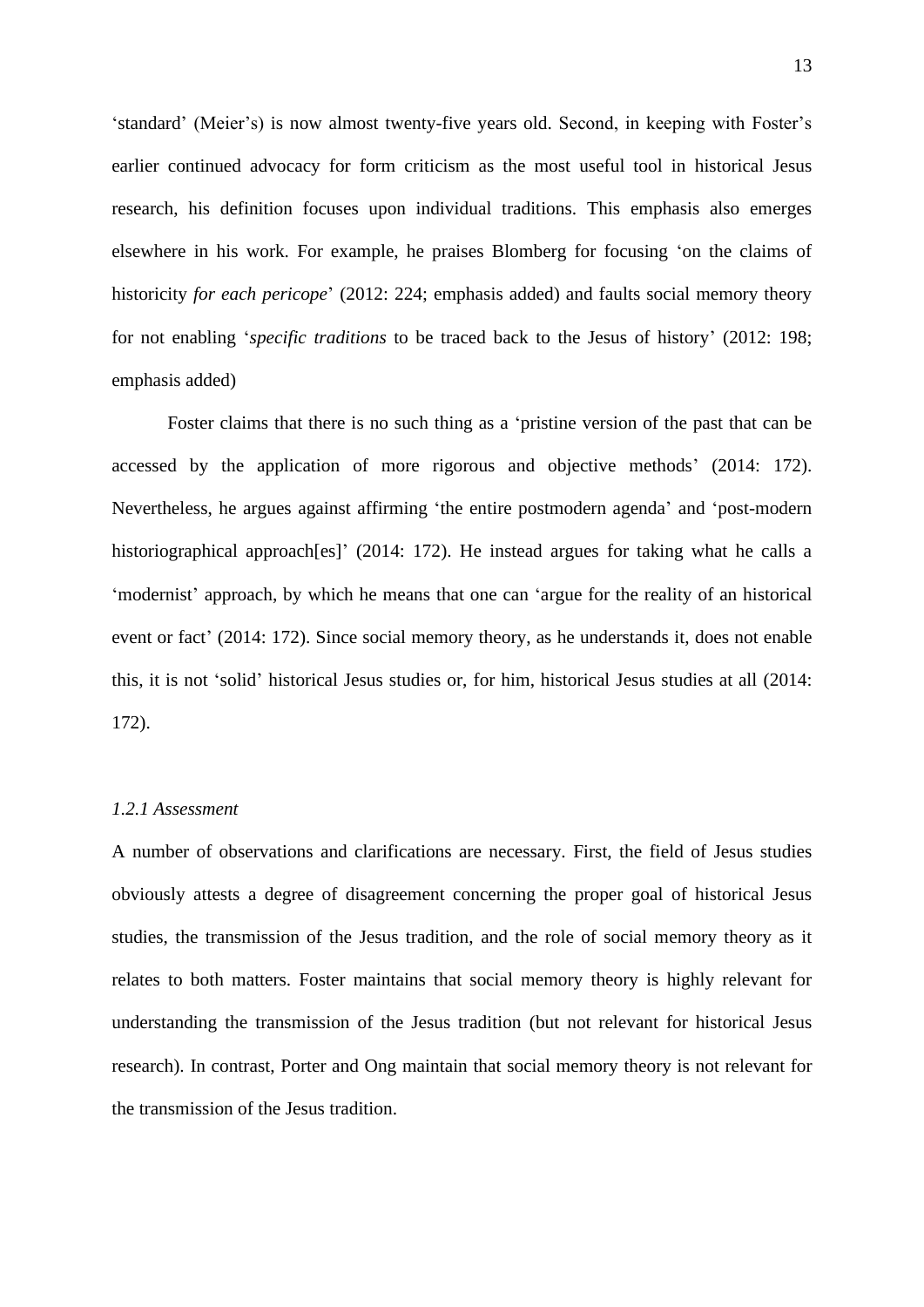Secondly, neither Foster nor Porter and Ong have described social memory theory or its relation to historical Jesus studies in an entirely accurate manner. I have elsewhere addressed Foster's description of the field (Keith 2015: 523–5; 532–6). Perhaps even more surprising, however, are Porter and Ong's claims that social memory theory (1) takes only a synchronic view that is concerned with the preservation of memory, (2) is not concerned with diachronic transmission of tradition, and (3) has mainly emerged from studies of literate cultures. This assessment is categorically incorrect at the first two points and misrepresentative at the third, ignoring the contributions of perhaps the two biggest names in the field of social memory theory—Maurice Halbwachs and Jan Assmann—despite the fact that Porter and Ong display some familiarity with both scholars (even claiming to follow Assmann at one point) (Porter and Ong 2014: 151 n.20). Halbwachs, the founder of collective memory theory, explicitly states that his approach to memory is not related to psychological, cognitive, or neuro-physiological approaches to memory that are concerned with the preservation of the past in the brain:

I do not in any way dispute that our impressions perdure for some time. . . . But this 'resonance' of impressions is not to be confused at all with the preservation of memories. This resonance varies from individual to individual, just as it undoubtedly does from type to type, completely aside from social influence. It relates to psycho-physiology, which has its domain, just as social psychology has its own (Halbwachs 1992: 40 n.3).

Furthermore, not only did Halbwachs carry out collective memory studies on the diachronic transmission of tradition, he did so on early Christianity and even identified the Gospels themselves—'and the oral traditions that informed them'—as a form of collective memory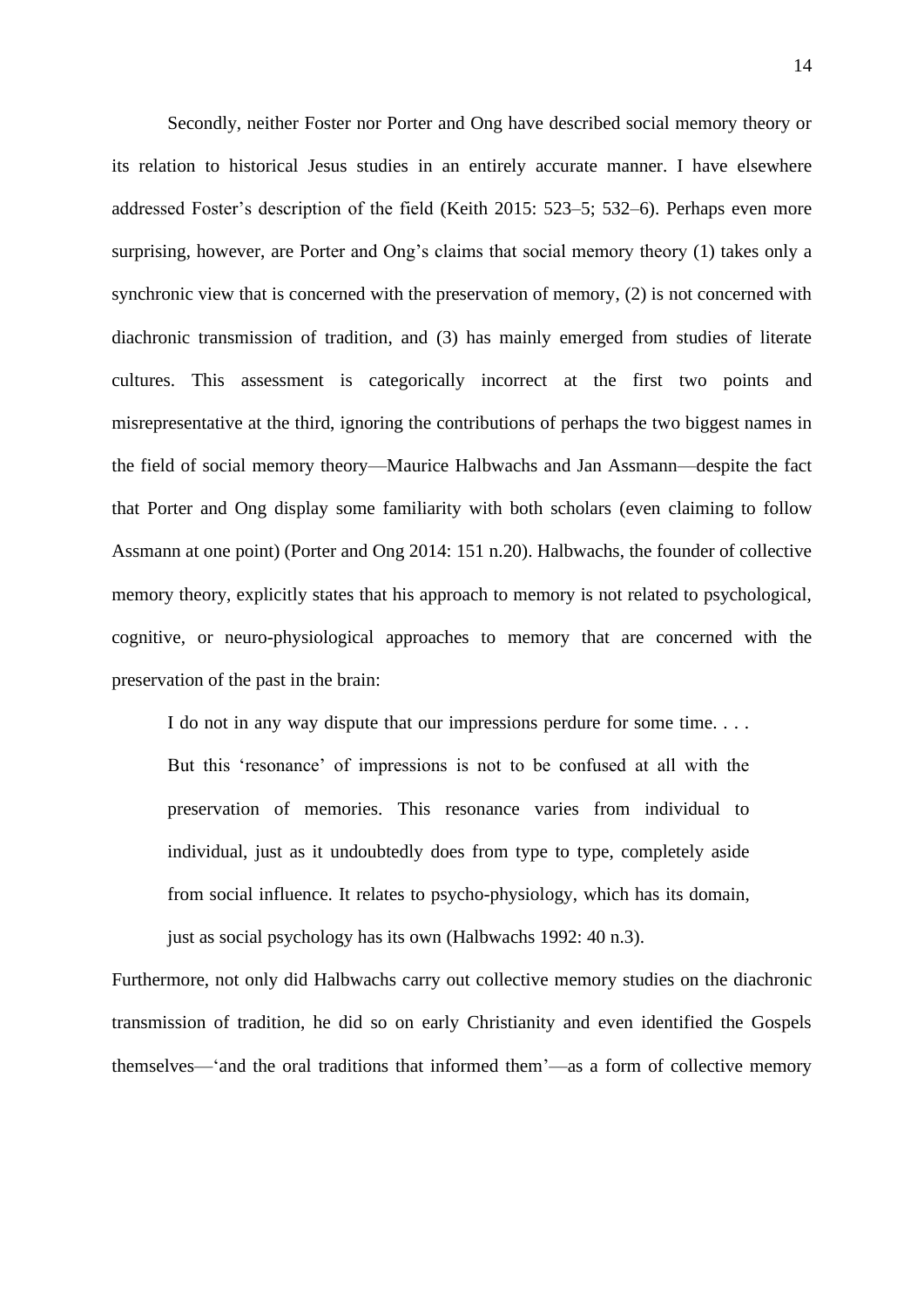(1992: 84–119; 193–235 [quotation from p. 193]).<sup>16</sup> In dialogue with Halbwachs, Assmann, too, deals with the transmission of tradition in early Christianity and refers to 'the Jesus memory' (2010: 27). Assmann's entire research program for decades has tracked the longterm transmission of cultural memory<sup>17</sup>—'institutionalized mnemotechnics' (2010: 37) or, in more general terms, tradition—across multiple generations in illiterate cultures of the Ancient Near East, including and especially ancient Israel.<sup>18</sup> He explicitly describes his approach as 'diachronic': 'Mnemohistory . . . surveys the story-lines of tradition, the webs of intertextuality, the *diachronic* continuities and discontinuities of reading the past' (1997: 9; emphasis added).

Thirdly, although Foster is correct that social memory theory is primarily concerned with the transmission of tradition, I will argue below that, in separating tradition criticism and historical Jesus studies cleanly, he has perhaps underestimated the degree to which tradition criticism is relevant to the work of historical Jesus studies. This point relates directly to his stated preference for a model of historical Jesus studies exemplified by Meier, whom Hägerland also considers 'the fullest expression' of a historical Jesus procedure that 'begin[s] with the analysis and authentication of singular components of the tradition, and then . . . reconstruct[s] the historical Jesus from those components that have passed the criteria for

<sup>16</sup> The first set of pages refers to a chapter on religious collective memory in Halbwachs's *The Social Frameworks of Memory,* while the second set refers to the translation of the conclusion of Halbwachs's *The Legendary Topography of the Gospels in the Holy Lands*, both of which are included in *On Collective Memory*. Consider also 1992: 194: 'The Gospels already represent a memory or a collection of memories held in common by a group'.

<sup>&</sup>lt;sup>17</sup> Assmann conceptualizes 'cultural memory' as Halbwachs's 'collective memory' stretched temporally across generations (Assmann 2006: 8).

<sup>18</sup> See his brief overview of 'cultural memory' in Assmann 2010: 37–44.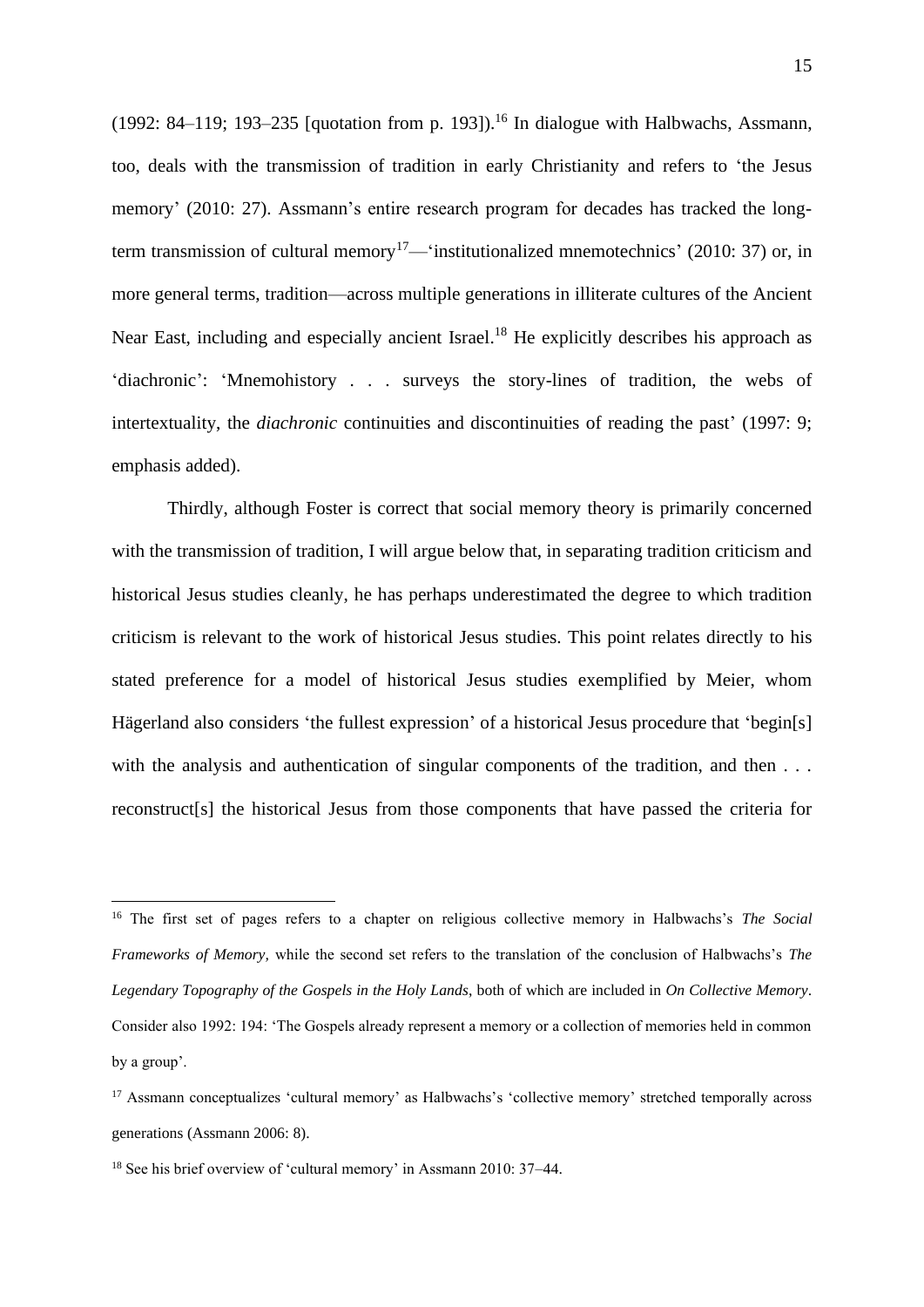authenticity' (Hägerland 2012: 18).<sup>19</sup> In order to see this point most clearly, we must first consider the state of Jesus studies in the 1950s and 1960s in Germany.

# *2. The Debate in the 1950s and 1960s*<sup>20</sup>

In order to provide some much-needed perspective on these debates in current Jesus research, this section will focus upon the emergence of the criteria approach as a formal methodology in the works of three post-Bultmannians—Käsemann, Bornkamm, and Hahn. Käsemann and Bornkamm were both students of Bultmann, while Hahn was a student of Käsemann and Bornkamm. As mentioned above, this particular era of Jesus research is crucial for the current discussion because the criteria 'approach' came together as a formal methodology during it (similarly, Holmén 2010; Hooker 1970: 480; Söding 2011: 47). Most important at present is the manner in which these scholars' theory of the nature and transmission of the Jesus tradition, which they received from form criticism, enabled their approach to the historical Jesus. This is not to claim that there were no other important impetuses at work in the development of these scholars' thoughts. But it is to observe that the method played a determinative role in their definition of historical Jesus research, a definition that continues to have advocates today.

# *2.1 Form Criticism, Individual Traditions, and the Authentic/Inauthentic Dichotomy*

Clearly, these scholars were not the first to use the terms 'authentic' or 'inauthentic' for the Jesus tradition, just as they were not the first to formulate criteria for determining either

<sup>&</sup>lt;sup>19</sup> Meier defines his approach as follows: 'As much as possible to let any overarching interpretation of Jesus and his work emerge gradually and naturally out of the convergence of the data judged historical' (1994: 14 n.6).  $^{20}$  For the argument of this section in greater detail, see Keith 2016. Note also that the dates in the citations often reflect later German editions or later English translations of earlier works.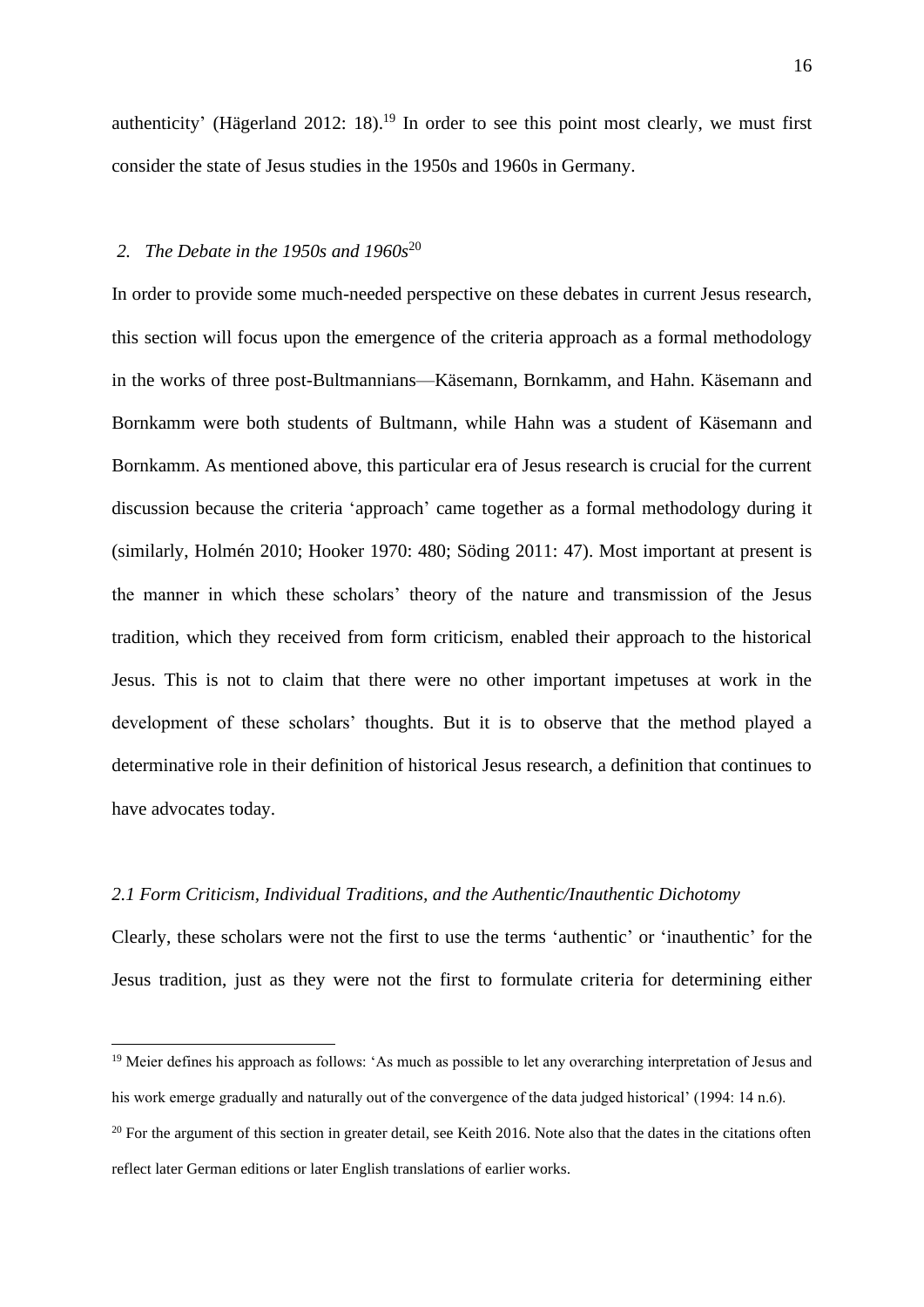category.<sup>21</sup> It nevertheless remains the case that the specific meanings they assign to these terms, as well as their method for assigning Jesus tradition to either category, are directly dependent upon form criticism. As noted above, Käsemann, Bornkamm, and Hahn state this dependence explicitly (Käsemann 1964: 34–35; Bornkamm 1960: 20; Hahn 1969: 41–44; Hahn 1983: 47). Käsemann considered this search for 'authentic' tradition to be a new stage in Jesus research (1964: 35). This new stage of enquiry was necessary because the form critics had successfully altered the scholarly *communis opinio* concerning the historical worth of the Gospels: 'Historical criticism has shattered this good faith as far as we are concerned. We can no longer assume the general reliability of the Synoptic tradition about Jesus' (1964: 34). Form criticism had accomplished this feat by demonstrating that the Gospels were primarily kerygmatic narratives whose shape was attributable not to the past of Jesus but to the present life circumstances of early Christians. In the words of Bornkamm, 'The tradition about Jesus is servant to the faith and . . . has been from the beginning' (1960: 219).

For Käsemann, Bornkamm, and Hahn, however, this did not mean that the quest for the historical Jesus was a lost cause. Each one vehemently asserts that only the goal of the nineteenth-century *Leben Jesu* movement is impossible, not the quest itself (Käsemann 1964: 19, 23–25; Bornkamm 1969: 73–76; Hahn 1969: 43, 46–47). There were at least two reasons why the quest was still viable from their perspective. The first reason is that the kerygma itself preserved a role for the pre-Easter Jesus (Käsemann 1964: 24–25, 45–46; Bornkamm 1960: 22–23, 174, 188; Hahn 1969: 45). The second reason is that, in the midst of the unhistorical Gospel narratives, there remained 'authentic' tradition that one could recover.<sup>22</sup>

<sup>21</sup> As noted above, in the second edition of his *Leben Jesu* in the 1830s, Strauss formulated criteria for identifying unhistorical material in the Gospels (Strauss 1973: 87–92). I thank Tobias Hägerland for reminding me of this point.

<sup>&</sup>lt;sup>22</sup> The language of Käsemann is precise in this regard; the kerygma was inauthentic 'for the most part' (1964; 15) and the life of the historical Jesus was 'almost' swallowed up (1964: 23, 30, 46), but not entirely.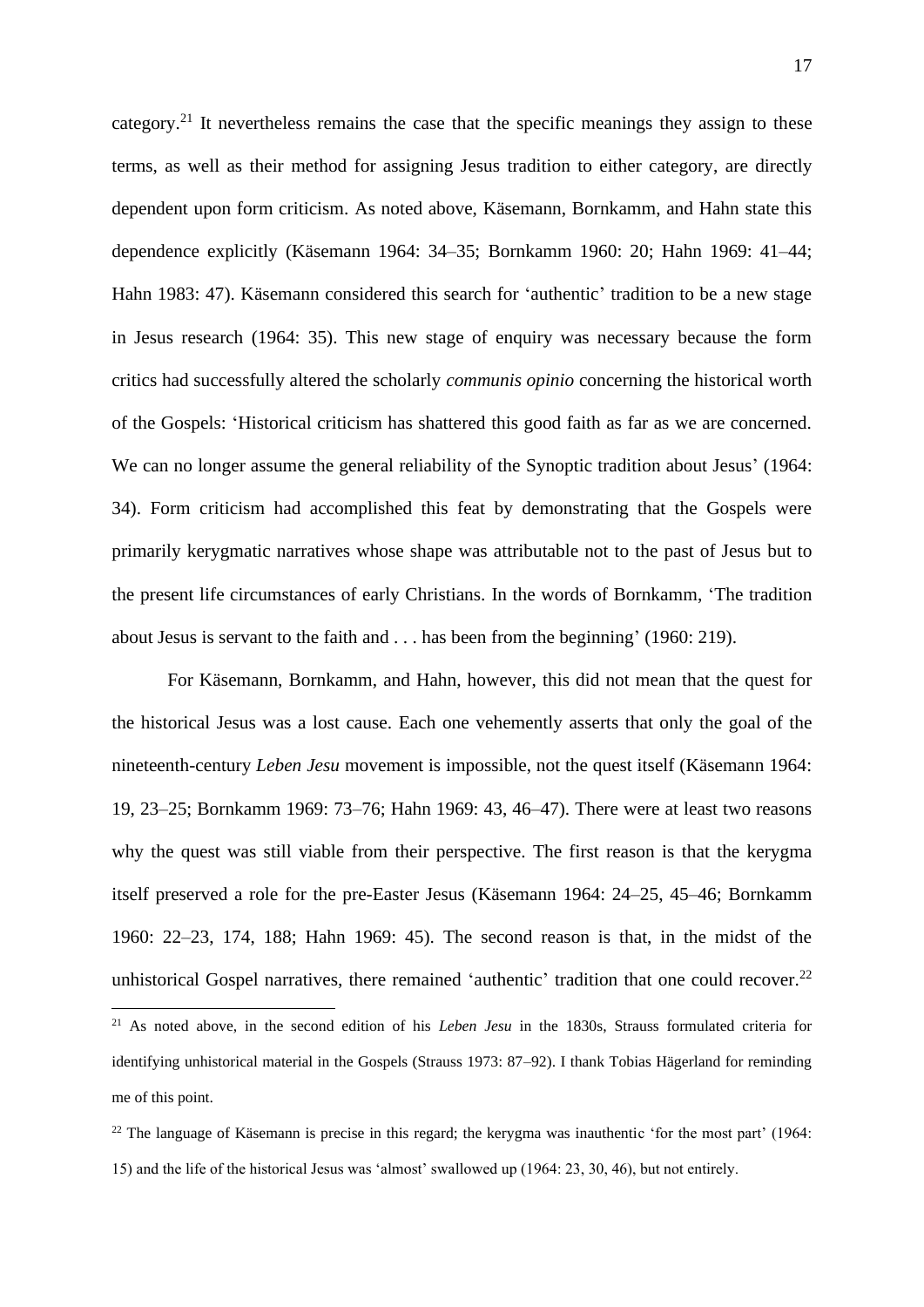In their works, each of these scholars developed and employed versions of what would come to be called the criteria of dissimilarity, embarrassment, multiple attestation, Semitic influence, contrary-to-tradition, and others, in order to excavate authentic tradition from the written Gospels (see further Keith 2016: n.p.; on the similar development of criteria of authenticity by other post-Bultmannians [Perrin, Fuller, et al.], see Holmén 2010: 43–44).

Two aspects of their form-critical indebtedness are particularly relevant to current debates in Jesus research. First, on account of form criticism, Käsemann, Bornkamm, and Hahn were convinced that the search for historical Jesus material in the Gospels had to proceed by investigating individual units of tradition rather than the narratives themselves. Käsemann, for example, specifies that one may investigate the 'the authenticity of the individual unit of material' (*die Echtheit des Einzelgutes*) (Käsemann 1964: 34, author translation; for German, see Käsemann 1970: 203). Bornkamm likewise not only claims that form criticism's 'laws of tradition' are 'an excellent aid in distinguishing the essential (*echten*) from the non-essential (*unechten*) in any passage', but also claims that each individual pericope in the Gospels stands on its own, context-less (1960: 20 [quotation], 25; for German, see 1995: 17). Elsewhere in *Jesus of Nazareth*, he again highlights the significance of these findings by the form critics in this regard:

The question of the literary sources of the Gospels is . . . only a stage on the road to the illumination of the beginnings of the tradition about Jesus. Socalled form criticism has been the first to follow this road methodically (M. Dibelius, R. Bultmann and others). It has shown that from the character of the Gospel tradition we can recognise reasonably clearly laws and forms of the pre-literary oral tradition. One observation is of special significance. It is that at the beginning of the tradition we find, not a historical sequence of events, but the individual pericope (*die einzelne Perikope*)—the individual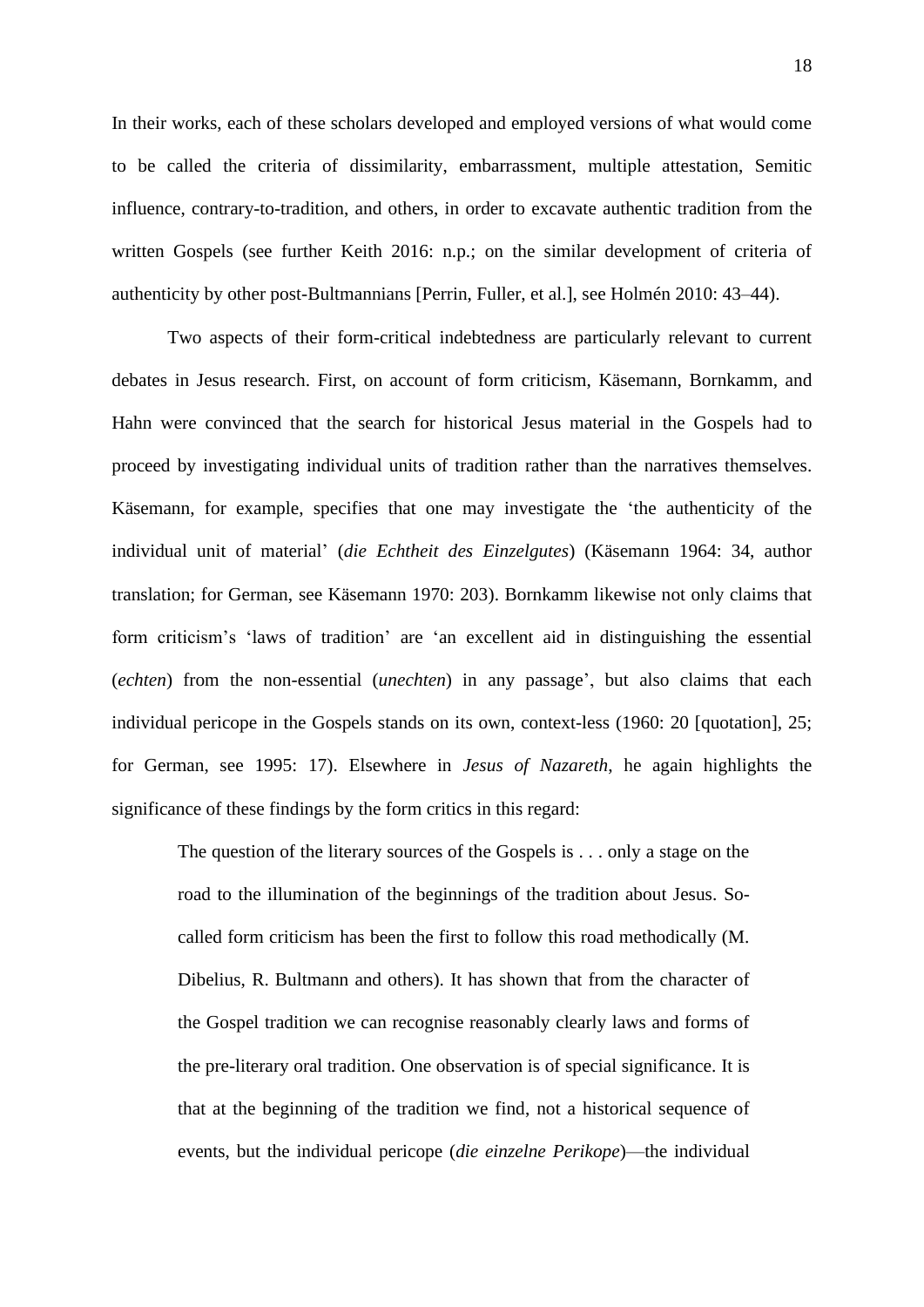parable, the individual saying or story, which only in the Gospels, often in very different ways, is given its setting and, with a very modest editing, arranged coherently. These little individual parts of the tradition (*kleinen Einheiten der Tradition*) have to be considered by themselves (1960: 218;

for German, see 1995: 194).

Similarly, in reference to the Gospels, Hahn says, 'The dominant feature in them is not historical interest in our sense, a fact which may be deduced even from the way they were passed on in fragments and strictly isolated pieces (*der fragmentarischen Überlieferungsart in lauter Einzelstücken*)' (1969: 42; for German, see 1966: 35). In a subsequent study, Hahn emphasises the significance of early Christianity's transmission of 'individual pieces of tradition' for historical Jesus enquiry (1983: 42; see also 41, 44, 48, 51, 52, 54, 56). These individual pieces are important because they allow one to get 'behind' the Gospel narratives on account of the fact that, in the words of Hahn and Bornkamm, they are 'isolated' and 'not dependent upon context for [their] meaning' (Hahn 1969: 42; Bornkamm 1960: 25, respectively). This conception of the Jesus tradition is what rendered the individual units easily portable into an alternative schema for the transmission of the tradition, one which replaced the Gospel narratives as the organizing principle with the *Sitze im Leben*.

The second important aspect of form-critical indebtedness is directly related to the first—the meaning of 'authentic' and 'inauthentic'. 'Inauthentic' tradition is any tradition that reflects the interpretations of the early church and is thus understood in terms of the *Sitze im Leben* of early Christians, which determined their interpretive categories. 'Authentic' tradition, in contrast, is any tradition that is devoid of early Christian interpretation and is therefore understood in terms of the historical Jesus. In this sense, there is a direct parallel between the present of early Christians and 'inauthenticity', just as there is a direct parallel between the past of the historical Jesus and 'authenticity'.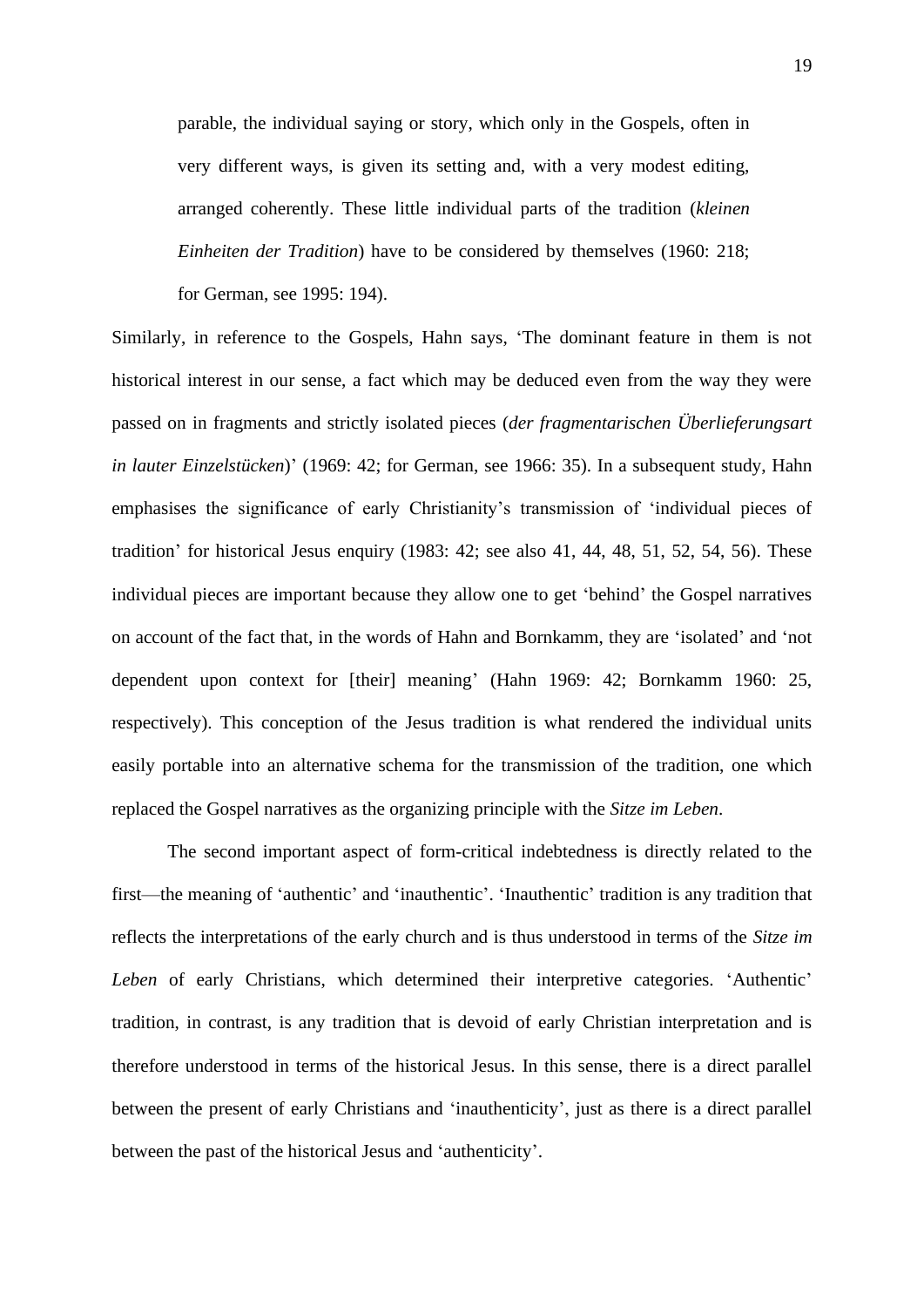Revealing precisely these connections, Käsemann defines form criticism's greatest contribution to the quest for the historical Jesus as 'eliminat [ing] as unauthentic anything which must be ruled out of court because of its *Sitz-im-Leben*' (1964: 35). Similarly, Bornkamm states that, on the basis of form criticism, one must 'speak often of "authentic" or "inauthentic" words of Jesus and thus . . . distinguish words of the historical Jesus from "creations by the Church"' (1960: 20). In like fashion, Hahn defines the relationship between authentic and inauthentic individual pieces of tradition as a relationship between 'pre-Easter and post-Easter elements' in the tradition (1983: 48–49).

# *2.2 The Goal of the Quest for Authenticity*

The parallels between inauthenticity and early Christian interpretation on the one hand and authenticity and lack of early Christian interpretation on the other hand are also revealed in these scholars' explicit statements about the goal of historical Jesus research and the means of accomplishing it. Although deriding the nineteenth-century questers' search for brute facts, Bornkamm nevertheless believed that he was capable of getting 'behind' the kerygma in order 'to see the thing itself' (1960: 9). He claims that, with 'the greatest critical caution', he can reach 'those facts which are prior to any pious interpretation and which manifest themselves as undistorted and primary' (1960: 53). Similarly, Hahn says,

When I speak of the historical Jesus I go behind all the statements of the community, limit myself to the facts of his earthly life, his ministry and proclamation, and attempt to gain a picture which is free from all postresurrection conceptions, in order to grasp the history of Jesus on its own terms (1969: 45).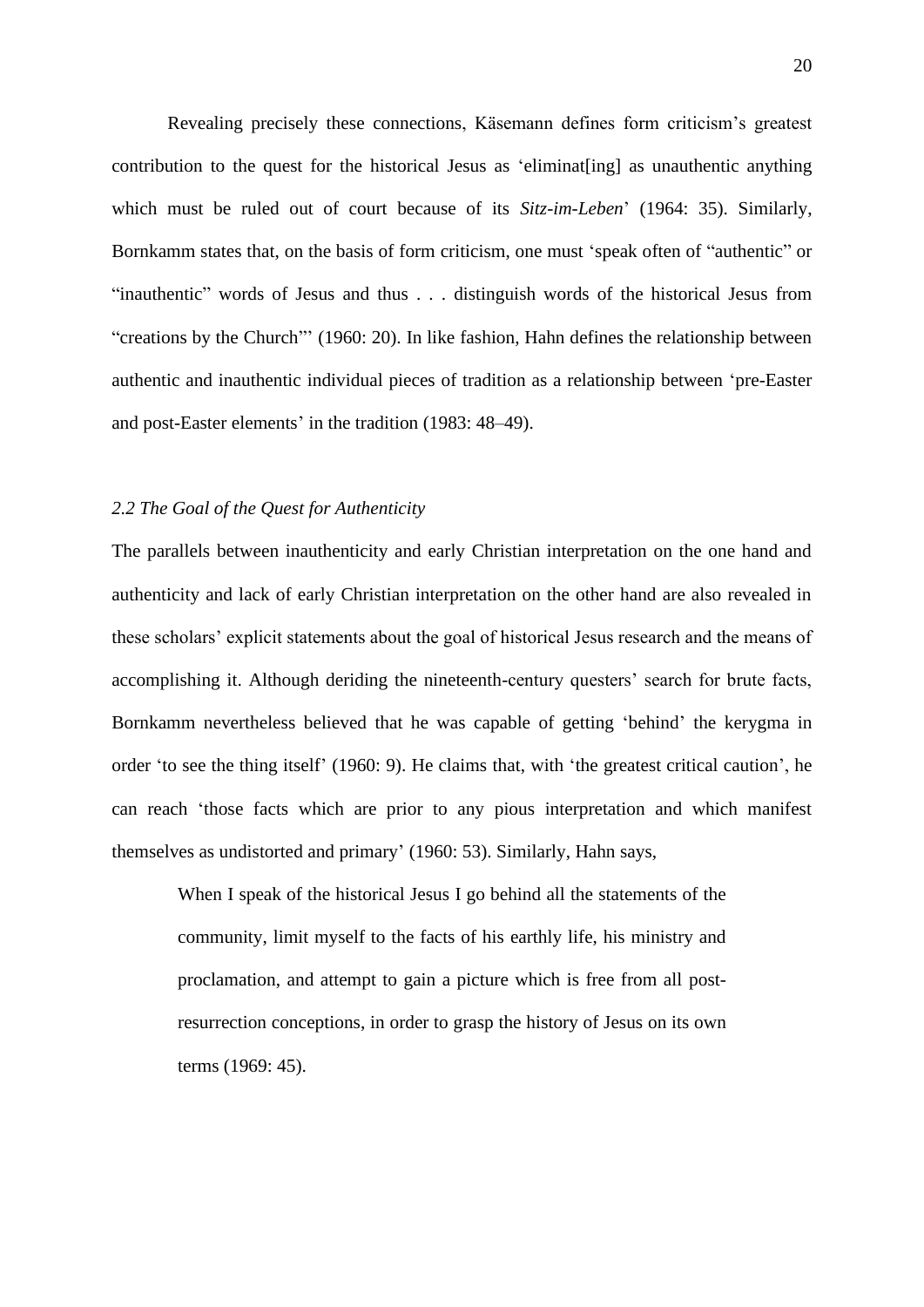Elsewhere, Hahn speaks of 'authentic traditions about Jesus' in terms of 'gain[ing] access to Jesus himself' (1983: 41–42). From these statements, it is clear that these scholars saw the goal of their quest for authenticity as the uninterpreted historical Jesus himself.

### *2.3 Summary*

Before proceeding, it is important to note the interlocking nature of this logic, and specifically the means by which these scholars' concepts of the historical Jesus, and how to reach him, grew from the theory of the gospel tradition's transmission that they espoused. The logic for how one attains 'authenticity' is necessarily tied to the assumption that it is there to be found.

By their own admission, these scholars learned from form criticism that the narrative frameworks of the Gospels had no relation to the actual past of Jesus or the earliest stage of the tradition, which consisted not of early Christian interpretive categories but individual and contextually independent units of tradition. Isolation of the individual unit of tradition, devoid of interpretive context, thus became the means by which one could get 'behind' the narrative contexts of the written Gospels in which those traditions were embedded. Based upon the same logic, they explicitly stated that, behind the Gospels resided an uninterpreted, undistorted Jesus, 'authentic' and thus 'historical' because this Jesus was constructed in contradistinction from Christian interpretation.

Therefore, despite Hägerland's protestations, I reiterate my earlier claim: The convergence of the criteria of authenticity into a coherent approach to the historical Jesus grew directly from form-critical soil, which furnished its designers not only the meaning of 'authentic' as free from later Christian interpretation but also provided the means for attaining it via isolated traditions. For the same reason I would challenge Foster's dissociation of tradition criticism and historical Jesus research. We would agree that they are not the same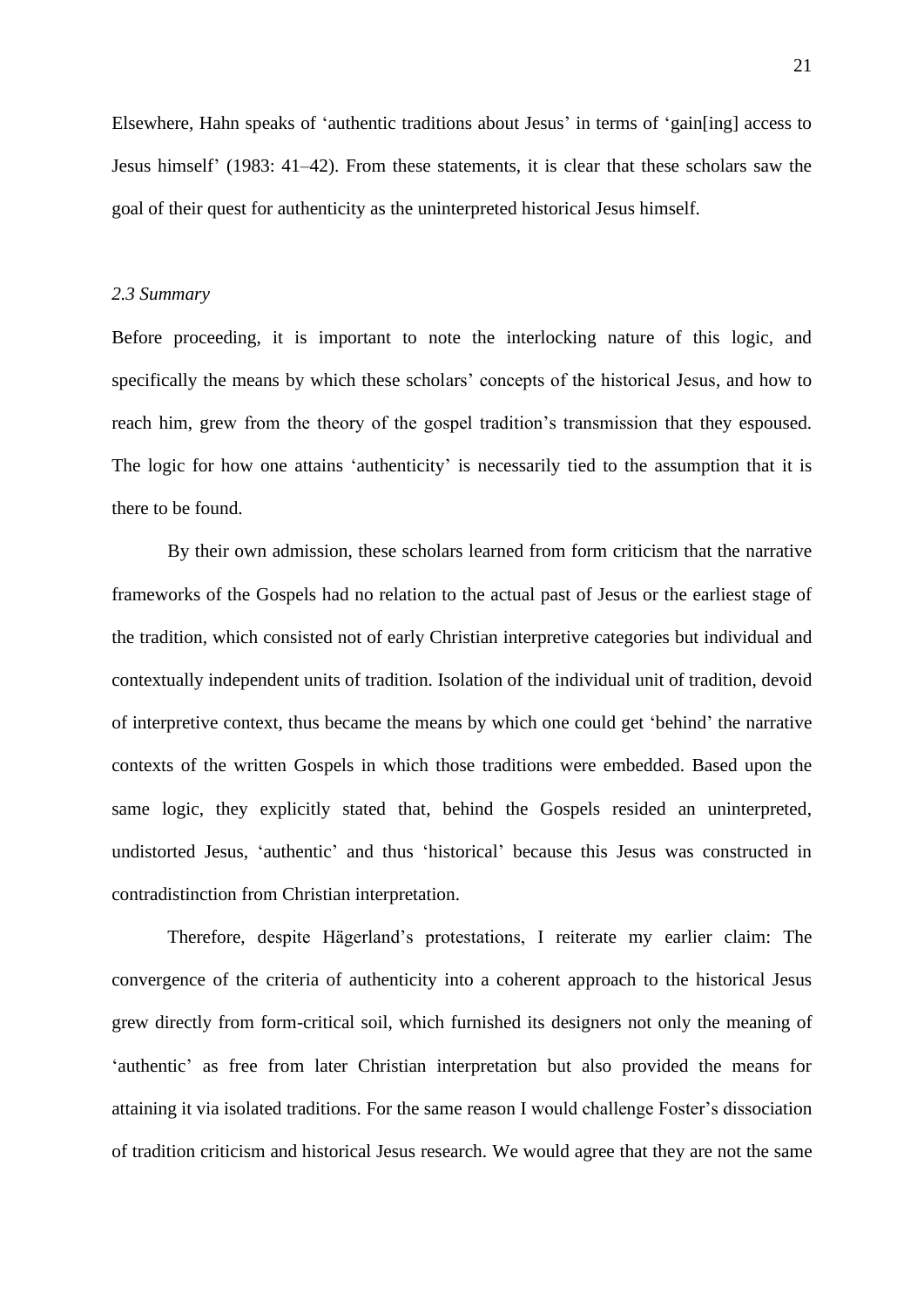(similarly Hahn 1983: 47). But this is not the full story, since how one conceptualizes the transmission of the tradition can play a determinative role in how one uses it to take the further step of historical Jesus enquiry.

#### *3. Two Models for Historical Jesus Research in Contemporary Discussion*

On this basis, I return to the issue with which this essay began—the two rival models for historical Jesus research in contemporary discussion. In the hope of furthering this exciting discussion in the discipline, I offer the following remarks.

### *3.1 The Persistence of the Form-Critical Model*

First, the form-critical historical Jesus method of the post-Bultmannians is alive and well in contemporary research among those who continue to advocate the criteria approach or similar approaches that focus on the historical value of individual pericopae. As noted above, Foster especially privileges this method as the 'standard' definition of historical Jesus research and supports it primarily with scholars who were publishing in the 1980s and 1990s. In reality, however, this approach sits at the cutting edge of Jesus research in the 1950s. Foster is hardly alone in advocating this model, however, as his admonitions of Meier and Blomberg indicate. Similarly, Becker states that this is the 'only' way we can proceed: 'We must submit both general skepticism and general trust to trial by fire and . . . we can do that only in the analysis of each individual tradition' (1998: 15).<sup>23</sup>

<sup>&</sup>lt;sup>23</sup> Cf. also Hägerland, who, in reference specifically to his study of the historical Jesus and the forgiveness of sins, claims that 'analysis and authentication of singular components of the tradition' is the most 'promising' approach (2012: 18).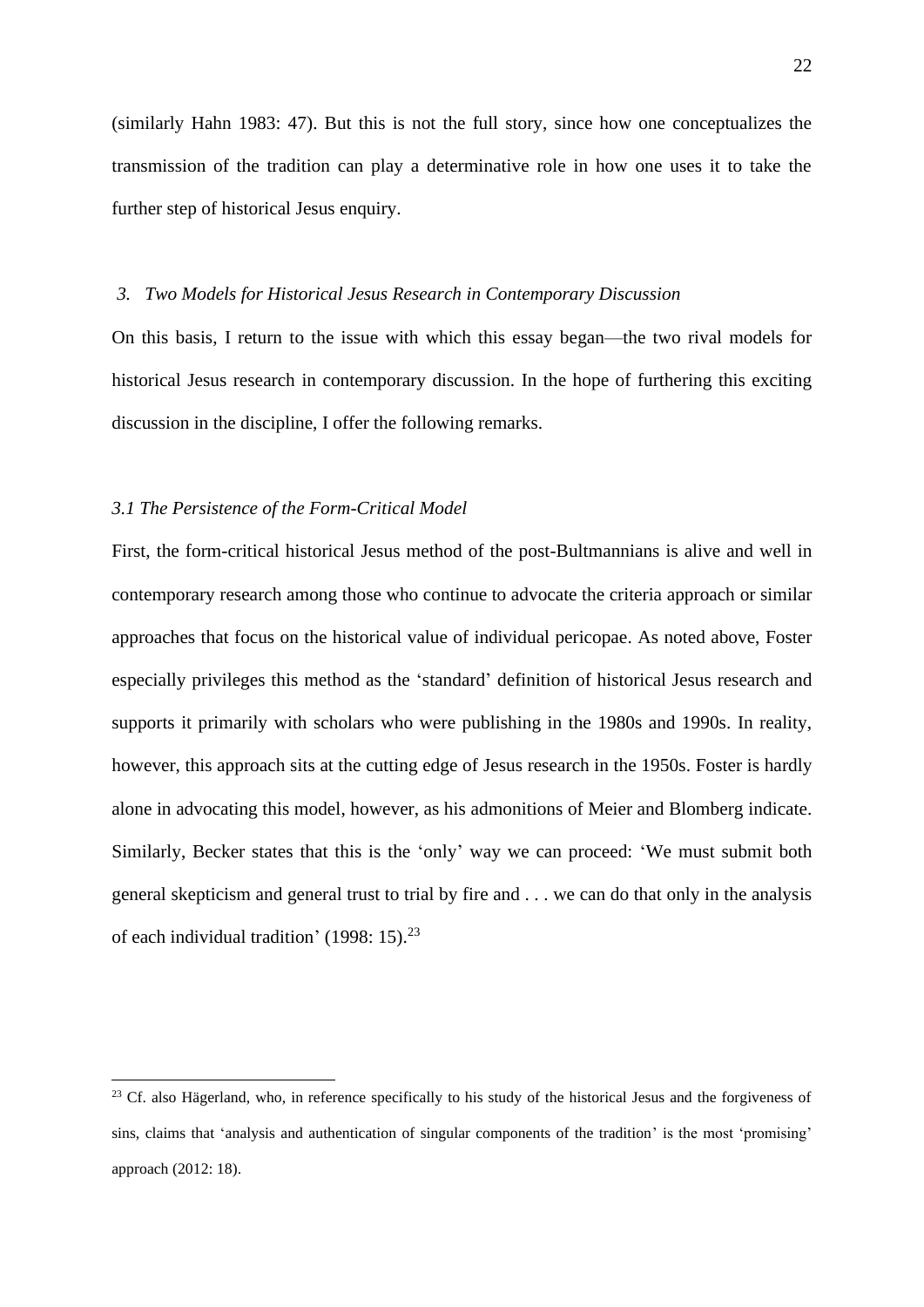# *3.2 Approaches in the 'New Historiography'*

Secondly, this focus upon individual units of tradition in order to mitigate or remove entirely the narrative frameworks of the Gospels from historical Jesus research is precisely where recent postmodern historiographical approaches demur. The distinction between the two models involves a different view of the transmission of the Jesus tradition but also a difference of epistemology. The practical outcome of these differences is that, whereas adherents to the form-critical model for historical Jesus research tend to discuss the historical accuracy of *units of tradition*, adherents to a postmodern model for historical Jesus research tend to discuss the historical accuracy of broad *claims* made by the Gospel authors. This point requires further explanation.

As was noted above, the conviction that the Jesus tradition circulated as isolated units of tradition that were independent of Christian interpretation bolstered the post-Bultmannians's further conviction that they could access a past reality behind those present interpretations. The implications of social memory theory are significant for these intertwined convictions. If any act of presenting the past necessarily and inextricably requires the frameworks of the present in order to render it intelligible and significant to an individual or group, then *no* tradition circulates independently of present interpretive frameworks—for those frameworks are the very means by which it circulates (see further Kirk 2009: 169). Stated otherwise, all memory is, *at one level or another*, in continuity with the interpretive frameworks of the present; else it would be forgotten. This furthermore means that there is no way to 'get behind' those interpretive frameworks. We may speculate about what could reside behind them, even speculate with strong conviction, but we cannot access it. In short, if Halbwachs, Assmann, and others are correct about the nature of 'memory' (whether historically accurate or inaccurate), both the end goal of 'authentic' tradition and the means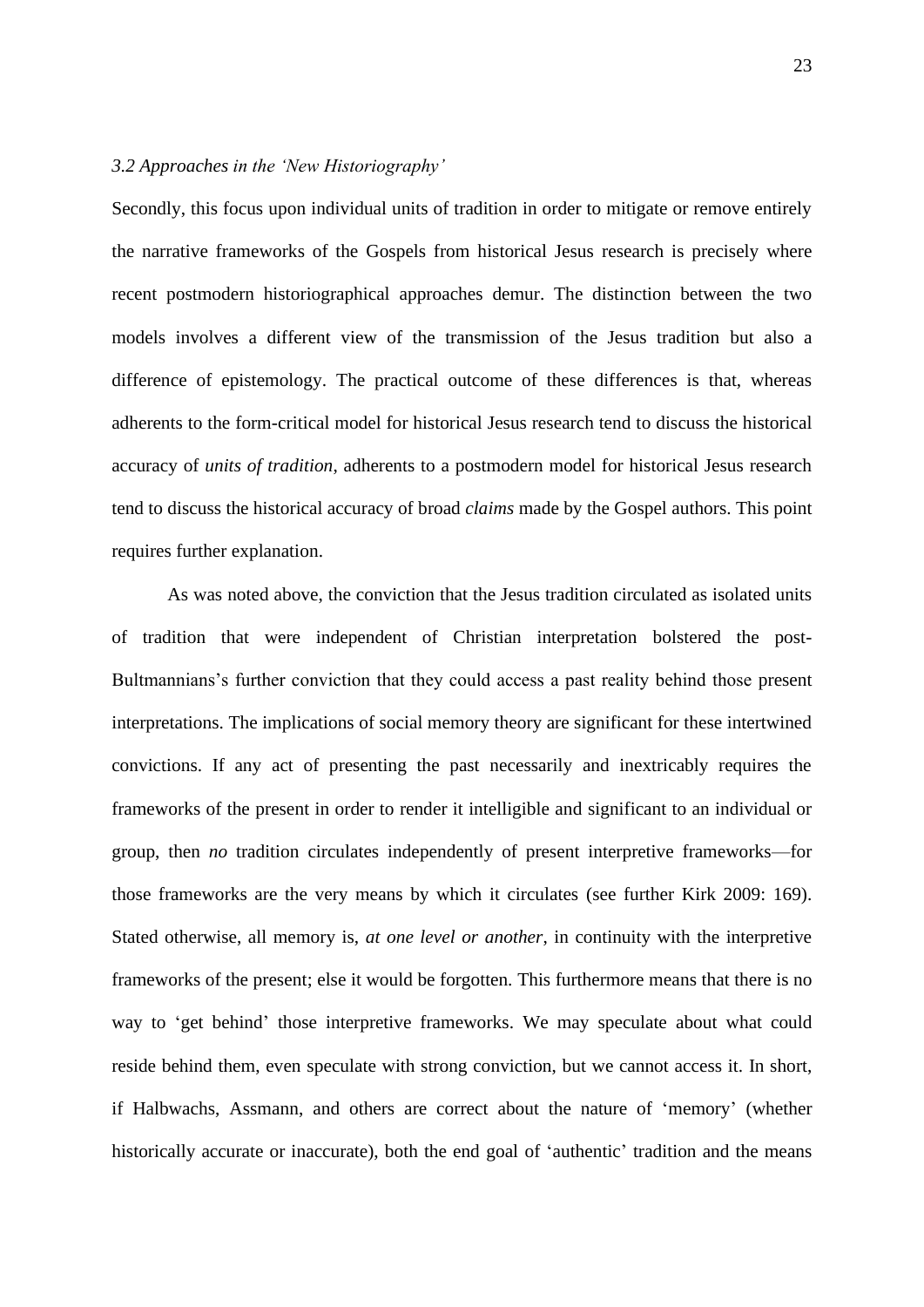of attaining it in the post-Bultmannian's model are methodologically and epistemologically impossible.

# *3.2.1 Social Memory Theory as One of Many Postmodern Historiographies*

One does not need social memory theory to come to these conclusions, however.<sup>24</sup> Many New Testament scholars have arrived at this epistemological destination by other means. At the forefront of this larger epistemological shift away from historical positivism in historical Jesus studies for almost twenty years has been Jens Schröter (cf. Zimmermann 2011: 417, referring to Schröter 2003; see also du Toit 2001: 124 n.164). Although he privileges the category of 'memory' and occasionally cites appreciatively the cultural memory theory of Jan and Aleida Assmann, Schröter is equally influenced by the theories of history found in the works of Johann Gustav Droysen, Reinhart Koselleck, and Paul Ricoeur, among others.<sup>25</sup>

Already in an article of 1996 and the publication of his *Erinnerung an Jesu Worte* in 1997, Schröter was advocating a move away from atomistic approaches to the Jesus tradition and historical Jesus that privilege discontinuity between the two (1996: 151–68; 1997). In the latter study, he concludes by arguing for an approach to the Jesus tradition that moves away from a 'gesicherten 'Minimalbestand' als erster Rezeptionsstufe' and toward tracing 'die Geschichte der Verkündigung Jesu als Geschichte ihrer Rezeption' (1997: 485; emphasis removed). As he explains, this approach to the tradition leads to an approach to the historical Jesus that is the exact opposite of one that necessarily assumes discontinuity between the present of the transmitters of the tradition and what has gone before them:

<sup>24</sup> *Contra* Eck 2015: 2, I have never claimed that 'memory studies is *the* way forward', only that it is *a* way forward.

 $25$  For a recent and succinct presentation, see Schröter 2012: 59–65.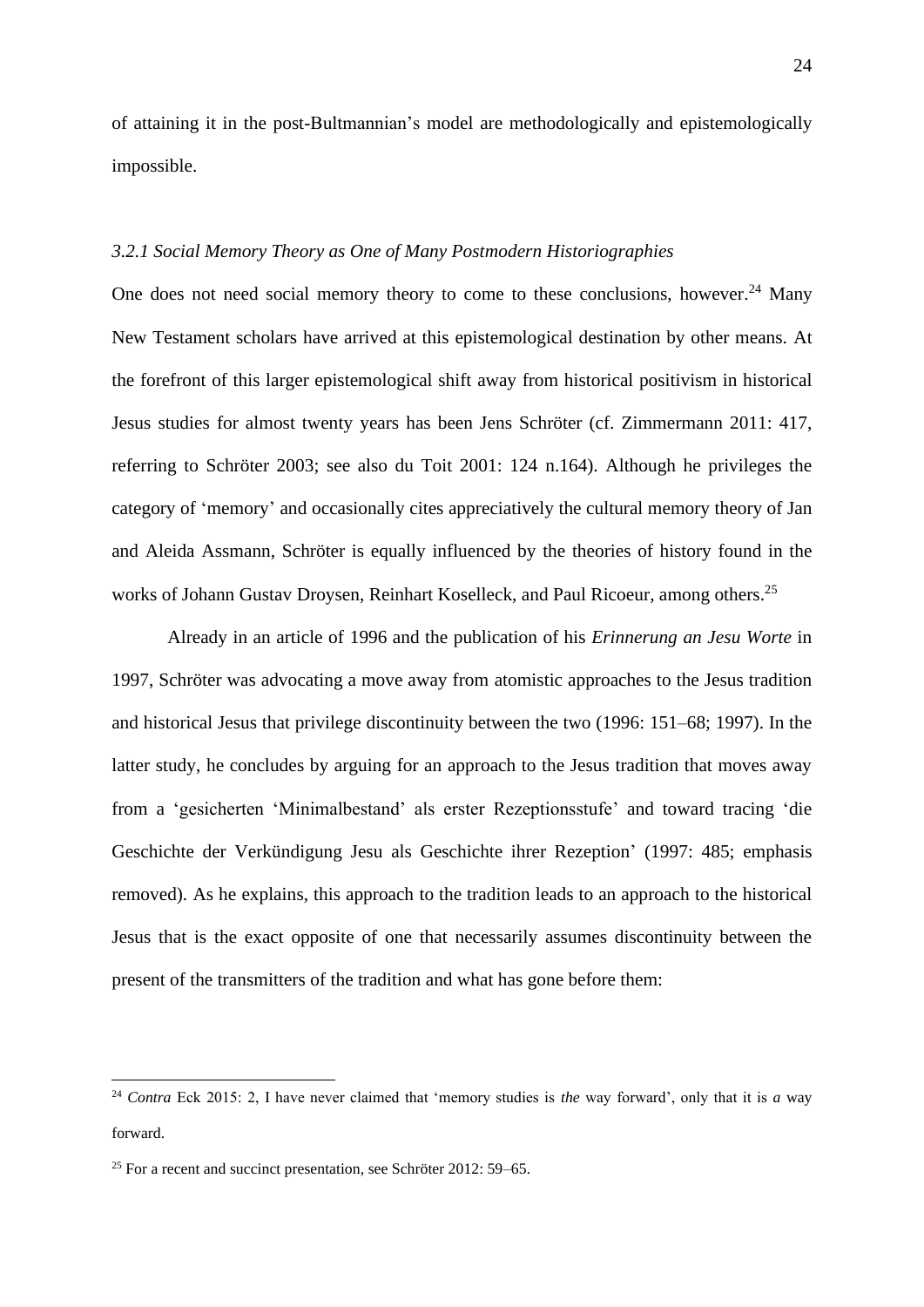Damit wäre zugleich gewährleistet, daß die in den frühen Konzeption zur Sprache gebrachten *Erinnerungen* nicht *neben* ein Bild des 'historischen Jesus' zu stehen kommen und somit die methodisch und historisch unsachgemäße Diastase von Verkündigung Jesu und ihrer Rezeption wieder aufbricht. Ein plausibler Weg kann vielmehr nur darin bestehen, beides als einander bedingende Komponenten zu verstehen, die nicht voneinander gelöst, sondern in ihrer gegenseitigen Bezogenheit aufeinander dargestellt werden müssen (1997: 485; emphases original).

Schröter's subsequent publications have continued to reflect an insistence upon the work of the historian as a hermeneutical enterprise whereby the past is re-presented in the present, in light of present epistemological conditions, on the basis of the portrayals of Jesus in the Gospels, and via scholarly informed historical imagination (as a sample, see 2002: 163–212; 2003: 855–66; 2006: 71–85; 2009a: 905–28; 2009b: 36–40; 2010: 14–36). He notes precisely how this differs from Bultmann's approach of replacing the frameworks of the Gospel narratives with the *Sitz im Leben*:

It is . . . thoroughly questionable whether one can attain to *historical* knowledge with such a category [*Sitz im Leben*] and whether the narrative reworking of the Gospels can be left out of consideration for this. The insight into their character as Jesus narratives based on faith convictions in no way disqualifies them as historical witnesses that are to be invalidated in favor of an orientation to the '*Sitz im Leben*' (2013: 28).

He again explicitly states that we are not to answer 'the historical question' about the Gospels 'without regard for the 'framework' and not to restrict it to the individual units' (2013: 30; see also 42, 76, 110–11). The precise issue is that only through narrative interpretation is a link between the past and the present possible: 'Historical reality is never to be had apart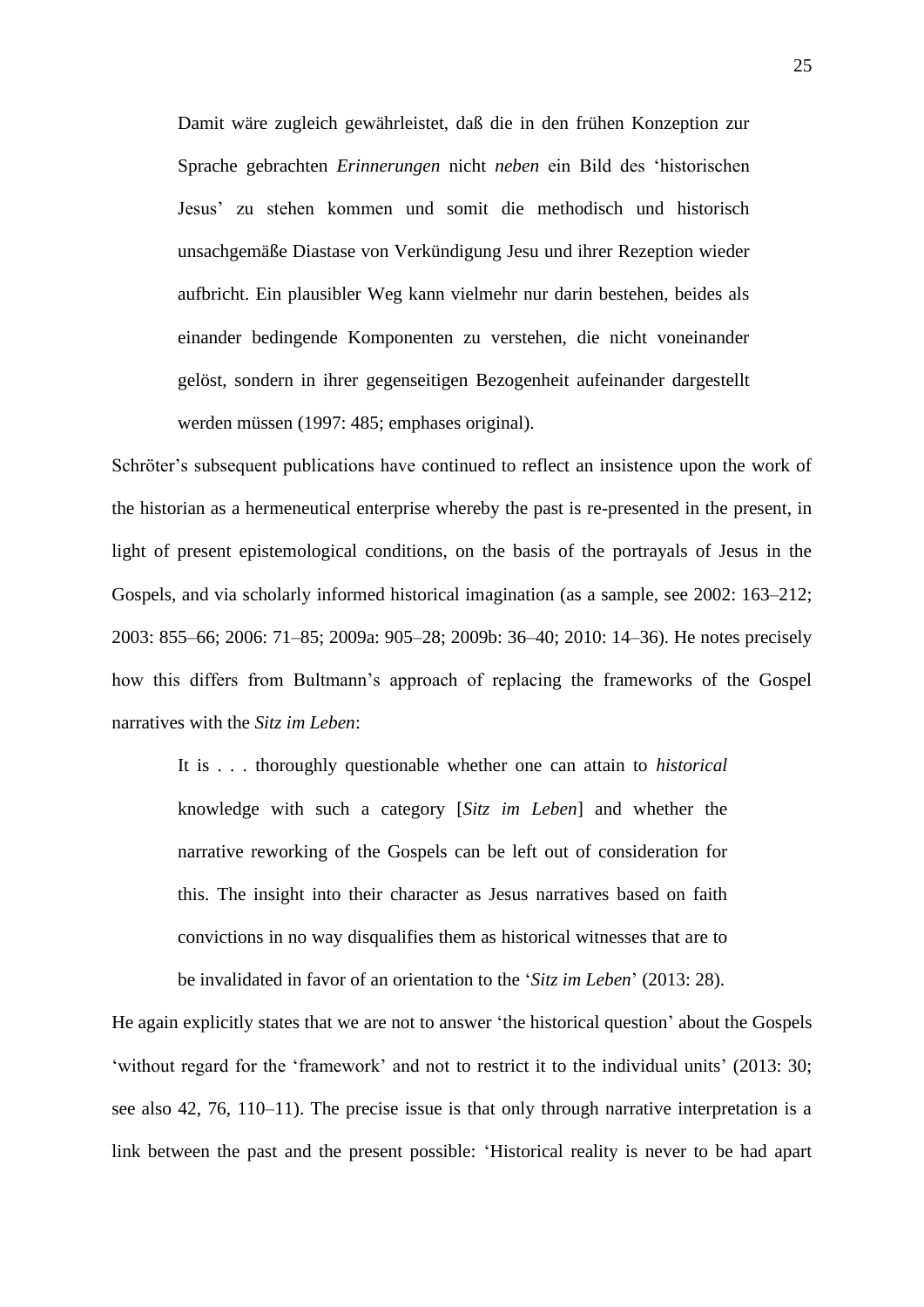from such interpretations, which piece together what is handed on, fill out gaps, and thus place past, present, and future in relation to one another' (2013: 42). Thus,

a quest for the 'real Jesus' behind the sources that is detached from such presentations would be unsatisfactory from a methodology-of-history perspective, for it could not make comprehensible the emergence of early Christian interpretation of history from the connection to the activity and fate of Jesus (2013: 48).

Some critics have speculated that Schröter (among others) is avoiding 'the unwelcome implications of historical criticism' (Wedderburn 2010: v [quotation], vi–vii, 13– 32). <sup>26</sup> This is, however, a misunderstanding. Schröter's point is precisely that historical criticism and scholarly assessments of the historical Jesus can and must proceed with their decisions about historical (in)accuracy, but only on the basis of the sources and with the assumption that one is re-presenting the past via a scholarly narration of historical possibilities and plausibilities, not against the sources or behind them and with the assumption that one can attain raw historical data (Schröter 2012: 59 n.35).<sup>27</sup>

Social memory theory is therefore only one recent approach to the historical Jesus to assert (1) that historical Jesus research properly consists of scholarly narration of what could have been, not an attaininment of what necessarily was, and (2) that scholars should begin the

<sup>&</sup>lt;sup>26</sup> Cf. Hooker, who responded to the possible embrace of her rejection of the criteria approach by theologically conservative scholars: 'I venture to suggest I am being more radical than those who are commonly labelled "radical". For it seems to me that conservative and radical alike have both succumbed to the temptation to seek for certainty—and to believe that it can be achieved' (1972: 580).

<sup>&</sup>lt;sup>27</sup> Similarly Schröter 2013: 14: 'For the methodological foundation of the concept of history the insight into the not-to-be-*separated* processes of critical source study and historical imagination is indispensable, because only in this way can history come into being from sources in a methodologically considered manner' (emphasis original).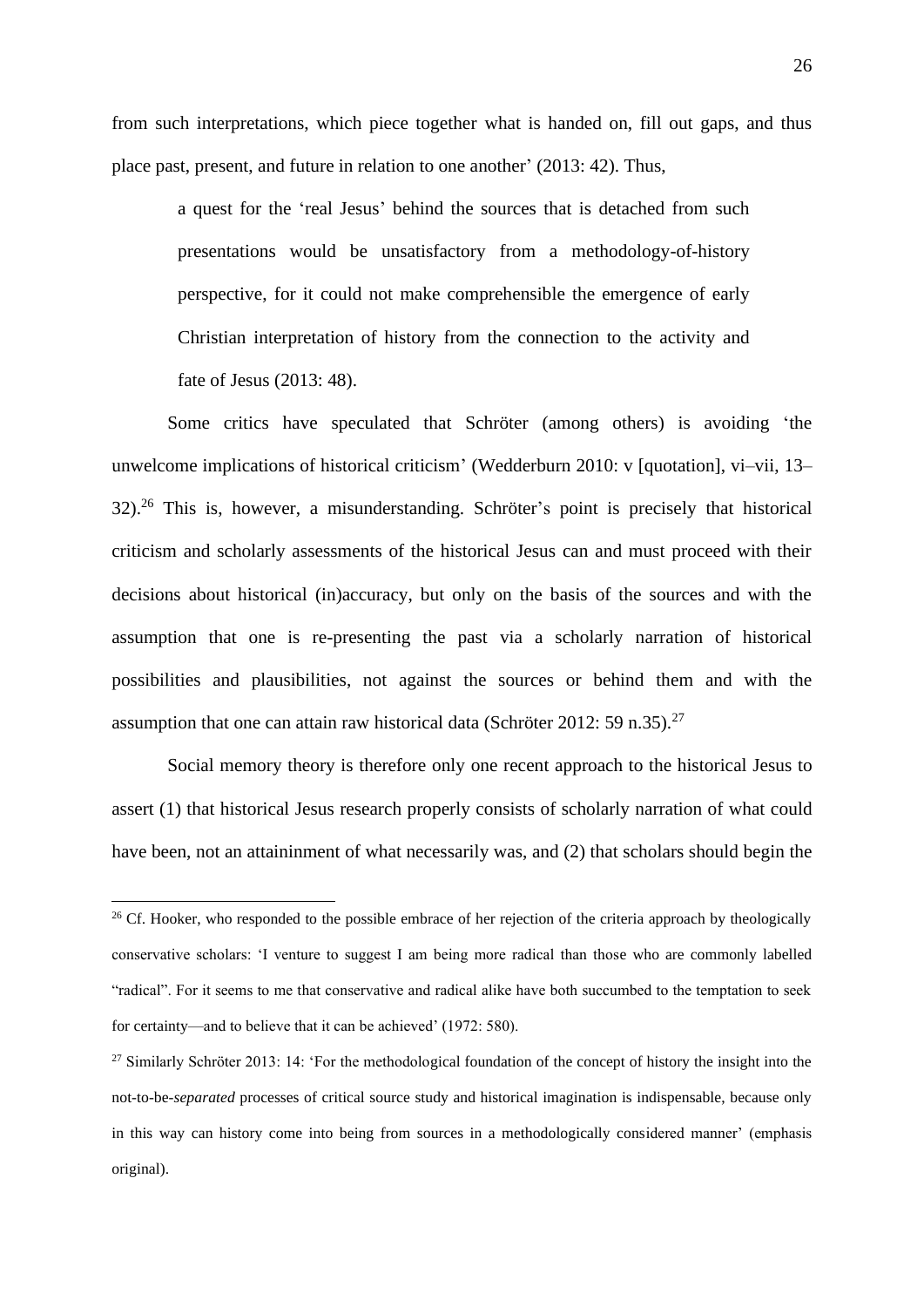process of hypothesizing the historical Jesus by explaining how early Christians came to think what they did about him instead of dismissing those thoughts. One could also point to Dunn's 'Jesus remembered' approach that is based upon oral hermeneutics and which foregrounds the impact of the historical Jesus (Dunn 2003: 99–136; 2013: 267–89), Holmén's 'Jesus in continuum' (2014), *Wirkungsgeschichte* approaches based upon Gadamerian hermeneutics (Hays 2013), Allison's emphasis upon 'gist' and recurrent attestation (Allison 2010: 21), or Thate's memory-informed social history approach to Jesus research (Thate 2013: 238). In an important 2011 article, Zimmermann noted similar themes in other methodological approaches such as discourse theology and cultural anthropology, which, along with advances in memory theory, he relates to historical narratology (417–44).

My claim is not that these various approaches do not have differences or even that their advocates would necessarily agree with all that I have said here. My claim is that they share an undergirding conviction that historical Jesus scholarship does not fundamentally need to escape the interpretive work of the Gospel authors but rather work with it and 'account for it sensibly' (Allison 2010: 21).<sup>28</sup> Accounting for early Christian interpretations of Jesus sensibly does not mean, for Allison, Schröter, myself, or any of these other scholars (to my knowledge), conflating those interpretations with the historical Jesus.<sup>29</sup> It means that scholarly conclusions about the historical Jesus and (in)accuracy of the Gospels must arise out of this larger process of constructing how early Christianity came to be in light of our current knowledge about it. First efforts to carry out historical Jesus research along these lines can be found in the work of Le Donne (2009: 248–57; 2011a: 120–32; 2011b: 186–

<sup>28</sup> Similarly Holmén 2014: 206: 'Scholarship is obliged to *account* for the elements of both discontinuity and continuity' (emphasis added).

 $29$  For a collection of statements asserting this point explicitly, see Keith 2015: 533.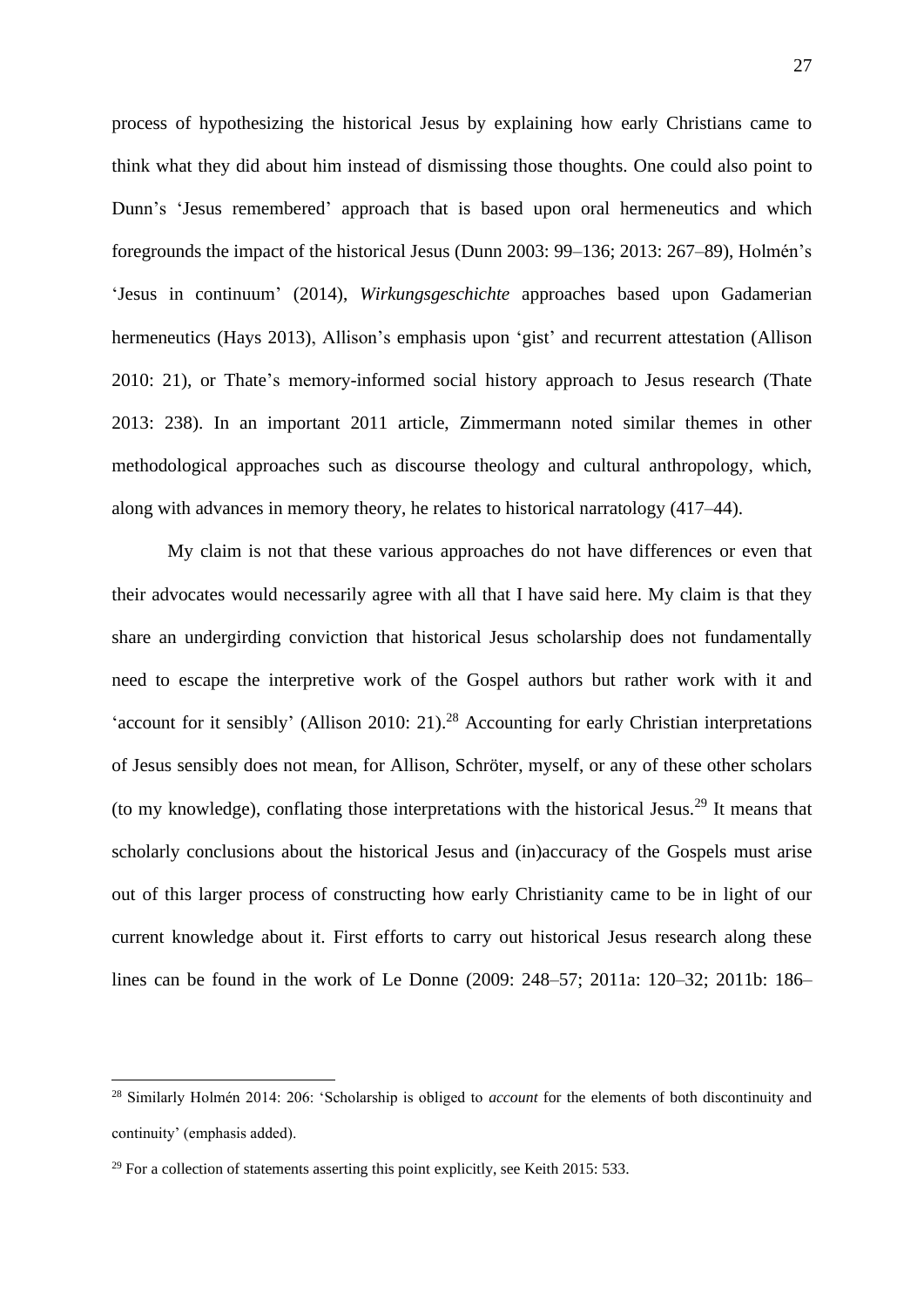204), Keith (2011a: 165–92; 2014: 111–57), Bond (2013: 461–75), and Thate (2013: 247– 89). 30

## *3.2.3 The Post-Bultmannians and the Quest for the Inauthentic Jesus*

At this point, however, it is important to return to the post-Bultmannians, for they are not without their contributions on this matter. In the 1960s, Bornkamm and Hahn already recognized the problem with which their method left them. I will refer to this as the problem of continuity since it centers upon the fact that their search for 'authentic' tradition could not account for connections between Jesus and later Christians.<sup>31</sup>

In interesting statements, Bornkamm and Hahn preserve roles for the 'inauthentic' tradition in scholarly consideration of Jesus, and here it must be remembered that 'inauthentic' for them derives its meaning from alignment with Christian *Sitze im Leben*, not necessarily historical inaccuracy. According to Bornkamm, 'It is not apparent why a word or a story which was first formulated by the Church should not in content possess historical genuineness' (1960: 11). He thus claims, 'We should not, therefore, dismiss as mere fancy or invention what criticism might term "inauthentic" and "creations by the Church"' (1960: 20– 21). In a later publication, he even claims that their 'inauthentic' views might be due to Jesus: 'Jesus himself, his history and personality, imposed and forced this method of presentation upon the bearers of the first tradition and the gospel writers' (1969: 76). This is a fairly fascinating line of thought on the part of Bornkamm, one that deserves to be highlighted— 'Jesus himself' may be responsible for producing the interpretive categories of the early

 $30$  Foster's continued insistence that no such work is being carried out (2012: 198, 202, 226–27; 2014: 174–75), apparently accepted by Porter and Ong (2014:153), is simply incorrect.

<sup>&</sup>lt;sup>31</sup> What follows will qualify du Toit 2001: 104: 'For during the Second Quest Jesus research did not focus on the possible continuities that could have determined the life of Jesus'. In general, du Toit is correct, but this issue itself was openly discussed by some scholars of the period.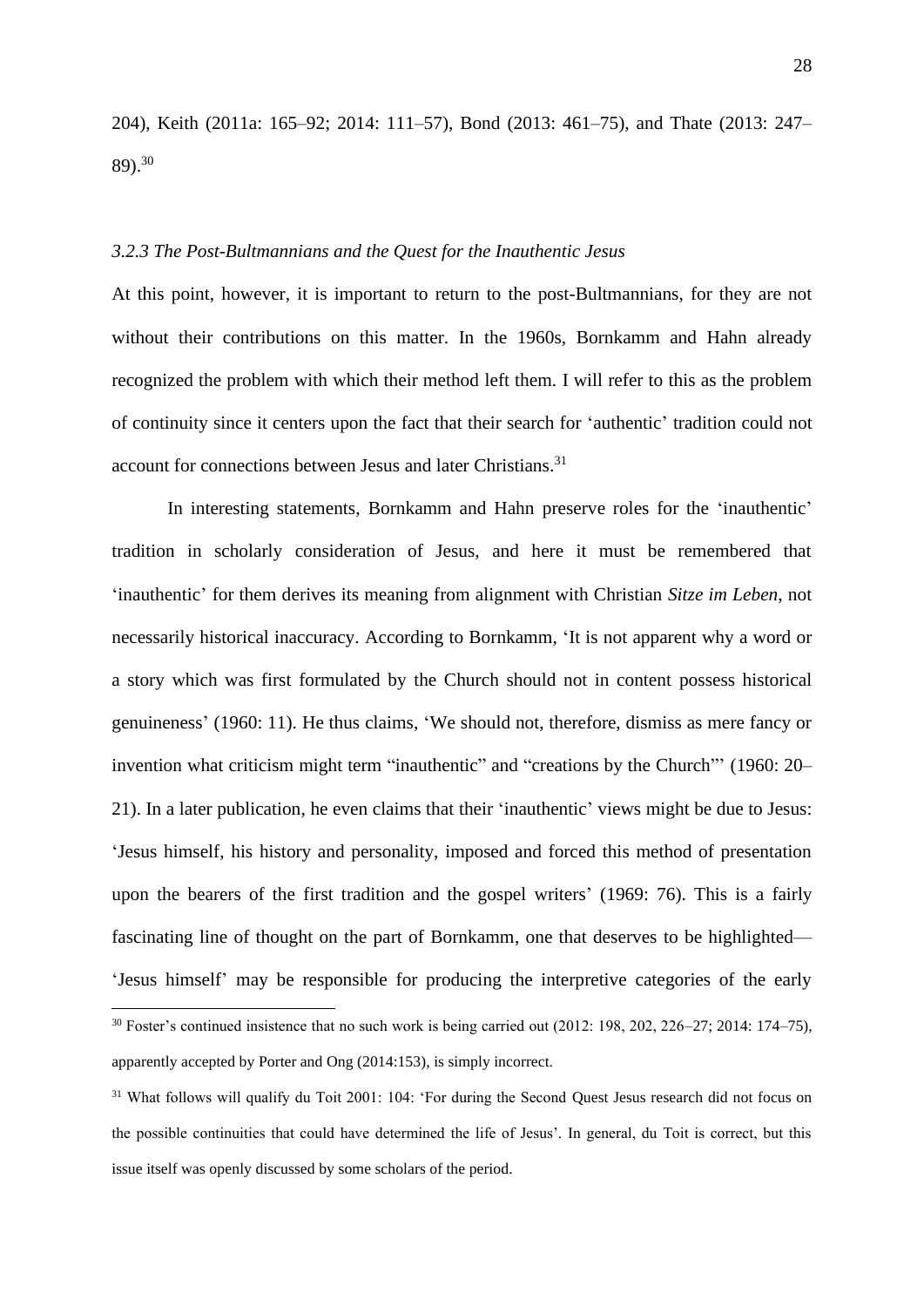Christians that prohibit the consideration of traditions reflecting those categories as historical Jesus material according to 'criticism.' Clearly, this type of continuity between Jesus and the Gospel authors is precisely what his earlier statements about 'authenticity' and 'inauthenticity' preclude, and he knows this. Significantly, he does not deny the appropriateness of criticism's labelling of the tradition as 'inauthentic'.<sup>32</sup> He rather indicates that enquiry into the past of Jesus is broader than the discontinuity between Jesus and the early Church that 'criticism' privileges. From this perspective, one can understand how Bornkamm affirms that Jesus foresaw his death in Jerusalem but rejects the historical value of the passion predictions (1960:  $154-55$ ).<sup>33</sup> One can see in this formulation a methodological distinction between assessing a general claim of the Gospels and assessing individual traditions.

Hahn, too, affirms continuity between Jesus and the early church and also asserts that distinctions between 'original and secondary' sayings of Jesus have 'nothing at all to say about the true worth of the biblical sayings of Jesus' (1969: 30, 32 [quotation], 33). In a manner similar to Bornkamm's distinction between 'criticism' and other considerations of Jesus, however, Hahn conceptualizes this type of approach as an entirely different quest. Just before his quotation cited above concerning going 'behind' the Gospels to 'grasp the history of Jesus in its own terms', he too places an accent mark upon the problem of continuity:

The historical method . . . does not help us grasp more precisely the relationship between the history of Jesus before Easter and the proclamation of the community after Easter (the so-called *kerygma*).

 $32$  'No one who participates or is interested in historical research is spared any of these questions in his daily work, and everyone must conscientiously discuss the reasons for positive or negative answers' (1969: 77). <sup>33</sup> In a similar fashion, Bultmann does not in principle deny some of the claims of the controversy narratives about Jesus, but nevertheless considers all the narratives themselves to be imaginary (1963: 40–41, 54).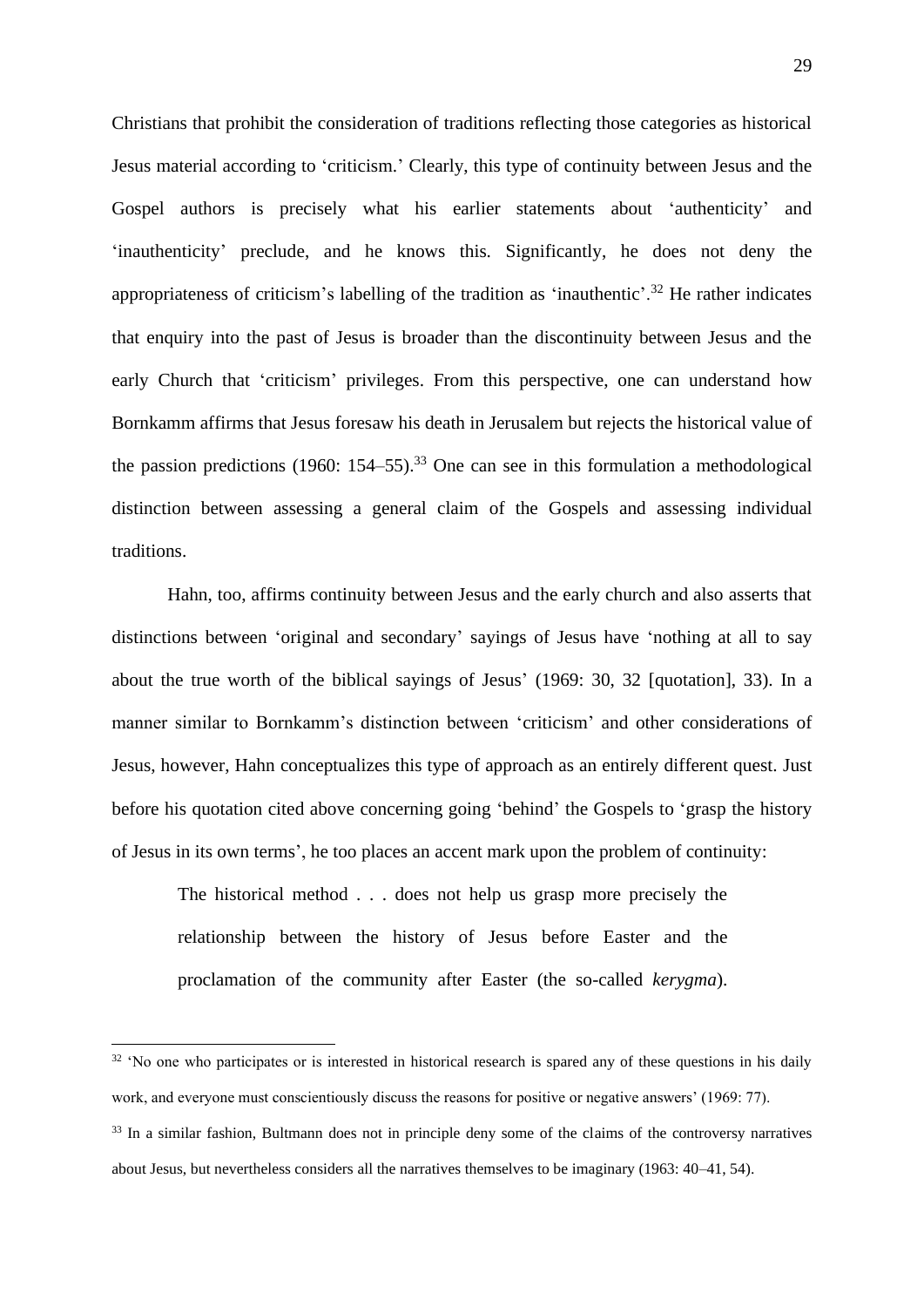Thus when we take up the quest of the historical Jesus (*historischen Jesus*) we must also take up anew the quest of the earthly Jesus (*irdischen Jesus*). We must realize that these quests are not simply identical. We can speak of the earthly Jesus, as the gospels show, in presupposing and demonstrating a unity with the testimony of faith, while on the other hand, we can only speak of the historical Jesus when we accept those premises which are determinative for the modern idea of history (1969: 44–45).

For Hahn, the 'earthly Jesus' (*irdische Jesus*) is the pre-Easter Jesus as he is portrayed in the kerygma, which demonstrates that the early Christians did have an interest in the 'historical Jesus' as far as they were able to conceive him.<sup>34</sup> But the differences between their epistemological presuppositions and those of the modern historian mean, for Hahn, that one has to restrict discussion of continuity between the past of Jesus and the present of early Christians to this earthly Jesus *in the kerygma*, not the historical Jesus extracted from the kerygma. The above statement of Hahn is thus worth citing in full because it encapsulates the main argument of this essay: A search for the historical Jesus that utilizes the Gospel narratives as a means of hypothesizing the historical Jesus is epistemologically and methodologically distinct from a search for the historical Jesus that dismisses the Gospel narratives in order to reach an uninterpreted historical Jesus, to the extent that Hahn describes it as a separate quest with a separate object of pursuit (the earthly Jesus), and as a quest that dwells outside the 'premises which are determinative for the modern idea of history'.

Twelve years later in 1974, Hahn published an important essay in which the problem of continuity continues to play a primary role (1983 [1974]: 35–105). Although he continues to affirm the quest for the authentic Jesus via individual units of tradition, and the work of the

<sup>34</sup> See, more fully, Hahn 1983: 74; similarly, Käsemann 1964: 24–25; Bornkamm 1960: 22–23, 174, 188.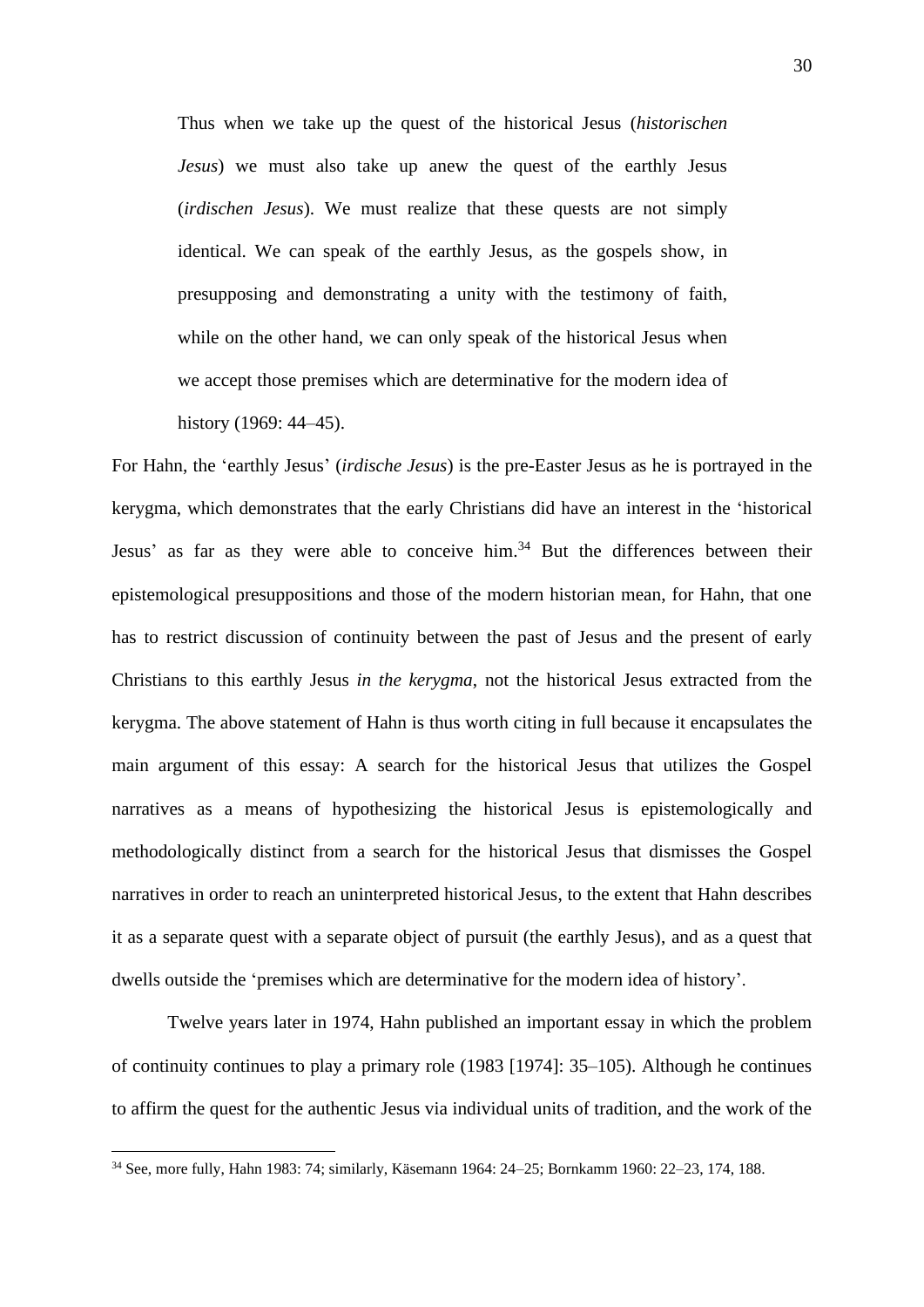form critics upon which it is built (41–44, 47), he is even more explicit about the limitations and troubles of such a quest. For example, he states that, in reality, the Jesus tradition is, as a whole, 'thoroughly "inauthentic"', that 'so-called church creations cannot from the outset be distinguished from authentic sayings', that historians should not 'usually' believe themselves capable of 'extricating the basic stock by carefully removing later layers', and that even tradition rendered 'inauthentic' may still be reflective of the historical Jesus (48, 45, 51, 52, respectively). Hahn thus re-envisions the criteria of dissimilarity, coherence, and multiple attestation as general principles, placing them alongside 'individual criteria' such as Jesus' usage of *amen* or *abba* (51–54). Nevertheless, he subordinates these criteria to the need for a scholar to produce a 'total picture' or 'comprehensive outline', which he or she must always hold in flux (54–57).

Hahn thus ultimately emphasizes the crucial role of producing a scholarly informed *narration* of the plausible past, and it is significant that, as his essay proceeds to describe such a possible narrative outline, Hahn speaks substantially less of testing the authenticity of individual units of tradition and substantially more of explaining how early Christians came to interpret Jesus in the manners that they did as a 'process of reception', eventually giving way to a nascent theory of historical Jesus research as tracing the reception of Jesus and Jesus tradition.<sup>35</sup> As he notes—and this is a crucial difference between the criteria approach and more recent approaches such as the memory approach—this scholarly endeavor does not lead directly to the historical Jesus, but rather to a context in which answers about him can be formulated:

As we strive to deal with all this in connection with the process of reception, the historical investigation of Jesus must in no way be

<sup>&</sup>lt;sup>35</sup> Hahn 1983: 79: 'It ought to be possible for us not only to understand better the answers that were given, but also to discover the original questions underlying them'.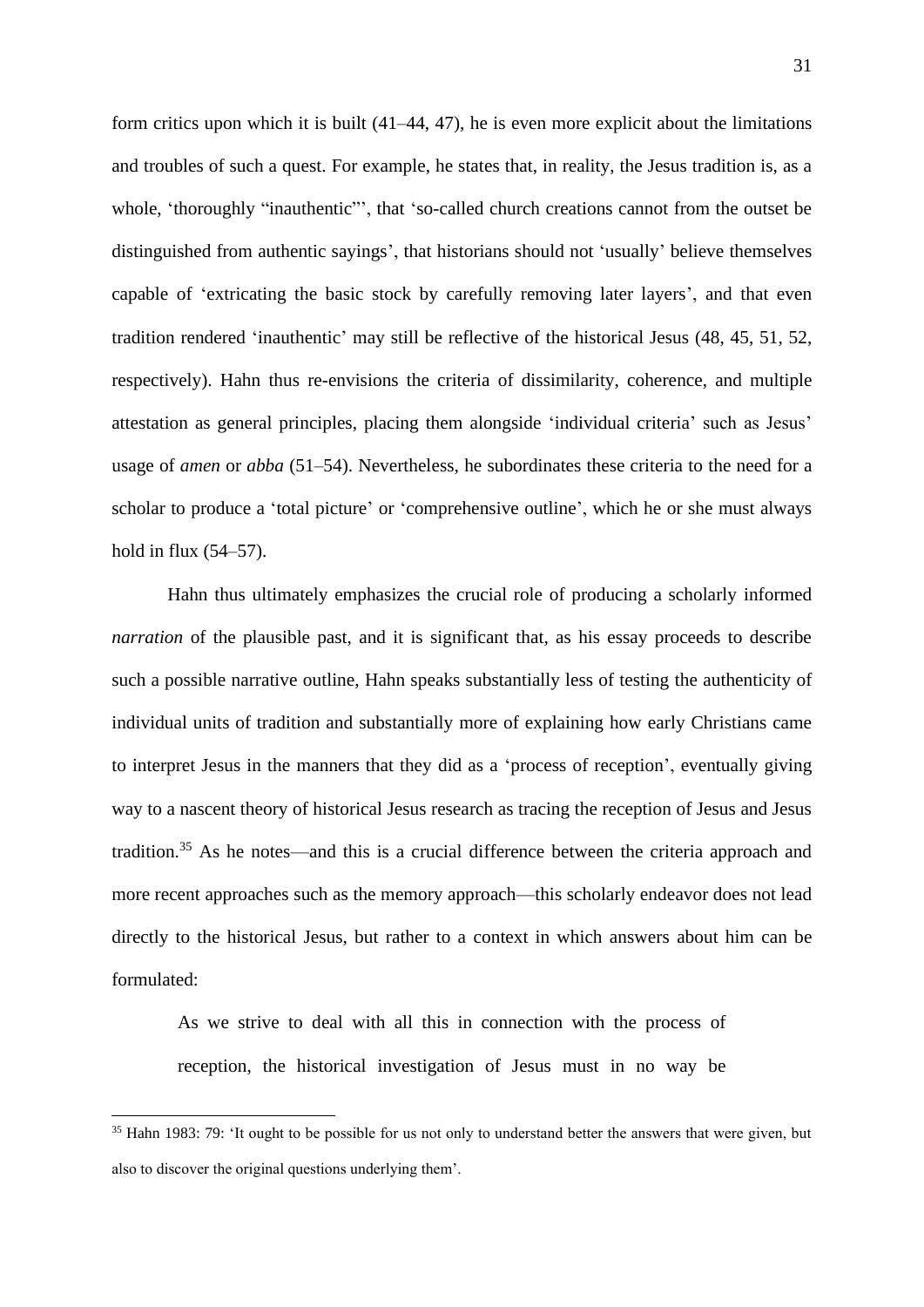curtailed; but it will be given an orientation which not only does justice to the New Testament, but also allows many elements in the history of Jesus to be seen more clearly (80).

Toward the end of the essay, he states explicitly that scholars must posit the historical Jesus *on the basis of* the kerygma: 'We must always look for the essential connection between the kerygma and the history of Jesus. . . . That does not deprive us of the right to probe critically behind the kerygma, but we must begin from the specific starting point of the early Christian preaching' (85). As was mentioned earlier, Hahn was not oblivious to the fact that this was a different model for historical Jesus research. Thus, at the beginning of this 1974 essay, he describes the reception-history model for historical Jesus research with which he will end the study as an 'other path' from the criteria approach.<sup>36</sup>

As with others, including some contemporary scholars, Hahn views these two models as distinct but compatible. It has been the burden of the present essay to argue that they are, at the levels of methodology and epistemology, less compatible than Hahn allows. At the level of methodology, and as Hahn's essay implicitly demonstrates, seeking answers to historical Jesus questions on the basis of the kerygma is not the same as seeking those answers on the basis of individual units of tradition purposefully removed from that kerygma. At the level of epistemology, assuming that one can *attain* an uninterpreted historical Jesus *behind* the Gospels is not the same as assuming that one can *hypothesize* a historical Jesus *in light of* the Gospels.

Hahn, however, was, like all of us, a product of his time. With the benefit of hindsight, he appears nearly prophetic for his own time and a clear bridge between the

<sup>36</sup> Hahn 1983: 51: 'We cannot avoid the question of criteria. It is they that permit us to attain results on particular points, and to fit these into a larger context, even if still other paths must be pursued when we attempt a reconstruction'.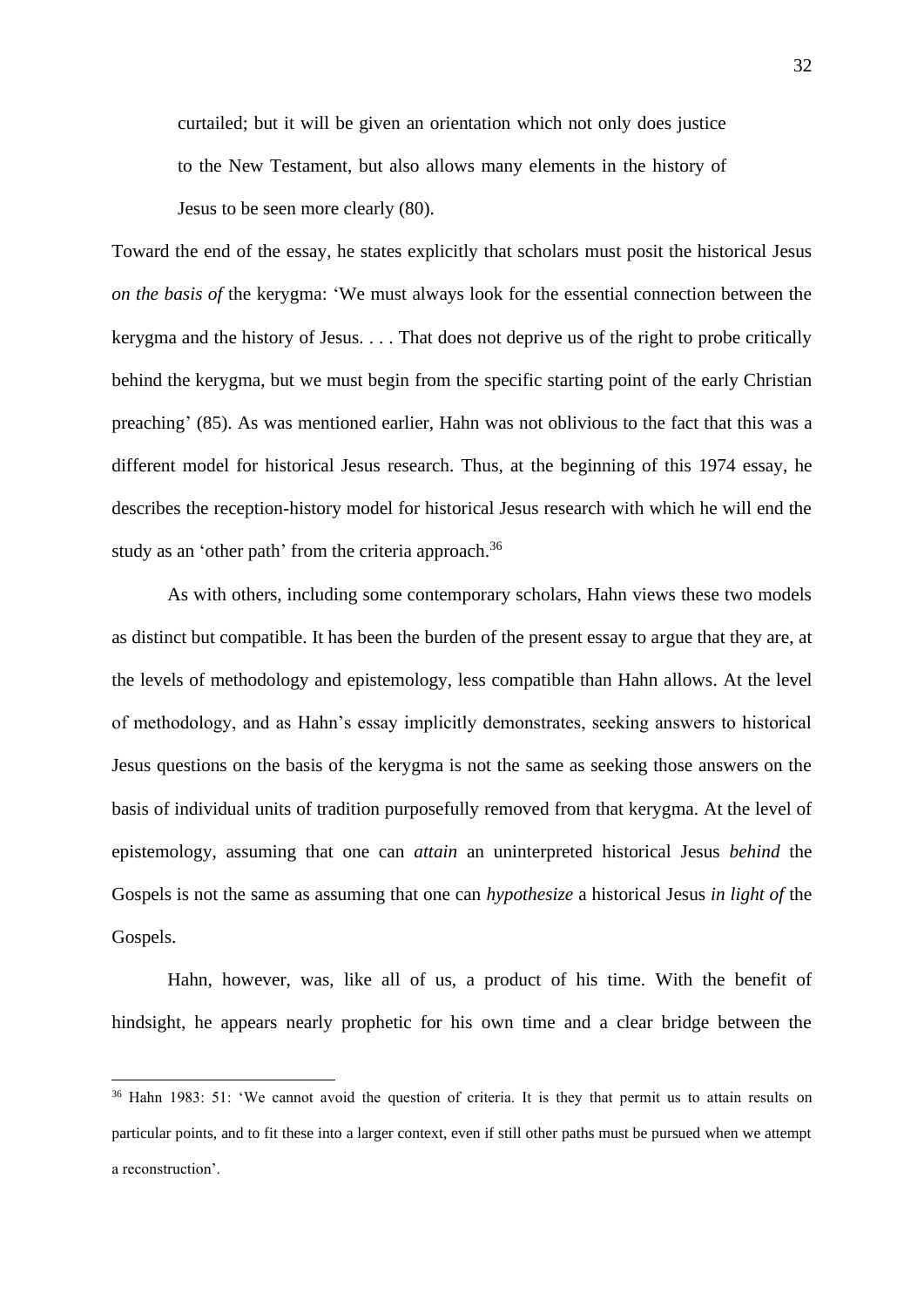atomistic form-critical model of historical Jesus research into which he came and current reception-history models like those of Schröter. In the time since Hahn, the epistemological underpinnings of 'the premises which are determinative for the modern idea of history' (Hahn 1983: 45) have altered even more, as is perhaps most clearly seen in the work of Jens Schröter. Postmodern historiography in its various shapes and sizes has demonstrated that what Hahn and Bornkamm conceptualized as an inferior back door or 'other path' to the discussion is, in reality, the only point of entry. If an 'authentic' historical Jesus 'behind' the Gospels and 'free from all post-resurrection conceptions' (Hahn 1983: 45) is impossible for historians to attain—and it is—the quest can and must proceed by hypothesizing the historical Jesus in light of so-called 'inauthentic' tradition.<sup>37</sup> As Le Donne has convincingly demonstrated, however, this should not be lamented but embraced as the manner in which scholarly speculation about an irrecoverable past must necessarily always occur (2011a; similarly Crossley 2015: 44).

## *3.3 The Incompatibility (or Not) of the Two Models*

My third remark simply reaffirms a point made in passing above. These two general models for historical Jesus research—(1) building up a historical Jesus out of sanitized isolated units of tradition and (2) hypothesizing the historical Jesus on the basis of early Christian interpretation—are incompatible methods. What they seek and how they seek it do not align; they are doing something different. Because I am convinced of the unfeasibility of the first

<sup>37</sup> Hooker 1972: 580: 'All the material comes to us *via* the Church, and is likely to have been coloured by the beliefs of those who have handed it on'. Hahn (1983) was so very close to acknowledging this point: 'The socalled church creations cannot from the outset be distinguished from authentic sayings, because they were handed on indiscriminately as sayings of the Lord' (45); 'We must begin by assuming that, in a certain sense, the Jesus-tradition is thoroughly 'inauthentic'' (48). As discussed above, however, Hahn maintained that one could determine 'authentic' traditions eventually.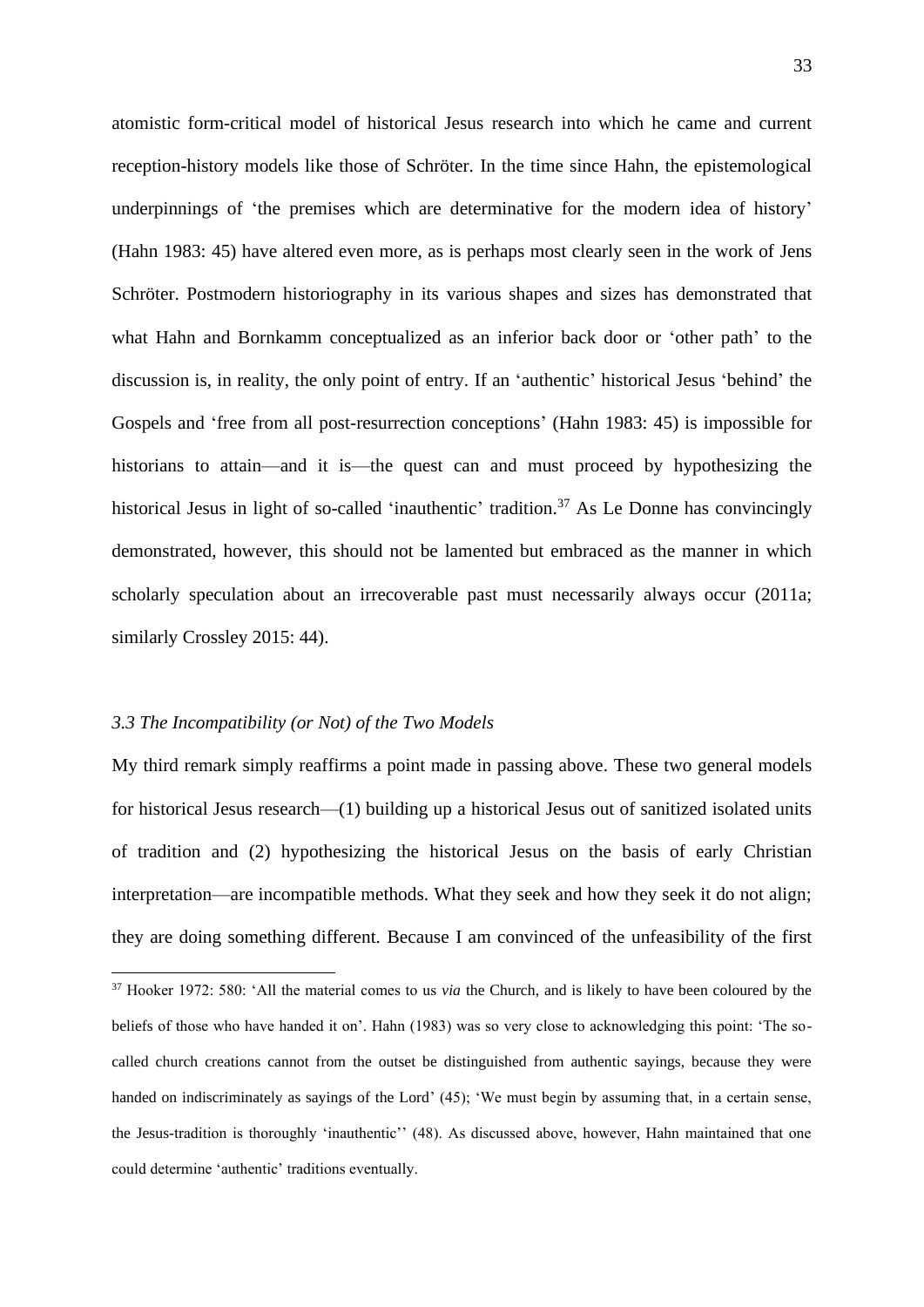method, I reiterate my earlier criticisms of scholars who sought to rehabilitate the criteria approach in light of historiographical advances, though this time I include Hägerland and Foster, who acknowledge that there is no such thing as a pristine version of the past ('authenticity' as Käsemann, Bornkamm, and Hahn conceived it), but continue to affirm an approach whose foundational assumption is that such a past is accessible to the historian. When one removes 'authenticity' as a goal for the historical endeavor but continues the means of attaining that goal, it raises the question of where the criteria then lead. All the care and meticulousness in the world will not aid a driver in arriving at a destination that does not exist.

I am, however, fully aware that several scholars, many of whose work I hold in high regard, believe the integration of these two methods possible. The degree to which they integrate them varies, however, and it is worth observing that I have always held open the possibility that various *aspects* of the criteria approach are recoverable and usable in the forwarding of scholarly narratives of past plausibility (2012: 47–48). I have, for example, found the notion that early Christians could have been embarrassed about various issues concerning Jesus to be useful in narrating a possible historical development (2011a: 169 n.16; 2012: 48 n.93; 2014: 91–98). The important point, however, is that I do not believe the concept of early Christian embarrassment to be a means of dispensing with Christian interpretations and directly accessing the actual past; the historian has work yet to do even if Christians were embarrassed about something. Crossley has recently made the same point: 'If a saying or deed is embarrassing, why does it have to be Jesus who created the embarrassing moment? Why not someone else earlier in the tradition? Or, that which is embarrassing to one need not necessarily be embarrassing to another' (2015: 39). Thus, 'embarrassment' cannot function as a criterion to yield directly 'authenticity'; it can only point historians toward the types of phenomena for which they must account, while leaving the manner in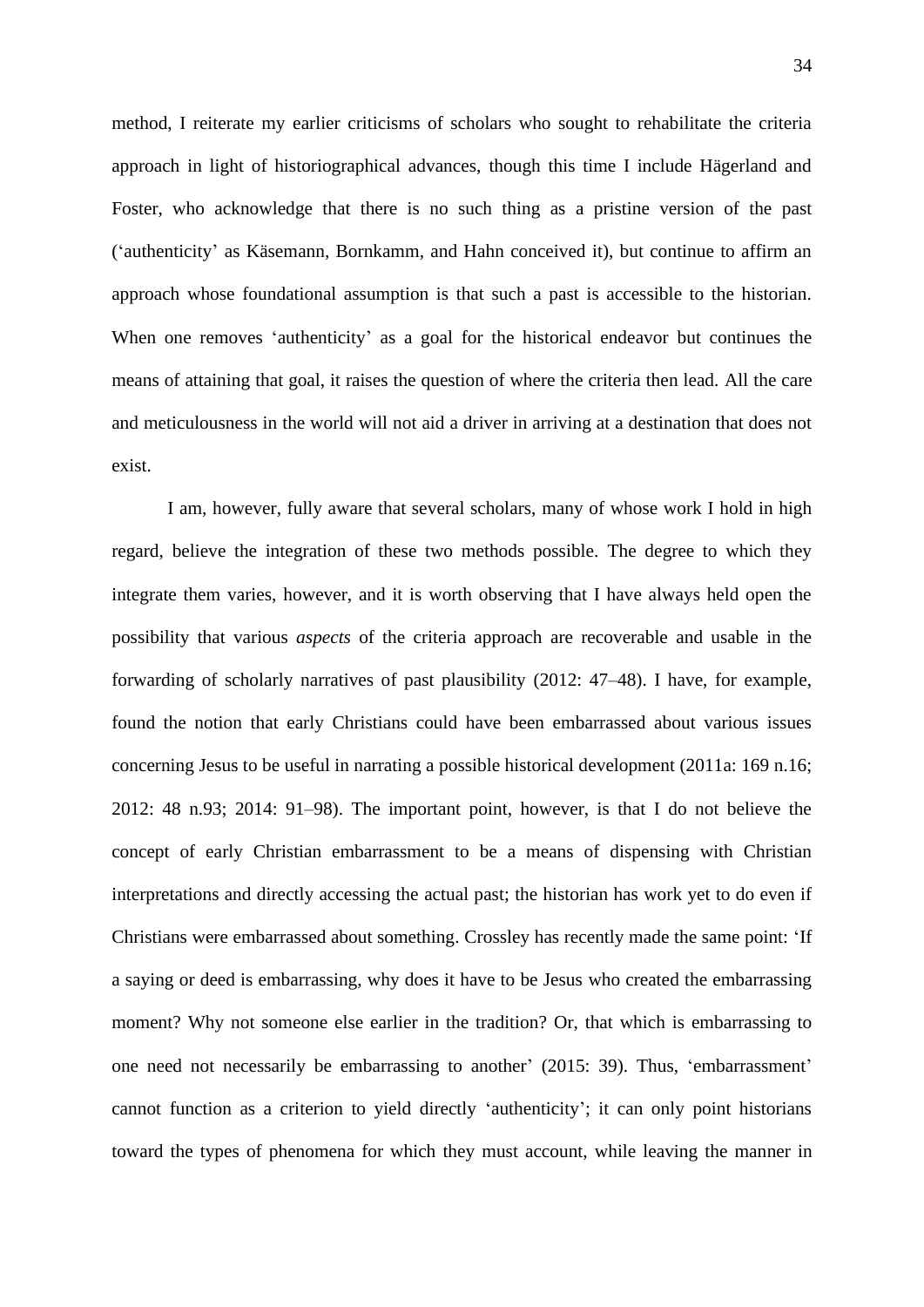which they account for them open to scholarly argumentation.<sup>38</sup> I submit that, in the least, those scholars who desire to integrate the criteria approach with more recent advances in historiography should give further attention to this matter as well as the methodological and epistemological differences between these two models.

# *4. Conclusion*

In this essay, I have argued that at least two current debates reflect competing models for how to conduct historical Jesus research. The first model, which came to a particularly forceful and lasting expression in the period of Bultmann and his followers and assumed form criticism's understanding of the transmission of the Jesus tradition, views the historian's task as building a historical Jesus from individual units of gospel tradition that have been broken from the narratives of the written Gospels. In this model, the kerygmatic narratives of the Gospels are a hindrance that scholars must get 'behind' in order to reach the historical Jesus. The second model, which has come to a particularly forceful expression in the work of scholars employing social memory theory or postmodern theories of history, views the historian's task as proposing a historical narrative that explains how early Christians came to conceptualize Jesus in the manners that they did and generates theories of the historical Jesus

<sup>38</sup> I suspect that this precise point is where Wedderburn is confused by Schröter: 'The methods, and the questions asked, the criteria applied so often seem to be similar to those already employed in New Testament studies that one is forced to ask what change this supposedly new epistemology has in fact introduced' (Wedderburn 2010: 32). To state what should now be obvious, what have changed are both the goals of historical Jesus research and the means of accomplishing them, resulting in foregrounding the 'sources' rather than dispensing with them. See also van Eck's confusion in taking my argument that social memory theory provides a better foundation for 'postulating' the historical Jesus (Keith 2011b: 156) as a claim that social memory theory 'establish[es] the historicity of the Gospel traditions' (van Eck 2015: 1). As noted above, I have *never* made such a claim.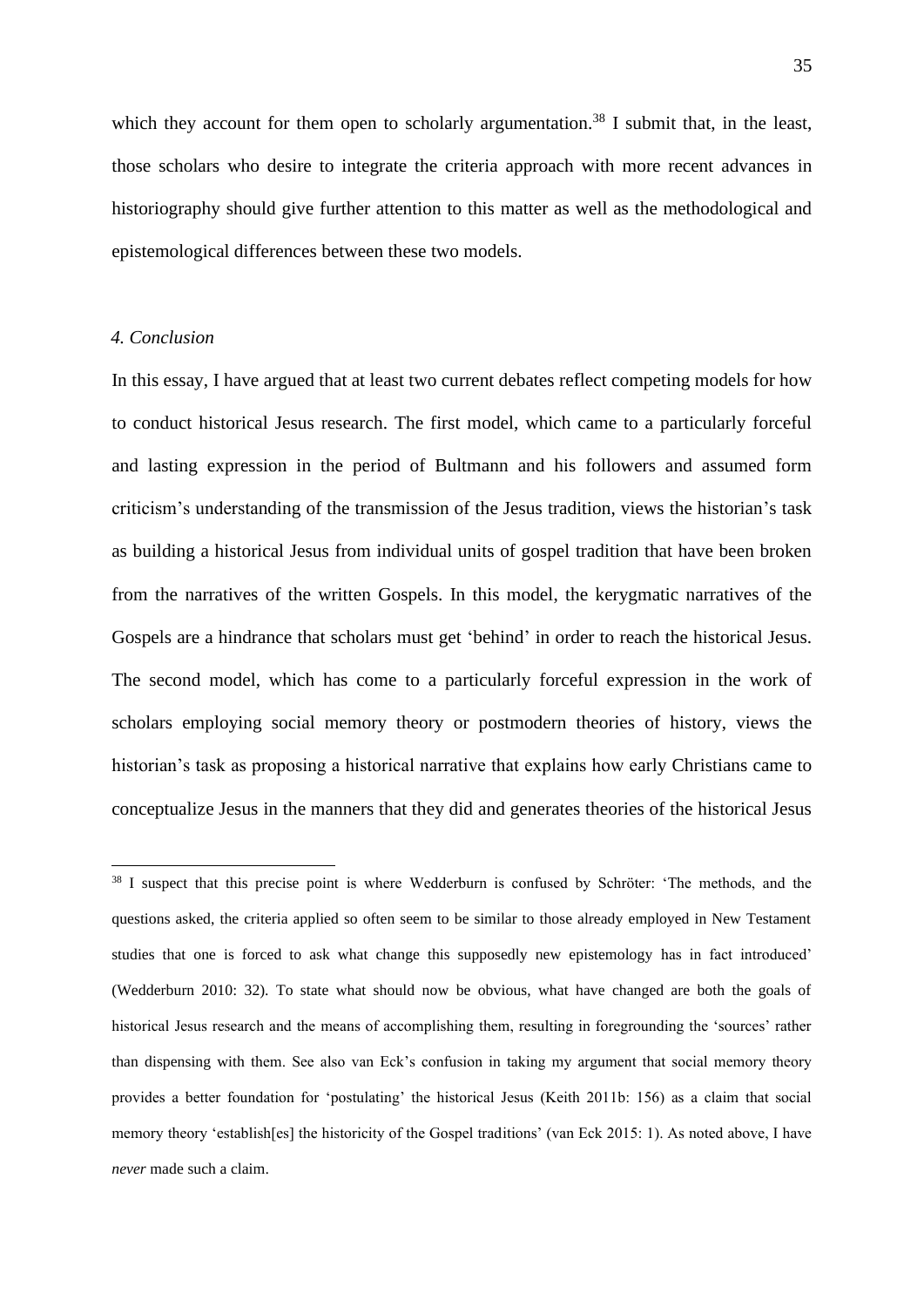on the basis of that process. In this model, the narratives of the Gospels are an indispensable aid that scholars must embrace as the primary means by which one can discuss an unattainable actual past.

I have furthermore argued that only the second model for historical Jesus research is feasible. I have done so by noting how each model builds respectively from differing theories of the transmission of the Jesus tradition, which necessarily lead them to differing convictions about what a historian can know and what his or her task is. Despite the efforts of several scholars to integrate these two models, in my judgment they are incompatible at the levels of method and epistemology. As Bornkamm and Hahn rightly observed, these differences are most clear in considering the role that continuity between Jesus and the kerygmatic narratives of the Gospels plays in historical Jesus research.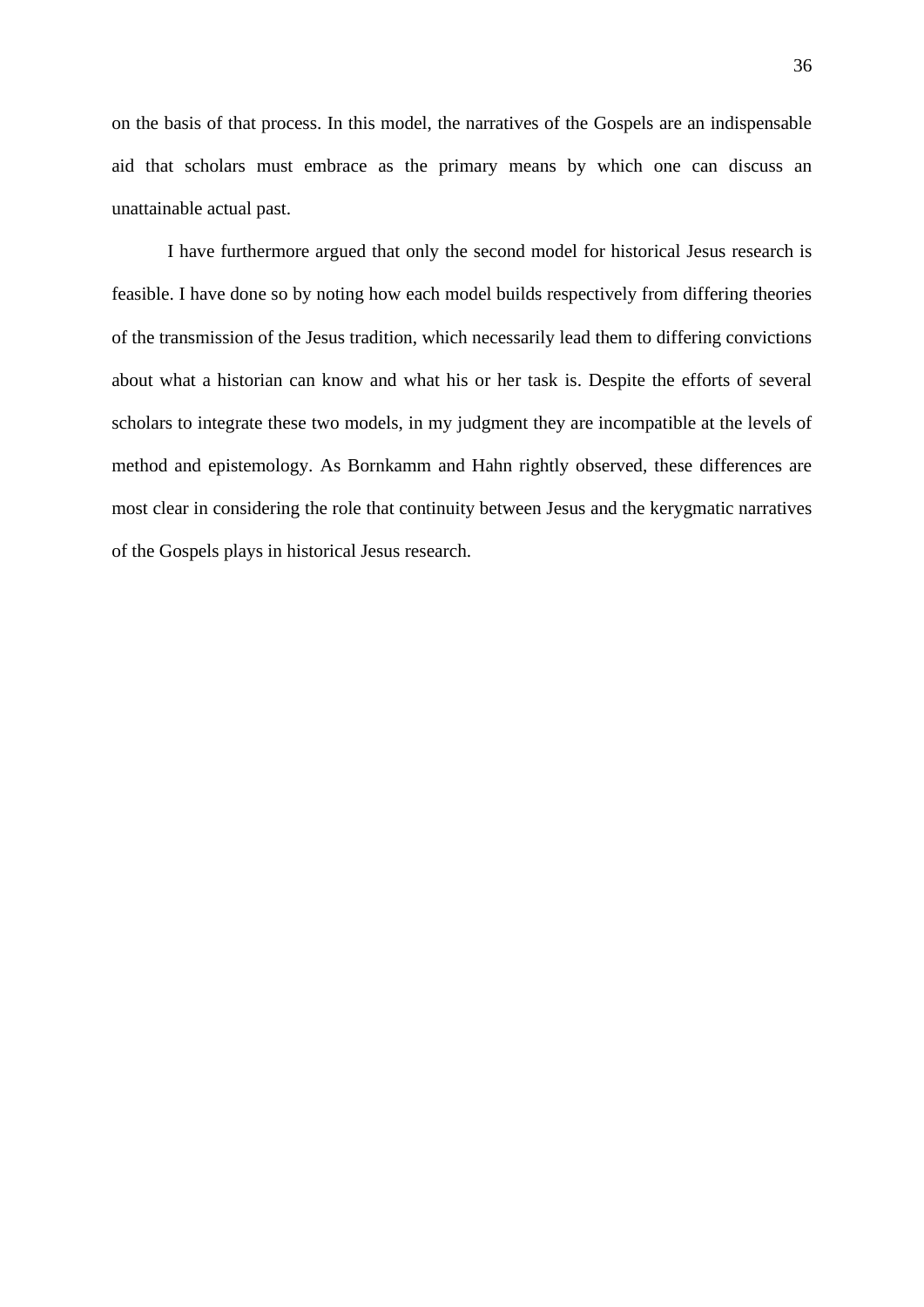## **References**

### Allison, Jr., Dale C.

2010 *Constructing Jesus: Memory, Imagination, and History*. Grand Rapids: Baker Academic.

# Assmann, Jan

1997 *Moses the Egyptian: The Memory of Egypt in Western Monotheism*. Cambridge: Cambridge University Press, 1997.

## Assmann, Jan

2006 *Religion and Cultural Memory*. Cultural Memory in the Present. Stanford: Stanford University Press.

## Assmann, Jan

2010 *Cultural Memory and Early Civilization: Writing, Remembrance, and Political Imagination*. Trans. David Henry Wilson. Cambridge: Cambridge University Press.

### Becker, Jürgen

1998 *Jesus of Nazareth*. Trans. James E. Crouch. Berlin: de Gruyter.

## Bond, Helen K.

2013 'Dating the Death of Jesus: Memory and the Religious Imagination', *New Testament Studies* 59.4: 461–75.

# Bond, Helen K.

2014 'Crumbling Criteria: Constructing an Authentic Jesus.' Review of Chris Keith and Anthony Le Donne (eds.), *Jesus, Criteria, and the Demise of Authenticity, Marginalia* (1 April 2014), [http://marginalia.lareviewofbooks.org/crumbling-criteria-constructing](http://marginalia.lareviewofbooks.org/crumbling-criteria-constructing-an-authentic-jesus-by-helen-bond/)[an-authentic-jesus-by-helen-bond/.](http://marginalia.lareviewofbooks.org/crumbling-criteria-constructing-an-authentic-jesus-by-helen-bond/)

### Bornkamm, Günther

1960 *Jesus of Nazareth*. Trans. Irene and Fraser McLuskey with James M. Robinson. New York: Harper & Row.

### Bornkamm, Günther

1969 'The Significance of the Historical Jesus for Faith.' In Ferdinand Hahn, Wenzel Lohff, and Günther Bornkamm, *What Can We Know About Jesus?* Trans. Grover Foley. Edinburgh: Saint Andrew, 69–86.

### Bornkamm, Günther

1995 *Jesus von Nazareth*. 15th ed. Urban-Taschenbücher 19. Stuttgart: Kolhammer.

Bultmann, Rudolf

1963 *The History of the Synoptic Tradition*. Trans. John Marsh. Oxford: Basil Blackwell.

### Crossley, James G.

2015 *Jesus and the Chaos of History: Redirecting the Life of the Historical Jesus*. Biblical Refigurations. Oxford: Oxford University Press.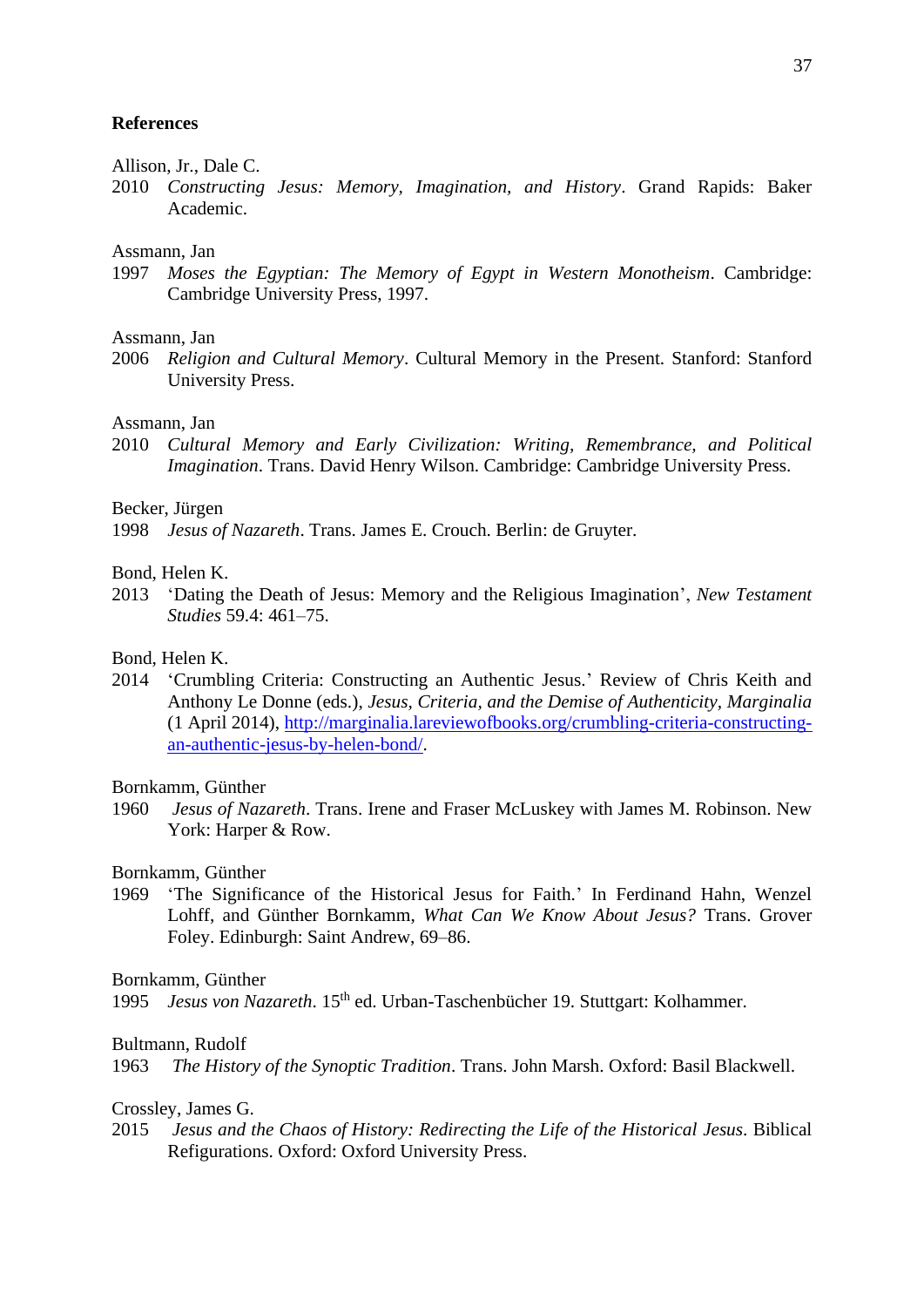du Toit, David

2001 'Redefining Jesus: Current Trends in Jesus Research.' In Michael Labahn and Andreas Schmidt (eds.) *Jesus, Mark and Q: The Teachings of Jesus and Its Earliest Records*. Journal for the Study of the New Testament Supplement Series 214. Sheffield: Sheffield Academic Press, 2001), 82–124.

Dunn, James D. G.

2003 *Jesus Remembered*. Christianity in the Making 1. Grand Rapids: Eerdmans.

Dunn, James D. G.

2013 'Remembering Jesus: How the Quest of the Historical Jesus Lost Its Way.' In his *The Oral Gospel Tradition*. Grand Rapids: Eerdmans, 267–89.

### Ehrman, Bart

1999 *Jesus: Apocalyptic Prophet of the New Millennium*. New York: Oxford University Press.

### Evans, Craig A.

2013 Review of Chris Keith and Anthony Le Donne (eds.) *Jesus, Criteria, and the Demise of Authenticity*, *Evangelical Quarterly* 85.4: 364–66.

# Foster, Paul

2012 'Memory, Orality, and the Fourth Gospel: Three Dead-Ends in Historical Jesus Research', *Journal for the Study of the Historical Jesus* 10.3: 191–227.

# Foster, Paul

2014 'Memory, Orality, and the Fourth Gospel: An Ongoing Conversation with Stan Porter and Hughson T. Ong', *Journal for the Study of the Historical Jesus* 12: 165–83.

Fuller, Reginald H.

1982 'The Criterion of Dissimilarity: The Wrong Tool?' In Robert F. Berkey and Sarah A. Edwards (eds.) *Christological Perspectives: Essays in Honor of Harvey K. McArthur.*  New York: Pilgrim, 42–48.

### Häfner, Gerd

2007 'Das Ende der Kriterien? Jesusforschung angesichts der geschichttheoretischen Diskussion.' In Knut Backhaus and Gerd Häfner *Historiographie und fiktionales Erzählen: Zur Konstruktivität in Geschichtstheorie und Exegese*. Biblisch-Theologische Studien 86. Neukirchen-Vluyn: Neukirchener, 97–130.

#### Hägerland, Tobias

2012 *Jesus and the Forgiveness of Sins: An Aspect of His Prophetic Mission*. Society of New Testament Studies Monograph Series 150. Cambridge: Cambridge University Press.

## Hägerland, Tobias

2015 'The Future of Criteria in Historical Jesus Research', *Journal for the Study of the Historical Jesus* 13 (2015): 43–65.

Hahn, Ferdinand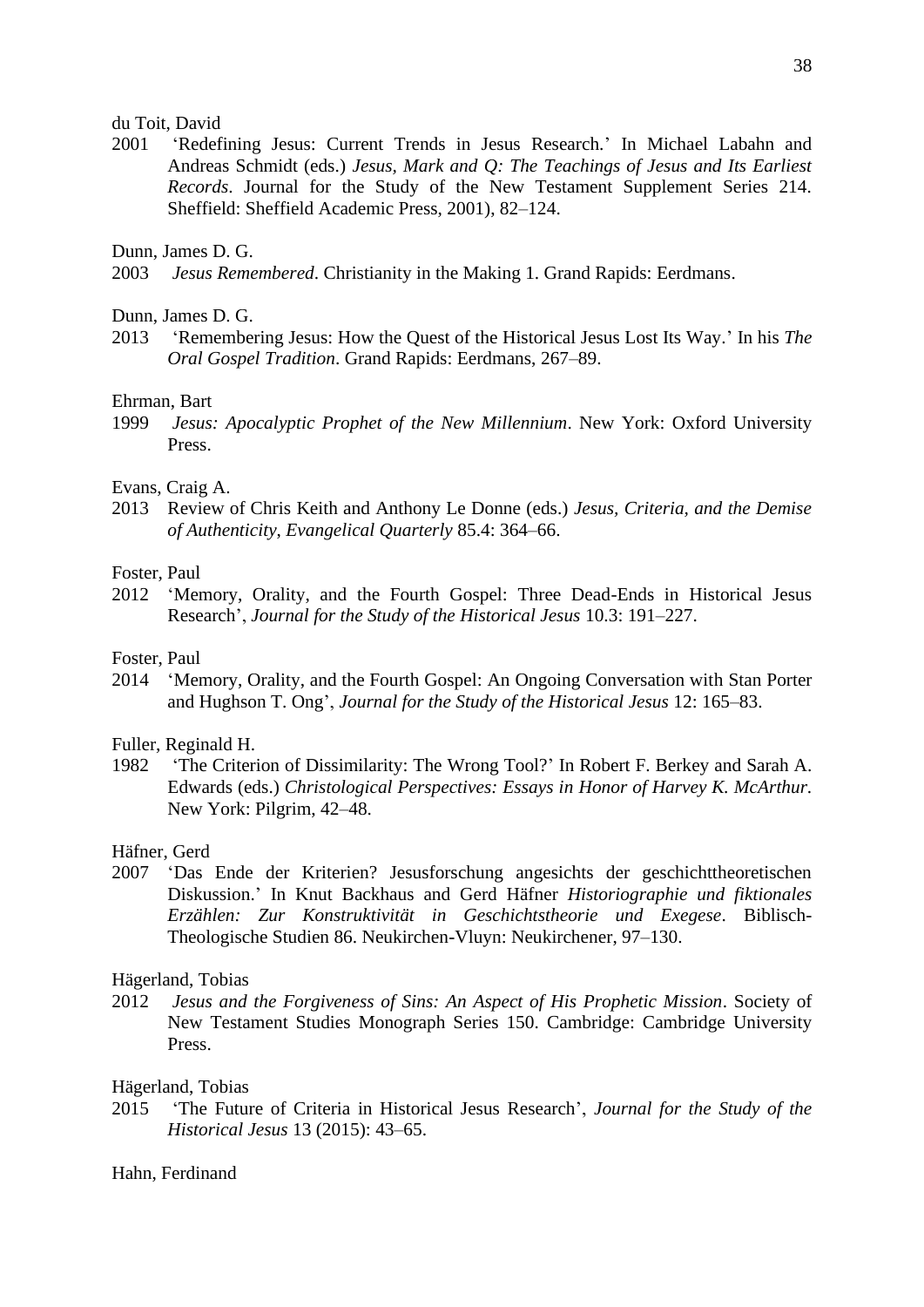1966 'Die Frage nach dem historischen Jesus und die Eigenart der uns zur Verfügung stehenden Quellen.' In Ferdinand Hahn, Wenzel Lohff, and Günther Bornkamm, *Die Frage nach dem historischen Jesus*. 2d ed. Evangelisches Forum 2. Göttingen: Vandenhoeck & Ruprecht, 7–40.

### Hahn, Ferdinand

1969 'The Quest of the Historical Jesus and the Special Character of the Sources Available to Us.' In Ferdinand Hahn, Wenzel Lohff, and Günther Bornkamm, *What Can We Know about Jesus?* Trans. Grover Foley. Edinburgh: Saint Andrew, 69–86.

## Hahn, Ferdinand

1983 'Methodological Reflections on the Historical Investigation of Jesus.' In his *Historical Investigation and New Testament Faith: Two Essays*. Trans. Robert Maddox. Ed. Edgar Krentz. Philadelphia: Fortress, 35–105.

# Halbwachs, Maurice

1980 *The Collective Memory*. Trans. Francis J. Ditter, Jr., and Vida Yazdi Ditter. New York: Harper Colophon.

## Halbwachs, Maurice

1992 *On Collective Memory*. Trans. and ed. Lewis A. Coser. Heritage of Society. Chicago: University of Chicago Press.

## Hays, Christopher M.

2013 'Theological Hermeneutics and the Historical Jesus: A Critical Evaluation of Gadamerian Approaches and a New Methodological Proposal.' In Jan van der Watt (ed.) *The Quest for the Real Jesus: Radboud Prestige Lectures by Prof. Dr. Michael Wolter*. Biblical Interpretation 120. Leiden: Brill, 129–57.

# Holmén, Tom

2010 'Authenticity Criteria.' In Craig A. Evans (ed.), *Encyclopedia of the Historical Jesus*. New York: Routledge, 43–54.

# Holmén, Tom

2014 'Jesus in Continuum from Early Judaism to Early Christianity: Practical-Methodological Reflections on a Missed Perspective' in James H. Charlesworth (ed.) *Jesus Research: New Methodologies and Perceptions*. Grand Rapids: Eerdmans, 201– 212.

Hooker, Morna D.

1970 'Christology and Methodology', *New Testament Studies* 17: 480–87.

Hooker, Morna D.

1972 'On Using the Wrong Tool', *Theology* 75: 570–81.

## Hooker, Morna D.

1975 'In His Own Image?' In Morna Hooker and Colin Hickling (eds.), *What about the New Testament? Essays in Honour of Christopher Evans*. London: SCM, 28–44.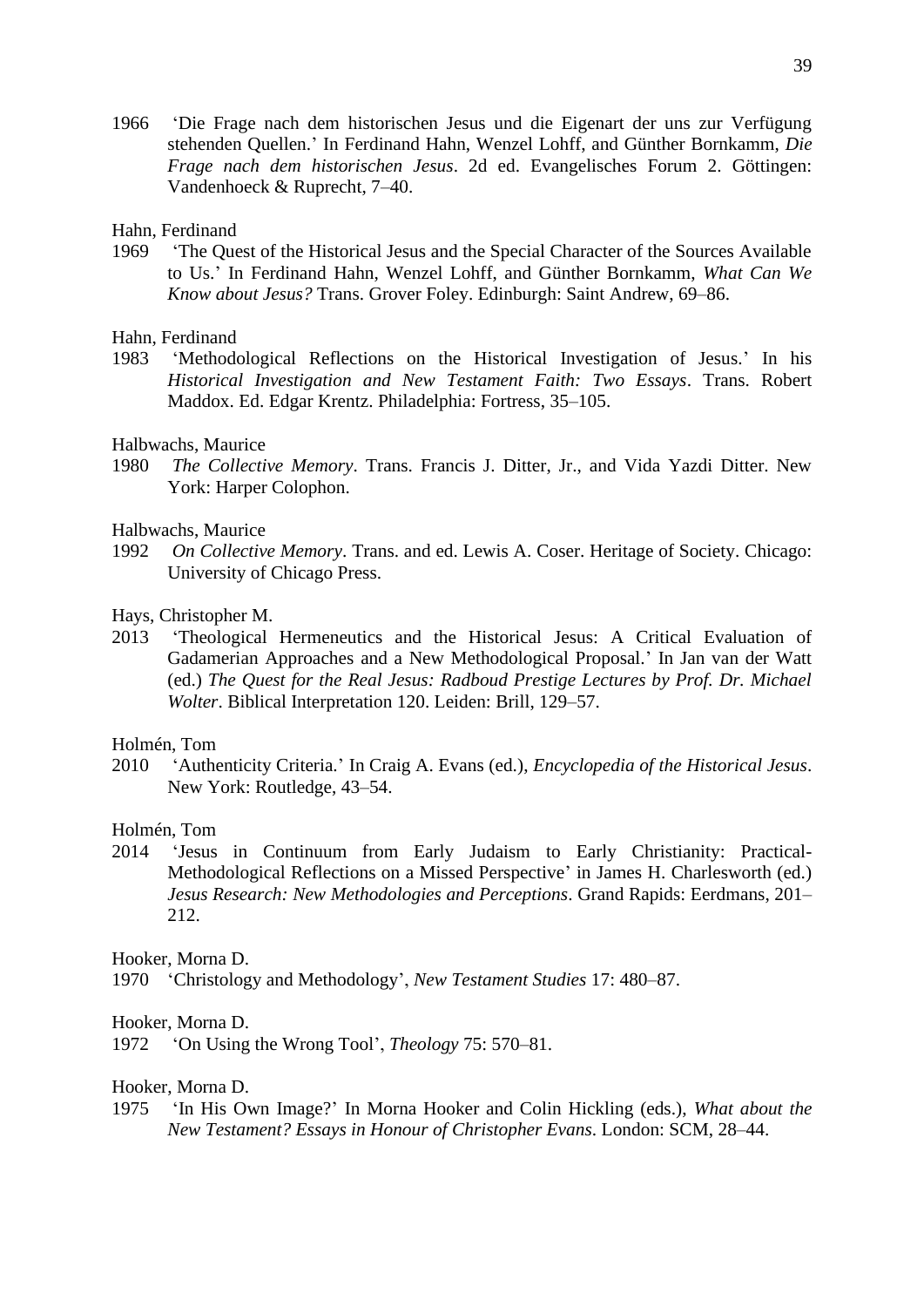# Käsemann, Ernst

1964 'The Problem of the Historical Jesus.' In his *Essays on New Testament Themes*. Trans. W. J. Montague. Studies in Biblical Theology 41. London: SCM, 15–47.

### Käsemann, Ernst

1970 'Das Problem des historischen Jesus' In his *Exegetische Versuche und Besinnungen*. 7<sup>th</sup> ed. Göttingen: Vandenhoeck & Ruprecht, 186-214.

## Kirk, Alan

2009 'Memory.' In Werner H. Kelber and Samuel Byrskog (eds.) *Jesus in Memory: Traditions in Oral and Scribal Perspectives* (eds.), Werner H. Kelber and Samuel Byrskog; Waco: Baylor University Press, 155–72.

## Keener, Craig S.

2009 *The Historical Jesus of the Gospels*. Grand Rapids: Eerdmans.

## Keith, Chris

2011a *Jesus' Literacy: Scribal Culture and the Teacher from Galilee*. Library of Historical Jesus Studies 8/Library of New Testament Studies 413. London: T&T Clark.

# Keith, Chris

2011b 'Memory and Authenticity: Jesus Tradition and What Really Happened', *Zeitschrift für die neutestamentliche Wissenschaft* 102.2: 155–77.

# Keith, Chris

2012 'The Indebtedness of the Criteria Approach to Form Criticism and Recent Attempts to Rehabilitate the Search for an Authentic Jesus.' In Chris Keith and Anthony Le Donne (eds.) *Jesus, Criteria, and the Demise of Authenticity*. London: T&T Clark, 25–48.

#### Keith, Chris

2014 *Jesus against the Scribal Elite: The Origins of the Conflict*. Grand Rapids: Baker Academic.

#### Keith, Chris

2015 'Social Memory Theory and Gospels Research: The First Decade (Part Two)', *Early Christianity* 6.4: 517–42.

#### Keith, Chris

2016 'Die Evangelien als kerygmatische Erzählungen über den irdischen Jesus und die "Kriterien" in der Jesusforschung', in Jens Schröter, Christine Jacobi, and Lena Nogoseek (eds.) *Jesus Handbuch*. Theologen-Handbücher. Tübingen: Mohr Siebeck, 2016, forthcoming.

Keith, Chris, and Anthony Le Donne (eds.)

2012 *Jesus, Criteria, and the Demise of Authenticity*. London: T&T Clark.

Kirk, Alan, and Tom Thatcher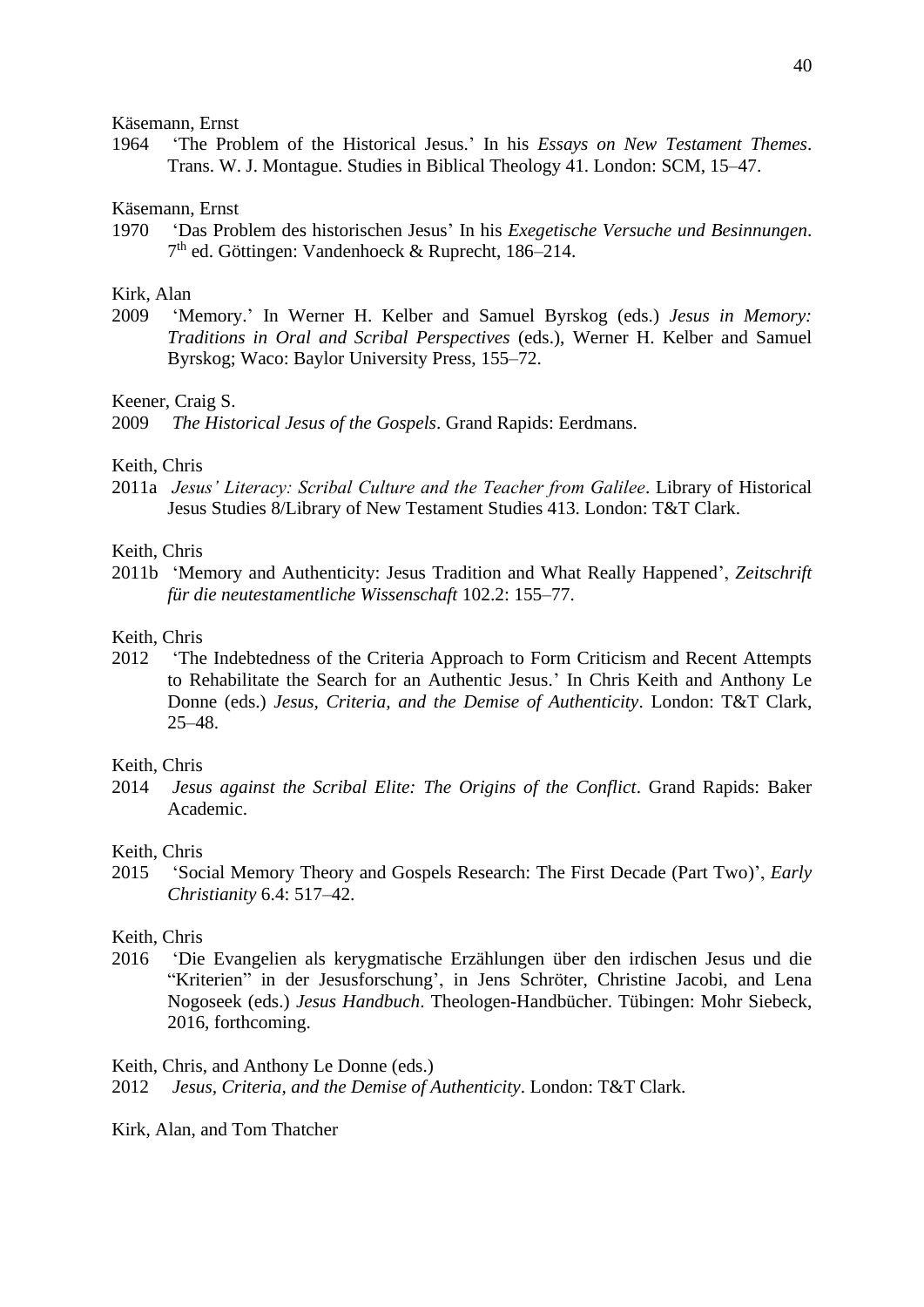2005 'Jesus Tradition as Social Memory.' In Alan Kirk and Tom Thatcher (eds.), *Memory, Tradition, and Text: Uses of the Past in Early Christianity*. Semeia Studies 52. Atlanta: Society of Biblical Literature, 25–42.

### Le Donne, Anthony

2009 *The Historiographical Jesus: Memory, Typology, and the Son of David*. Waco: Baylor University Press.

### Le Donne, Anthony

2011a *Historical Jesus: What Can We Know and How Can We Know It?* Grand Rapids: Eerdmans.

## Le Donne, Anthony

2011b 'Memory, Commemoration and History in John 2:19 –22: A Critique and Application of Social Memory.' In Anthony Le Donne and Tom Thatcher (eds.), *The Fourth Gospel and First-Century Media* Culture. European Studies on Christian Origins/Library of New Testament Studies 426. London: T&T Clark, 186–204.

### Meier, John P.

1991 *A Marginal Jew: Rethinking the Historical Jesus, Volume One: The Roots of the Problem and the Person*. Anchor Bible Reference Library. New York: Doubleday.

# Meier, John P.

1994 *A Marginal Jew: Rethinking the Historical Jesus, Volume Two: Mentor, Message, and Miracles*. Anchor Bible Reference Library. New York: Doubleday.

## Perrin, Norman

1967 *Rediscovering the Teaching of Jesus*. New Testament Library. London: SCM.

# Perrin, Norman

1970 *What is Redaction Criticism?* London: SPCK.

# Porter, Stanley E.

2014 'John's Gospel and the Criteria for Authenticity', presented at the Annual Meeting of the Society of Biblical Literature, San Diego, CA, 25 November, 1–21.

# Porter, Stanley E., and Hughson T. Ong

2014 'Memory, Orality, and the Fourth Gospel: A Response to Paul Foster with Further Comments for Future Discussion', *Journal for the Study of the Historical Jesus* 12: 143–64.

### Schnelle, Udo

2009 *Theology of the New Testament*. Trans. M. Eugene Boring. Grand Rapids: Baker Academic.

## Schröter, Jens

1996 'The Historical Jesus and the Sayings Tradition: Comments on Current Research', *Neotestamentica* 30.1: 151–68

Schröter, Jens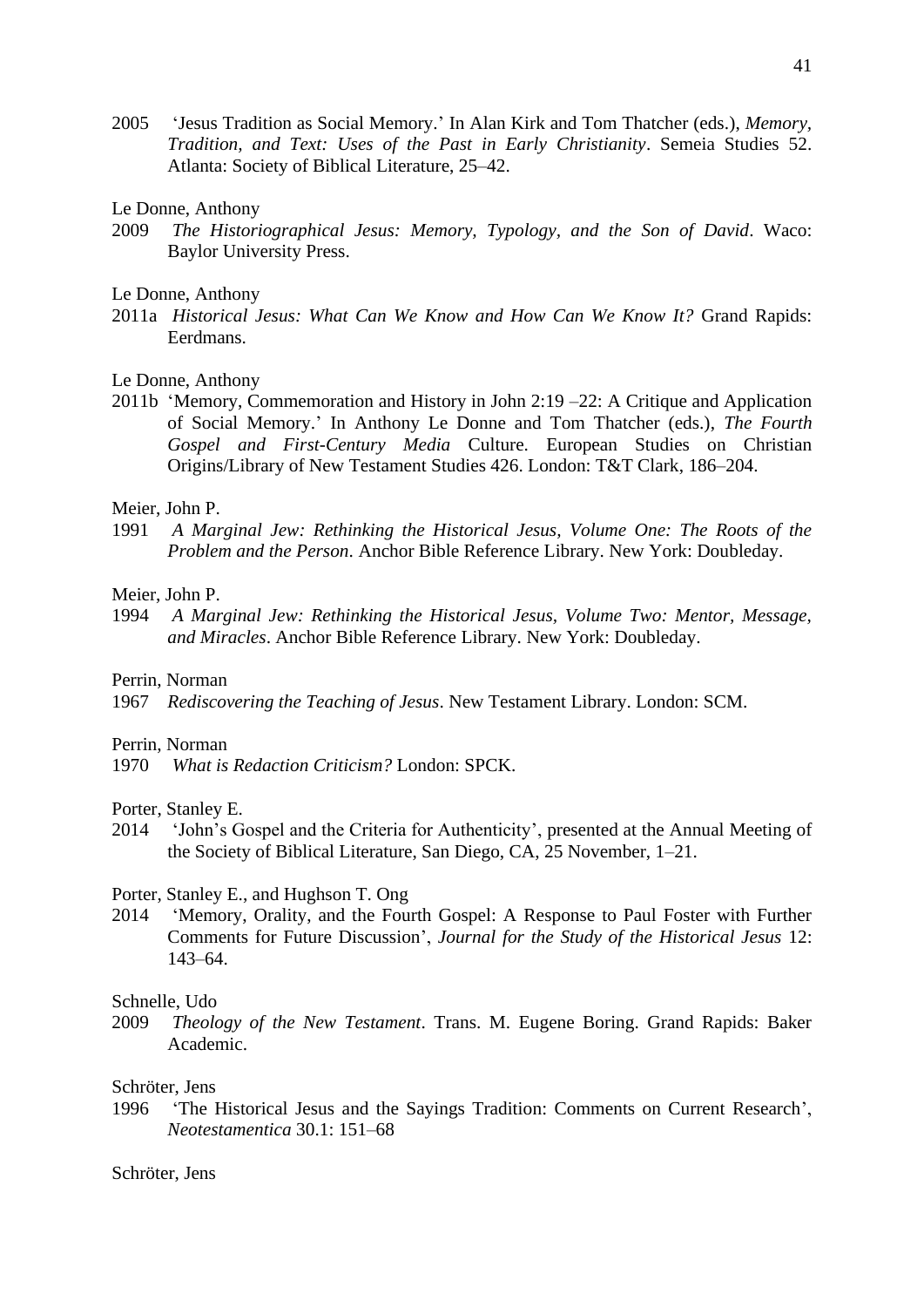### Schröter, Jens

2002 'Von der Historizität der Evangelien: Ein Beitrag zur gegenwärtigen Diskussion um den historischen Jesus.' In Jens Schröter and Ralph Brucker (eds.), *Der historische Jesus*. Beihefte zur Zeitschrift für die Neutestamentliche Wissenschaft 114. Berlin: de Gruyter, 163–212

# Schröter, Jens

2003 'Neutestamentliche Wissenschaft jenseits des Historismus', *Theologische Literaturzeitung* 128 (2003): 855–66

### Schröter, Jens

2006 'New Horizons in Historical Jesus Research? Hermeneutical Considerations concerning the So-Called 'Third Quest' of the Historical Jesus.' In Cilliers Breytenbach, Johan C. Thom, and Jeremy Punt (eds.), *The New Testament Interpreted: Essays in Honour of Bernard C. Lategan*. Novum Testamentum Supplements 124. Leiden: Brill, 71–85.

# Schröter, Jens

2009a 'Jesus im Kontext: Die hermeneutische Relevanz der Frage nach dem historischen Jesus in der gegenwärtigen Diskussion', *Theologische Literaturzeitung* 134: 905–28.

# Schröter, Jens

2009b 'Jesus of Galilee: The Role of Location in Understanding Jesus.' In James H. Charlesworth and Petr Pokorný (eds.) *Jesus Research: An International Perspective*  Grand Rapids: Eerdmans, 36–55.

### Schröter, Jens

2010 *Jesus von Nazaret: Jude aus Galiläa—Retter der Welt*. 3d ed. Biblische Gestalten 15. Leipzig: Evangelische, 2010 [2006].

### Schröter, Jens

2012 'The Criteria of Authenticity in Jesus Research and Historiographical Method.' In Chris Keith and Anthony Le Donne (eds.), *Jesus, Criteria, and the Demise of Authenticity*. London: T&T Clark, 59–65.

# Schröter, Jens

2013 *From Jesus to the New Testament: Early Christian Theology and the Origin of the New Testament Canon*. Trans. Wayne C. Coppins. Baylor-Mohr Siebeck Studies in Early Christianity. Waco: Baylor University Press.

### Schröter, Jens

2014 *Jesus of Nazareth: Jew from Galilee, Savior of the World.* Trans. Wayne Coppins. Waco: Baylor University Press.

Simpson, Benjamin L.